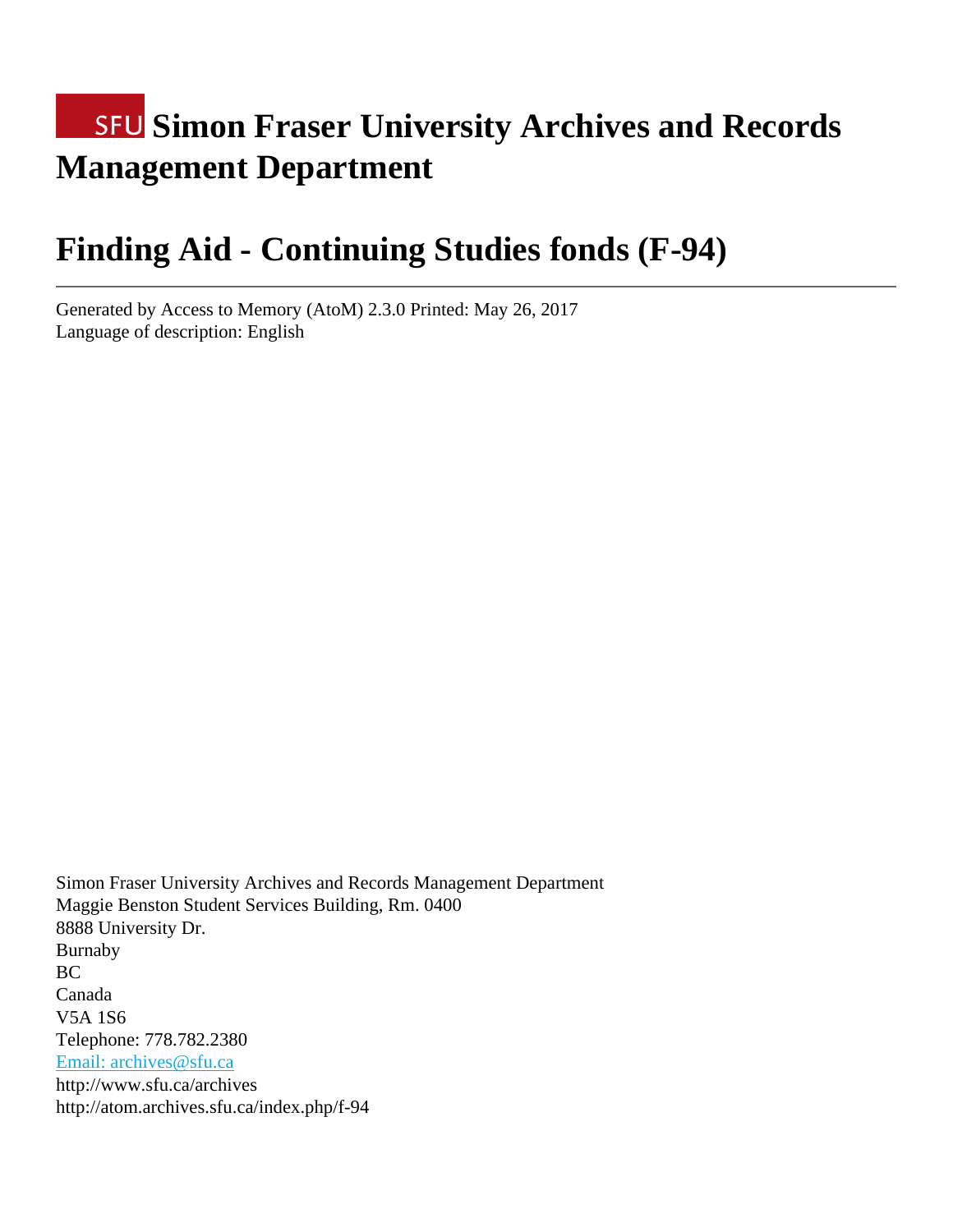# **Table of contents**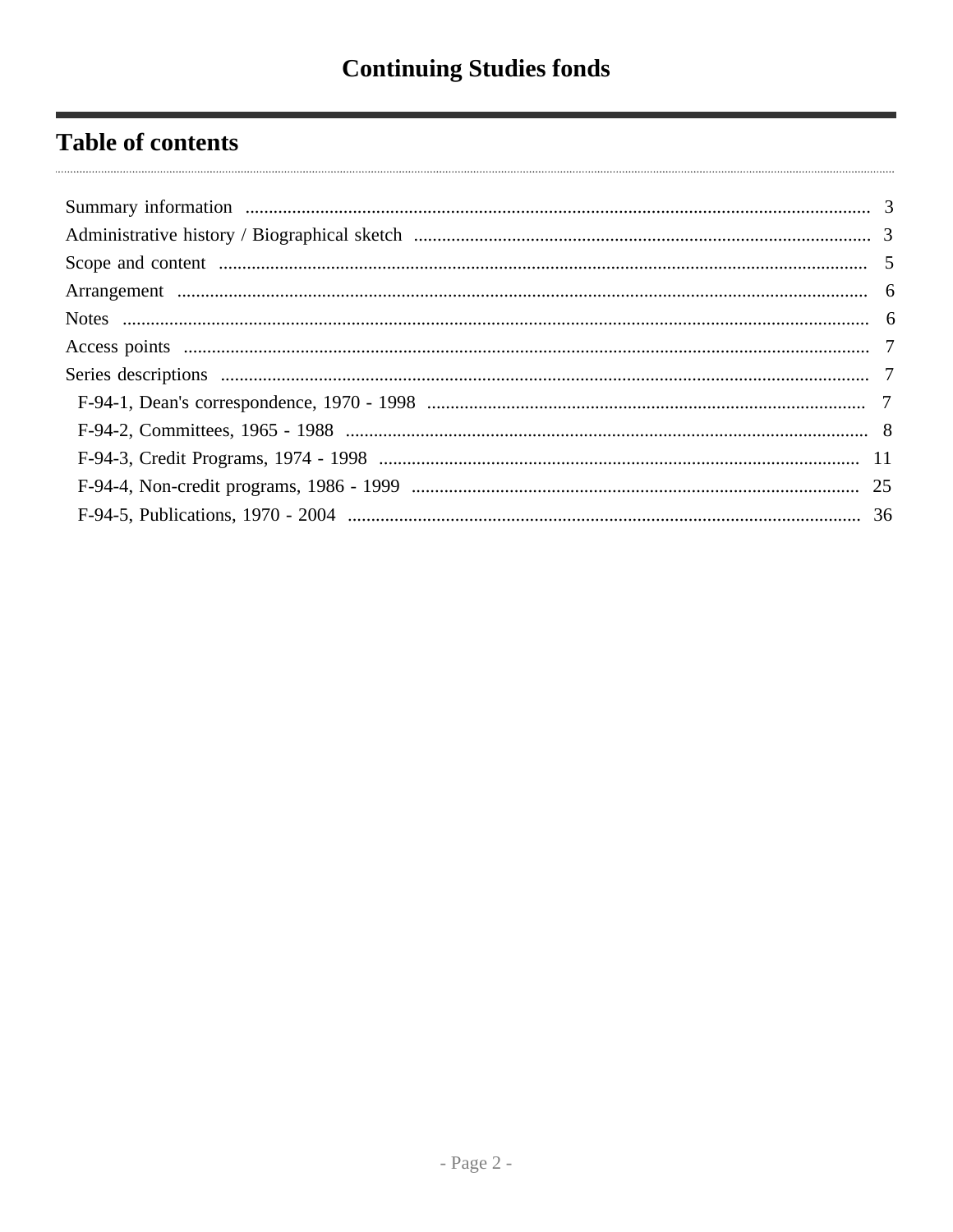# <span id="page-2-0"></span>**Summary information**

| <b>Repository:</b>                           | Simon Fraser University Archives and Records Management<br>Department                                                                                                                                                                                                                                                                                                                |
|----------------------------------------------|--------------------------------------------------------------------------------------------------------------------------------------------------------------------------------------------------------------------------------------------------------------------------------------------------------------------------------------------------------------------------------------|
| <b>Title:</b>                                | <b>Continuing Studies fonds</b>                                                                                                                                                                                                                                                                                                                                                      |
| ID:                                          | F-94                                                                                                                                                                                                                                                                                                                                                                                 |
| Date:                                        | 1965 - 2004 (date of creation)                                                                                                                                                                                                                                                                                                                                                       |
| <b>Physical description:</b>                 | 4.57 m of textual records<br>11 photographs<br>2 contact sheets<br>1 artifact                                                                                                                                                                                                                                                                                                        |
| Dates of creation,<br>revision and deletion: |                                                                                                                                                                                                                                                                                                                                                                                      |
| Note [generalNote]:                          | <b>DATE RANGE</b><br>Predominant dates of the records are 1970-1999. Only one<br>file has a pre-1970 date (1965) and contains the "Report to the<br>Presidents of the Three Public Universities in British Columbia."<br>Thirteen files in Series 5 (Publications) contain post-1999 material<br>comprised primarily of printed matter (course calendars, posters and<br>brochures). |
| Note [generalNote]:                          | Financial assistance for the arrangement and description of the<br>records and production of the finding aid was generously provided<br>by the Government of Canada through Library and Archives Canada<br>and the Canadian Council of Archives' Control of Holdings Program<br>(January 2005).                                                                                      |

# <span id="page-2-1"></span>**Administrative history / Biographical sketch**

#### **Note**

The Division of Continuing Education was formed in 1971 in order to develop new academic programs and to improve the accessibility of Simon Fraser University to the community. Milton McClaren, Director of the new division reported directly to the Vice-President, Academic. The original terms of reference for the Division of Continuing Education were very broad as the Senate had given it responsibility for courses of instruction offered at "times other than the usual times, in places other than the usual places, and in ways other than the normal ways." A few years later the Senate passed a series of motions which more precisely defined and described the role of the Division and established new procedures for offering and approving non-credit courses. By 1973 the Division of Continuing Education offered several types of programs including evening credit courses for undergraduates and graduates; summer session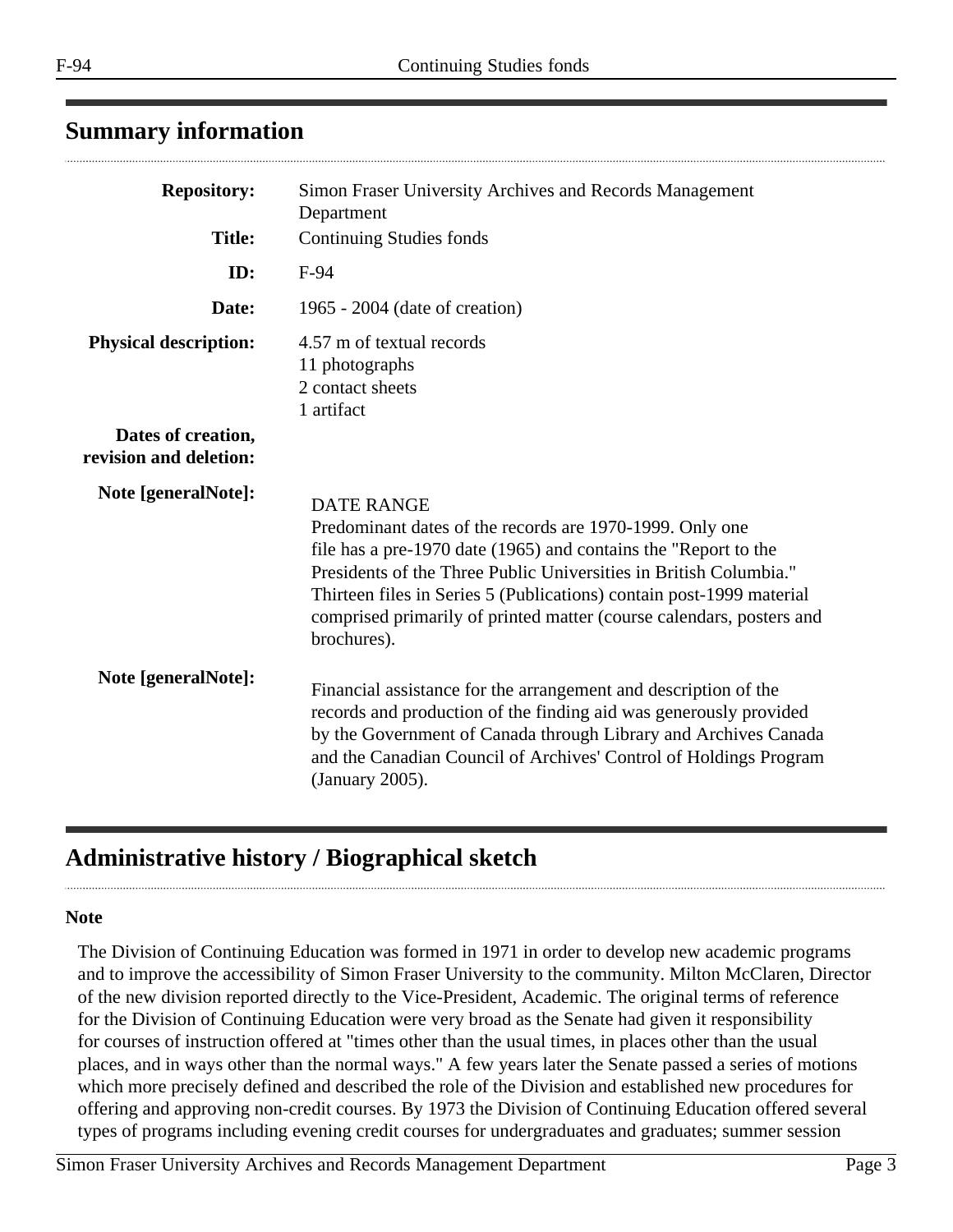credit courses (primarily for teachers); off campus courses; and non-credit courses, lecture series and workshops.

In 1974 the Program for Senior Citizens was created with the assistance of a government grant. Using the "Age of Options" television program it was able to reach out to seniors in Burnaby and in the surrounding communities. Continuing Education further expanded its student base in 1974 by offering courses in interior and non-metropolitan locations such as the Fraser Valley and Kelowna. In 1975 Dr. Jack Blaney, previously the Associate Director of the Centre for Continuing Education at the University of British Columbia, replaced McClaren as the Dean of the newly renamed Division of Continuing Studies. With this appointment, Blaney became Canada's first Dean of Continuing Studies. The Center for Distance Education was established in the same year and introduced four university correspondence courses to fifty-five registered students. In 1976 the Division of Continuing Studies approved the Extended Studies Diploma that enabled students with an undergraduate degree to undertake further study outside of a traditional graduate program.

Backed by encouraging enrollment numbers, a proposal was circulated in late 1978 calling for a downtown program that would provide increased access to the university and support existing campus programs. In February 1980 SFU Downtown officially opened at a storefront location at 822 Howe Street and offered a selection of credit courses for degree completion, career upgrading, and personal interest and development. Organized under a Coordinator of Downtown Programs, courses were structured in six thematic areas: Business and Professional Studies; Urban and Regional Studies; Canadian Studies; Humanities; Health and Fitness Studies; and Social Sciences. The success of the programs soon led to the establishment of the Downtown Education Centre (DEC), a shared space with BCIT located at 549 Howe Street. In 1984 the Downtown Campus Planning Committee presented an interim report to the Senate Committee on Academic Priorities (SCAP) focusing on areas of program development. As a result, the School for Liberal and Professional Studies was established and used as a vehicle for organizing and marketing downtown-based, non-credit continuing studies courses on behalf of departments and faculties. By 1985 downtown programs included the Writing Program, the City Program, the Fine Arts Program and the Professional and Management Studies Program.

During this time Blaney was appointed as Vice-President, University Development and Extension while continuing to direct Continuing Studies. Blaney, considered the architect of Continuing Studies at SFU, spearheaded the concept of the university's new campus at Harbour Centre. Opened in 1989 in the historic Spencer Building at 515 West Hastings, the downtown campus was built entirely thorough private sector funding due in part to the strong fundraising efforts of the "Bridge to the Future Campaign." After almost ten years of planning and development, SFU's new downtown campus opened with a curriculum of unique, established programs and specialized spaces that included an arts studio, human performance centre, conference centre, and language and computer laboratories.

In the mid-1980's, Continuing Studies initiated two very distinct, off-campus programs. In 1984 the Prison Education Program (PEP) was launched under contract with the Federal Government. For ten years, Continuing Studies administered the program at four penitentiaries - Kent, Matsqui, Mountain, and William Head/Metchosin - and offered inmates courses in the Liberal Arts leading to certificate, degree and diploma completion in several academic disciplines. In 1988, the division created an academic partnership with the Secwepemc Cultural Education Society (SCES) to develop a university program for native students. The Kamloops-based integrated university program was structured with an emphasis on Native studies and social sciences and students were able to earn a BA degree with a major in Sociology or Anthropology.

Meanwhile at the Burnaby campus, Continuing Studies programs and courses continued to grow. After serving as Assistant Dean for three years, Jo Lynne Hoegg was appointed Dean of Continuing Studies in 1984 (a position she would hold until 1994.) The Applied Sciences Continuing Education Program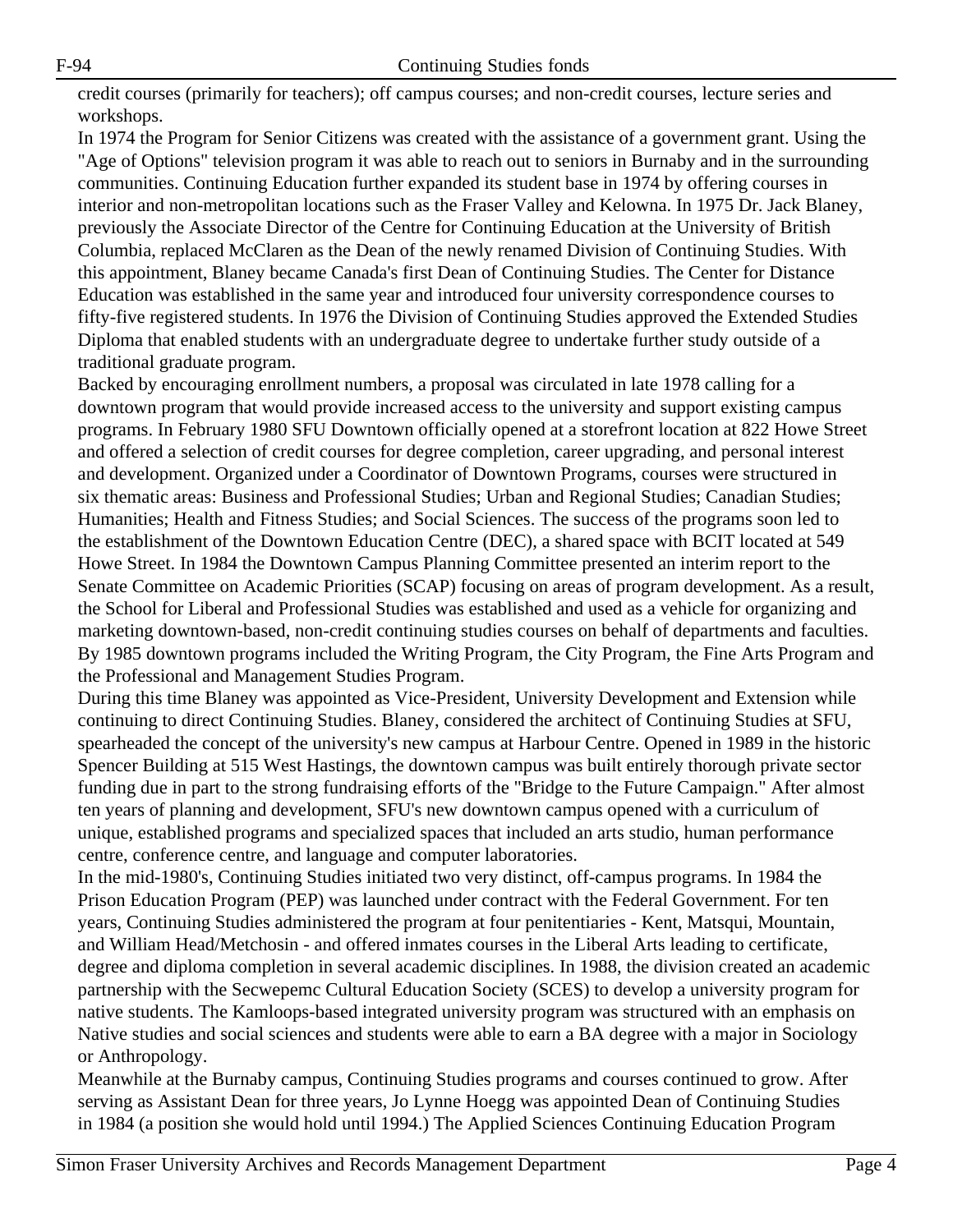began offering specialized non-credit courses for local and international audiences, including computer programming courses, a project management program, and in 1986, the Management Skills in Advanced Technology (MSAT) program. Utilizing a medium found in most households, Continuing Studies worked with KCTS/9 and the Knowledge Network to air television programs developed for distance education courses. Through funding from the BC Ministry of Skills, Labour and Training, the Centre for Distance Education Lab was established in 1995. It was later expanded and renamed the LohnLab in 1997 because of a financial donation from the Earl and Jennie Lohn Foundation. From 1998-1999 Lynn Elen Burton served as Dean and was succeeded by Colin Yerbury in 1999, the current Dean of Continuing Studies. In 2000, the Morris J. Wosk Centre for Dialogue, a state of the art conference centre devoted to facilitating public and private dialogue, opened across the street from Harbour Centre. Continuing Studies is responsible for the program component of the Centre, which, since its opening, has won worldwide acclaim for its design. SFU's newest campus location in Surrey (opened in 2002), also offers continuing studies courses and professional development programs for students.

In 2004 the Seniors' Program celebrated its 29th anniversary. It remains an integral part of SFU's commitment to "help adults achieve their intellectual, professional and cultural goals through programs for lifelong learning that build on the strengths of the university and resources of the community." The program continues to offer intellectually challenging non-credit courses each week and it is open to anyone fifty-five years of age and older regardless of their educational background. Tuition is free for seniors sixty years of age or older and a Senior Citizens Certificate is available for those who complete thirty hours of courses.

Continuing Studies continues to expand its curriculum every year, developing courses, seminars and workshops in each of its current programming units. As of 2005, they included the Centre for Distance Education, the Centre for Integrated and Credit Studies and the Center for Community and Professional Programs.

# <span id="page-4-0"></span>**Scope and content**

The fonds consists of records relating to the development and administration of the Continuing Studies program and its predecessors. Activities, topics and events documented include the Dean's correspondence with university departments, faculties, and external organizations; participation on university and inter-university committees on continuing education; development of credit and non-credit courses, programs, seminars, workshops, and conferences; and publications.

The types of documents include meeting agendas, minutes, and supporting papers; correspondence and reports; annual reports; budgets and financial working papers; contracts; teaching and program evaluations; course outlines, proposals, and planning materials; and publications including course calendars, oversized posters, brochures, and journals. Also included are photographs, contact sheets and one artifact.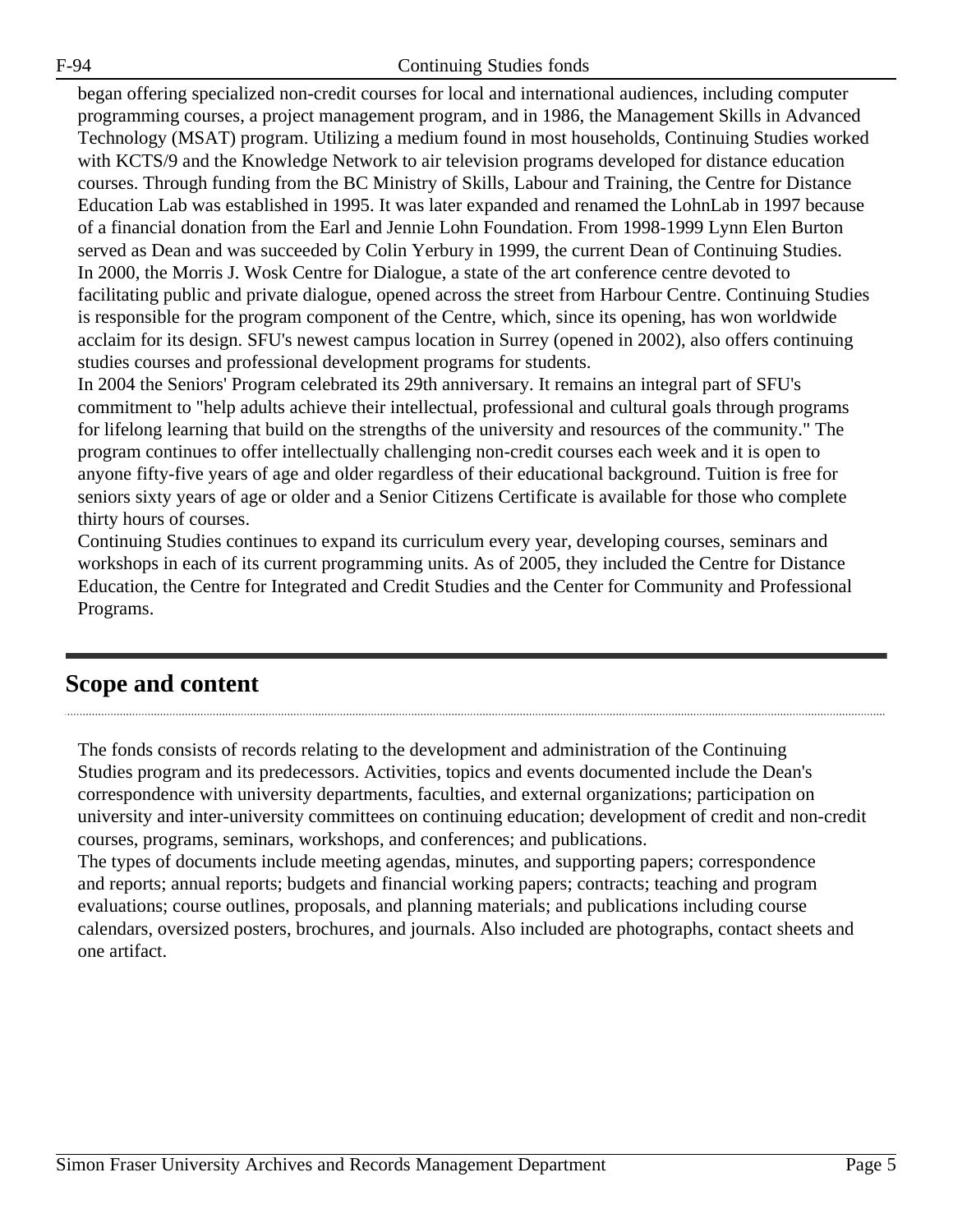# <span id="page-5-1"></span>**Notes**

### **Title notes**

**Source of title proper**: Title of the fonds is based on the name of its creator.

# **Immediate source of acquisition**

The records were received by the Simon Fraser University Archives through the regular application of university Records Retention Schedules and Disposal Authorities (RRSDAs).

# <span id="page-5-0"></span>**Arrangement**

The arrangement of the fonds into series, sub-series, and sub-sub-series was provided by the archivist after consultation with Continuing Studies staff in November 2004. Within each series, sub-series, and sub-sub-series, files are arranged chronologically. Over the course of time, various credit and noncredit programs moved among different organizational units of Continuing Studies. Therefore, Series 3 (Credit Programs) and Series 4 (Non-credit Programs) were established to reflect the content of the courses rather than the course's location in a particular unit.

#### **Restrictions on access**

The fonds includes records containing personal information. As such, access to some files may be restricted in accordance with the provisions of British Columbia's Freedom of Information and Protection of Privacy Act (RSBC 1996 c. 165). Files marked 'pending review' must be reviewed by an archivist prior to release, and as a result of the review access restrictions may apply. Please see the file lists and consult the archivist for more details.

# **Finding aids**

File and item lists are available.

# **Related material**

Records relating to Continuing Studies and the planning and delivery of multi-disciplinary programs can also be found in a number of departmental and faculty fonds including the Faculty of Arts (F-2), the Department of Archaelogy (F-4), Department of Biological Sciences (F-5), Department of Languages, Literature and Linguistics (F-13), Department of Physics (F-19), Faculty of Interdisciplinary Studies (F-23), Department of History (F-26), Office of Analytical Studies (F-52), School of Kinesiology (F-60), Centre for Canadian Studies (F-64), School of Communication (F-92), School for the Contemporary Arts (F-109), and TeleLearning Network Inc. (F-172). Further correspondence, program development and reports can also be found in the Office of the Vice-President, Finance and Administration (F-28), Office of the Vice-President, Academic (F-29), Senate (F-84), Office of the President (F-193), and Office of the Vice President for Harbour Centre and Continuing Studies (F-108, not yet processed).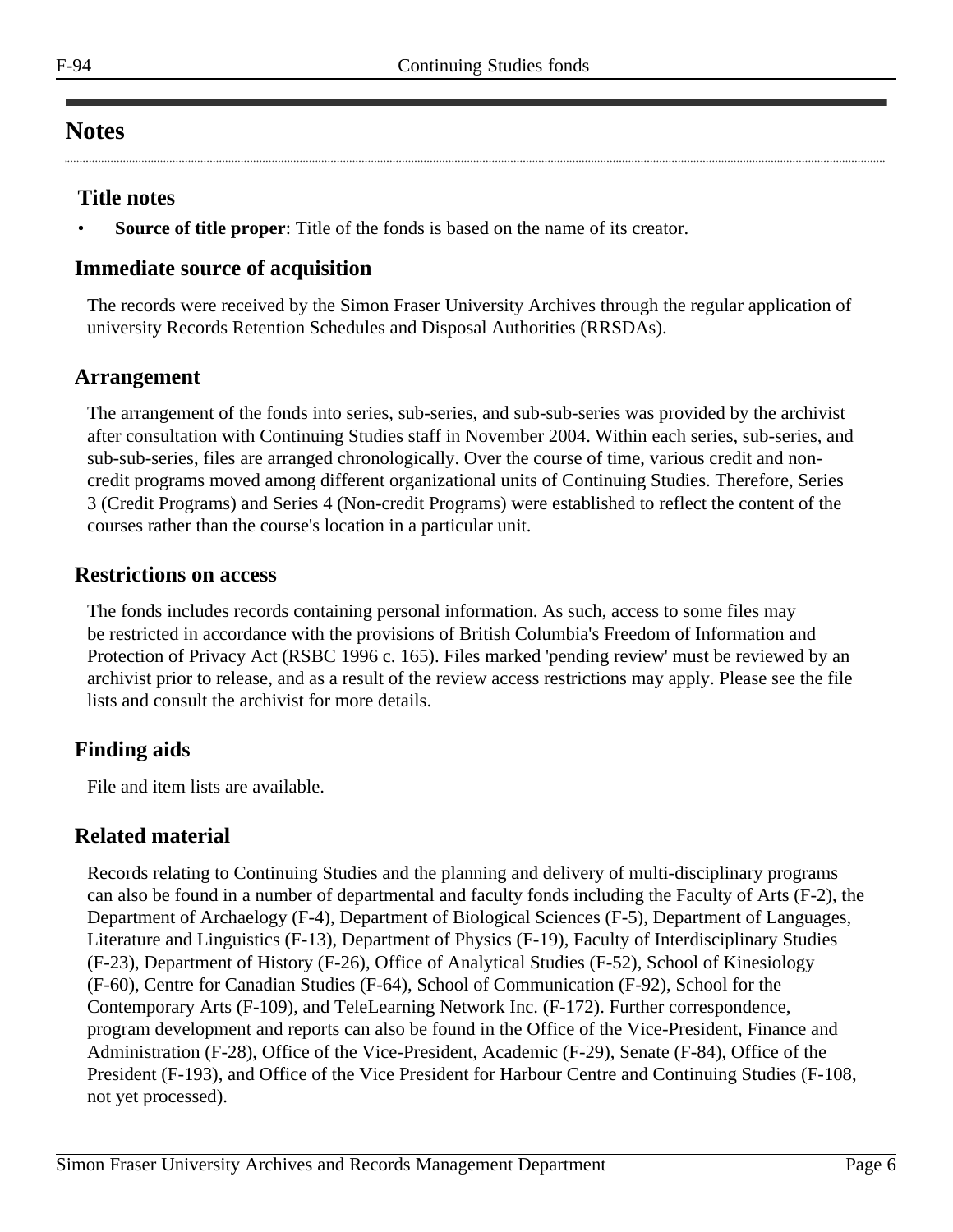#### **Accruals**

Additional material has been accessioned but not yet processed (as of December 2004: 67 cm., 1992-1996). Please consult the archivist for information about using these materials; restrictions may apply. Further accruals are expected.

#### **Other notes**

- **Publication status:** published
- **Level of detail**: Full
- **Status description: Revised**

# <span id="page-6-0"></span>**Access points**

- Burton, Lynn Elen (subject)
- Blaney, Jack P. (subject)
- Hoegg, Jo Lynne (subject)
- McClaren, Milton (subject)
- Yerbury, J. Colin (subject)
- Photographic material (documentary form)
- Object (documentary form)
- Textual record (documentary form)

# <span id="page-6-1"></span>**Series descriptions**

# <span id="page-6-2"></span>**Series F-94-1: Dean's correspondence**

Date: 1970 - 1998 (date of creation)

Scope and content:

Series consists of records relating to the Dean's correspondence with campus and non-campus organizations. Activities, events and topics documented include dean's/director's meetings and reports; liaison with university departments and faculties regarding continuing education; television networks including KCTS/9, the Knowledge Network and CanWest Pacific Television; and development and administration of the Downtown Education Centre and SFU at Harbour Centre. Records include agendas and minutes, correspondence, annual reports, working papers and reports.

Physical description: 27 cm of textual records

| File / item list |                                |             |                |           |
|------------------|--------------------------------|-------------|----------------|-----------|
| Ref code         | Title                          | Dates       | Access status  | Container |
| $F-94-1-0-0-1$   | File - Correspondence          | 1970 - 1974 | Pending review | 94-8      |
| $F-94-1-0-0-2$   | File - Dean / Director reports | 1971 - 1973 | Pending review | 94-8      |

Simon Fraser University Archives and Records Management Department Page 7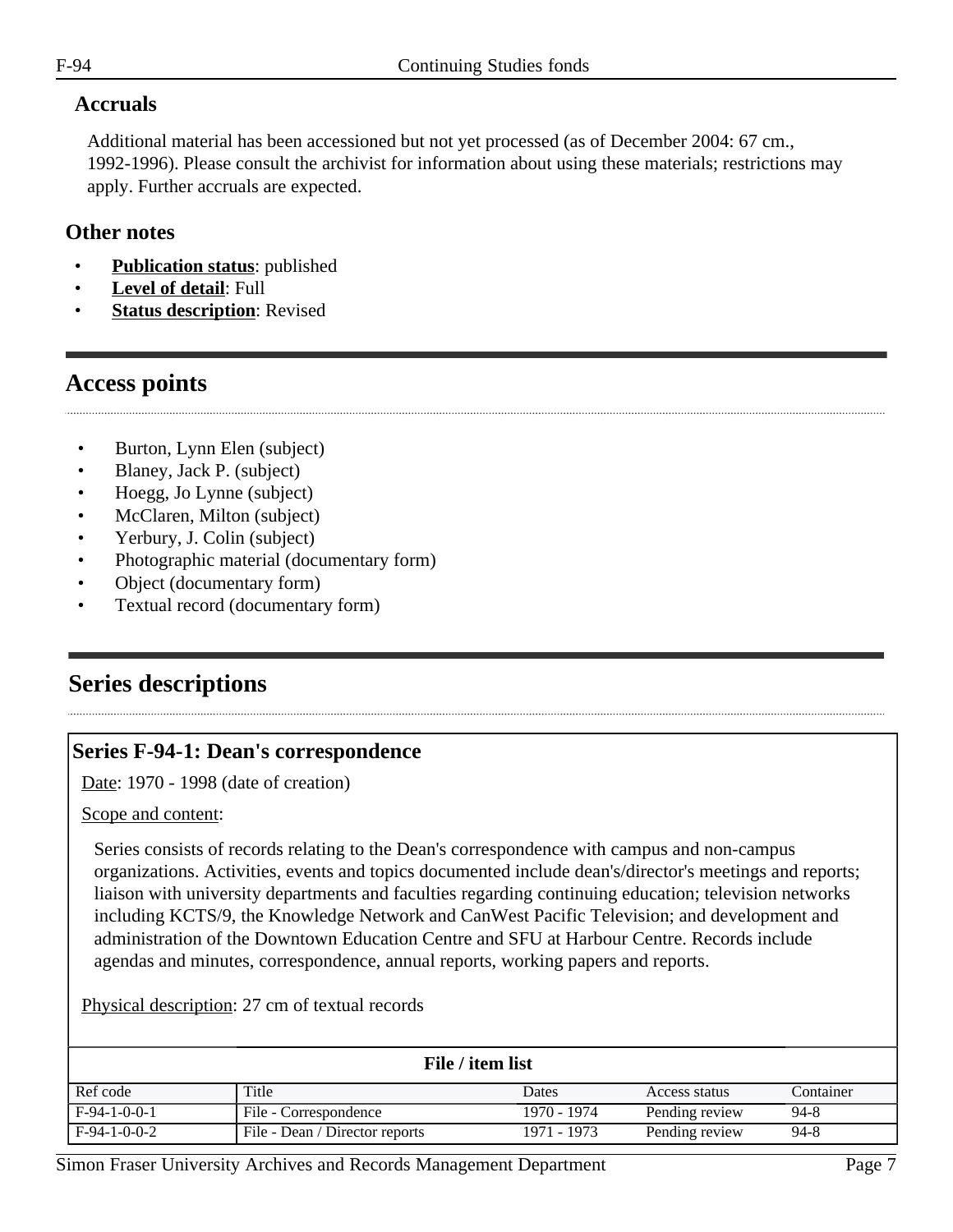| $F-94-1-0-0-3$    | File - Annual reports                       | 1971 - 1973   | Pending review | $94 - 8$ |
|-------------------|---------------------------------------------|---------------|----------------|----------|
| $F-94-1-0-0-4$    | File - Articulation of university resources | 1972          | Pending review | $94 - 8$ |
| $F-94-1-0-0-5$    | File - SFU - Arts, Economics                | 1974 - 1979   | Pending review | $94 - 8$ |
| $F-94-1-0-0-6$    | File - SFU - Arts, Languages, Literatures   | $1974 - 1980$ | Pending review | $94 - 8$ |
|                   | and Linguistics                             |               |                |          |
| $F-94-1-0-0-7$    | File - Space                                | 1974 - 1982   | Pending review | $94 - 8$ |
| $F-94-1-0-0-8$    | File - SFU - Arts, Psychology               | 1974 - 1984   | Pending review | $94 - 8$ |
| $F-94-1-0-0-9$    | File - SFU - Arts, Sociology,               | $1975 - 1983$ | Pending review | $94 - 8$ |
|                   | Anthropology                                |               |                |          |
| $F-94-1-0-0-10$   | File - SFU - Arts, Philosophy               | $1975 - 1983$ | Pending review | $94 - 8$ |
| $F-94-1-0-0-11$   | File - SFU - Arts, Division of General      | $1975 - 1984$ | Pending review | $94 - 8$ |
|                   | <b>Studies</b>                              |               |                |          |
| $F-94-1-0-0-12$   | File - Status and Directions of             | 1976          | Pending review | $94 - 8$ |
|                   | <b>Continuing Studies at SFU</b>            |               |                |          |
| $F-94-1-0-0-13$   | File - SFU - School of Criminology          | 1978 - 1983   | Pending review | $94-9$   |
| $F-94-1-0-0-14$   | File - Planning                             | $1980 - 1981$ | Open           | $94-9$   |
| $F-94-1-0-0-15$   | File - Downtown Education Centre/SFU        | 1980 - 1981   | Open           | $94-9$   |
|                   | Downtown                                    |               |                |          |
| $F-94-1-0-0-16$   | File - KCTS/9, vol. 1                       | 1980 - 1987   | Pending review | 94-9     |
| $F-94-1-0-0-17$   | File - KCTS/9, vol. 2                       | 1980 - 1987   | Pending review | $94-9$   |
| $F-94-1-0-0-18$   | File - Knowledge Network of the West,       | 1981 - 1982   | Pending review | $94-9$   |
|                   | vol.1                                       |               |                |          |
| $F-94-1-0-0-19$   | File - Knowledge Network of the West,       | 1981 - 1982   | Pending review | $94-9$   |
|                   | vol. $2$                                    |               |                |          |
| $F-94-1-0-0-20$   | File - Dean's meetings                      | 1984 - 1985   | Pending review | 94-9     |
| $F-94-1-0-0-21$   | File - Canadian Association for             | $1984 - 1991$ | Pending review | $94-9$   |
|                   | <b>University Continuing Education</b>      |               |                |          |
|                   | (CAUCE)                                     |               |                |          |
| $F-94-1-0-0-22$   | File - CanWest Pacific Television Inc.      | 1986          | Pending review | $94-10$  |
|                   | (CPTV)                                      |               |                |          |
| $F-94-1-0-0-23$   | File - SFU at Harbour Centre                | 1988 - 1998   | Open           | $94-10$  |
| $F-94-1-0-0-23-1$ | Item - SFU Harbour Centre engraved          | $[199-?]$     | Open           | OBJ-3977 |
|                   | paperweight                                 |               |                |          |

# <span id="page-7-0"></span>**Series F-94-2: Committees**

Date: 1965 - 1988 (date of creation)

Scope and content:

Series consists of records relating to the Dean's involvement on or liaison with various university and inter-university committees related to continuing studies/education. Records include agendas, minutes, correspondence, reports and working papers.

Physical description: 35 cm of textual records

| File / item list                                            |                                               |       |               |           |
|-------------------------------------------------------------|-----------------------------------------------|-------|---------------|-----------|
| Ref code                                                    | Title                                         | Dates | Access status | Container |
| <b>Sub-series F-94-2-1: Asia Pacific Advisory Committee</b> |                                               |       |               |           |
| Date: 1984 - 1988 (date of creation)                        |                                               |       |               |           |
|                                                             | Physical description: 1 cm of textual records |       |               |           |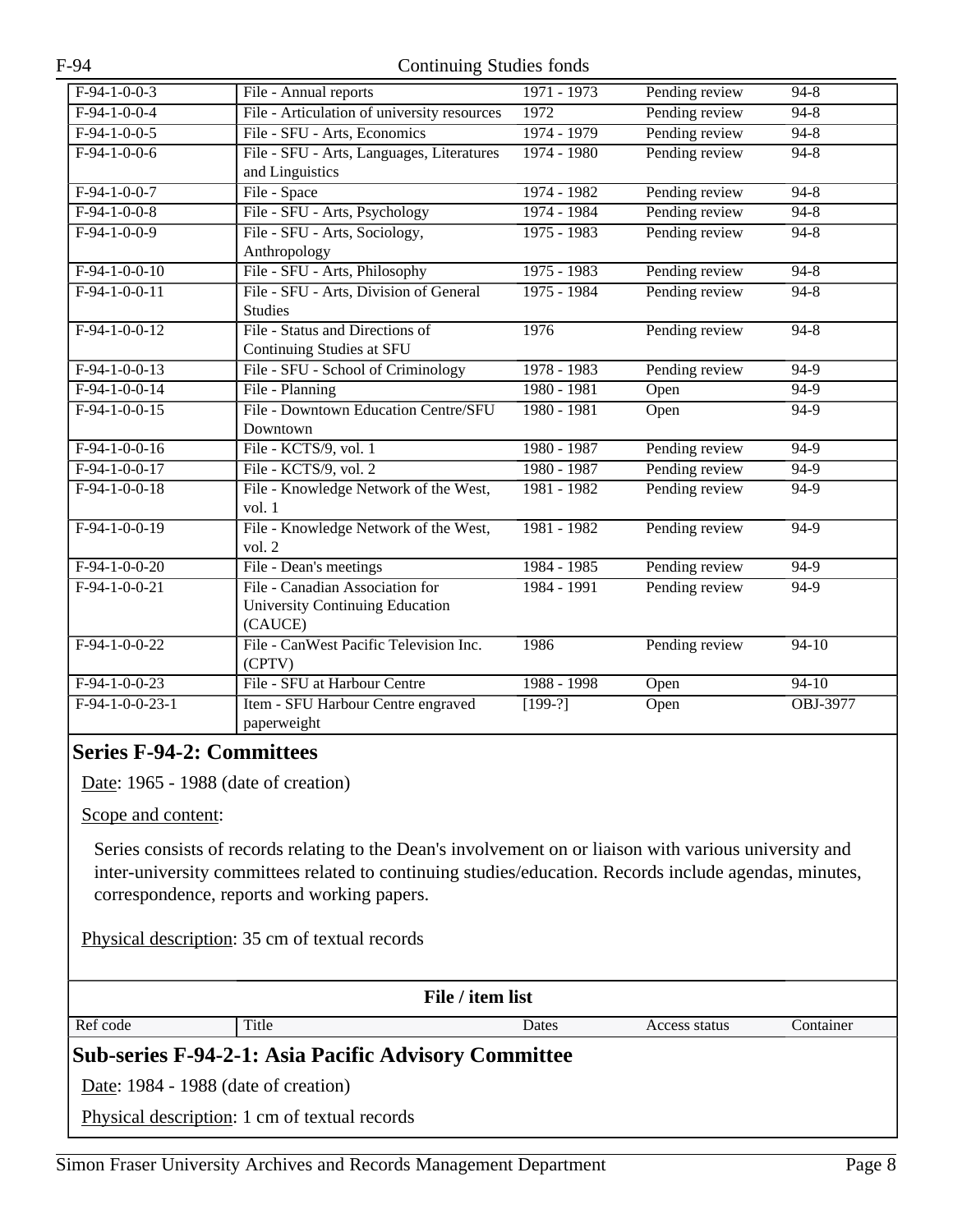#### Access points:

#### • Asia Pacific Advisory Committee

| File / item list |                                                      |             |                |           |
|------------------|------------------------------------------------------|-------------|----------------|-----------|
| Ref code         | Title                                                | Dates       | Access status  | Container |
| $F-94-2-1-0-1$   | File - Correspondence, minutes and<br>working papers | 1984 - 1988 | Pending review | 94-10     |

#### **Sub-series F-94-2-2: Inter-University Committee on Continuing Education**

Date: 1971 - 1978 (date of creation)

Physical description: 5 cm of textual records

Access points:

• Inter-University Committee on Continuing Education

| File / item list |                                                      |             |                |           |
|------------------|------------------------------------------------------|-------------|----------------|-----------|
| Ref code         | Title                                                | Dates       | Access status  | Container |
| $F-94-2-2-0-1$   | File - Correspondence, minutes and<br>working papers | 1971        | Pending review | $94-10$   |
| $F-94-2-2-0-2$   | File - Correspondence, minutes and<br>working papers | 1972        | Pending review | $94 - 10$ |
| $F-94-2-2-0-3$   | File - Correspondence, minutes and<br>working papers | 1973        | Pending review | $94 - 10$ |
| $F-94-2-2-0-4$   | File - Correspondence and working<br>papers          | 1974        | Pending review | $94-10$   |
| $F-94-2-2-0-5$   | File - Correspondence, minutes and<br>working papers | 1977 - 1978 | Pending review | $94-10$   |

#### **Sub-series F-94-2-3: Joint University Ad Hoc Committee on Continuing Education**

Date: 1965 (date of creation)

Physical description: 1 cm of textual records

Access points:

• Joint University Ad Hoc Committee on Continuing Education

| File / item list |                                                                                            |       |                |           |
|------------------|--------------------------------------------------------------------------------------------|-------|----------------|-----------|
| Ref code         | Title                                                                                      | Dates | Access status  | Container |
| $F-94-2-3-0-1$   | File - Report to the Presidents of the<br>Three Public Universities in British<br>Columbia | 1965  | Pending review | $94-10$   |

#### **Sub-series F-94-2-4: Senate Committee on Continuing Studies**

Date: 1974 - 1984 (date of creation)

Physical description: 16 cm of textual records

Access points: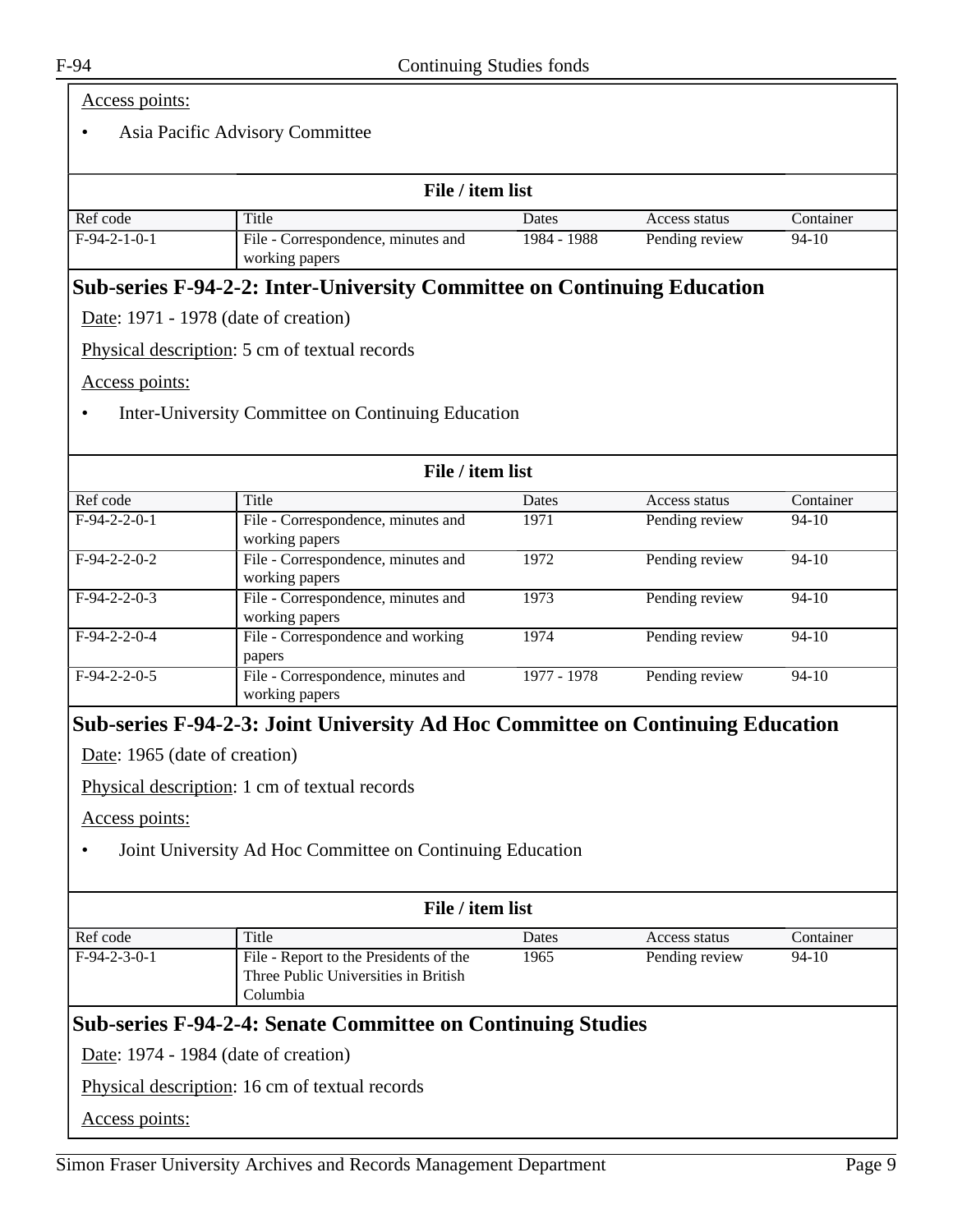#### Senate Committee on Continuing Studies

|                | File / item list                                             |             |                |           |  |  |
|----------------|--------------------------------------------------------------|-------------|----------------|-----------|--|--|
| Ref code       | Title                                                        | Dates       | Access status  | Container |  |  |
| $F-94-2-4-0-1$ | File - Correspondence, minutes and<br>working papers, vol. 1 | 1974 - 1979 | Pending review | $94-10$   |  |  |
| $F-94-2-4-0-2$ | File - Correspondence, minutes and<br>working papers, vol. 2 | 1974 - 1979 | Pending review | $94-10$   |  |  |
| $F-94-2-4-0-3$ | File - Correspondence, minutes and<br>working papers, vol. 3 | 1974 - 1979 | Pending review | $94-10$   |  |  |
| $F-94-2-4-0-4$ | File - Correspondence, minutes and<br>working papers, vol. 1 | 1980 - 1981 | Pending review | $94 - 11$ |  |  |
| $F-94-2-4-0-5$ | File - Correspondence, minutes and<br>working papers, vol. 2 | 1980 - 1981 | Pending review | $94 - 11$ |  |  |
| $F-94-2-4-0-6$ | File - Correspondence, minutes and<br>working papers, vol. 1 | 1982        | Pending review | $94 - 11$ |  |  |
| $F-94-2-4-0-7$ | File - Correspondence, minutes and<br>working papers, vol. 2 | 1982        | Pending review | $94 - 11$ |  |  |
| $F-94-2-4-0-8$ | File - Correspondence, minutes and<br>working papers         | 1982 - 1983 | Pending review | $94 - 11$ |  |  |
| $F-94-2-4-0-9$ | File - Correspondence, minutes and<br>working papers         | 1984        | Pending review | $94 - 11$ |  |  |

# **Sub-series F-94-2-5: Tri-University Committee on Distance Education**

Date: 1975 - 1980 (date of creation)

Physical description: 8 cm of textual records

Access points:

• Tri-University Committee on Distance Education

| File / item list |                                                              |             |                |           |
|------------------|--------------------------------------------------------------|-------------|----------------|-----------|
| Ref code         | Title                                                        | Dates       | Access status  | Container |
| $F-94-2-5-0-1$   | File - Correspondence, minutes and<br>working papers, vol. 1 | 1975 - 1980 | Pending review | $94 - 12$ |
| $F-94-2-5-0-2$   | File - Correspondence, minutes and<br>working papers, vol. 2 | 1975 - 1980 | Pending review | $94 - 12$ |
| $F-94-2-5-0-3$   | File - Correspondence, minutes and<br>working papers         | 1978        | Pending review | $94 - 12$ |
| $F-94-2-5-0-4$   | File - Correspondence, minutes and<br>working papers, vol. 1 | 1978 - 1979 | Pending review | $94 - 12$ |
| $F-94-2-5-0-5$   | File - Correspondence, minutes and<br>working papers, vol. 2 | 1978 - 1979 | Pending review | $94 - 12$ |

# **Sub-series F-94-2-6: Universitities Council of British Columbia (UCBC)**

Date: 1974 - 1984 (date of creation)

Physical description: 3 cm of textual records

Access points: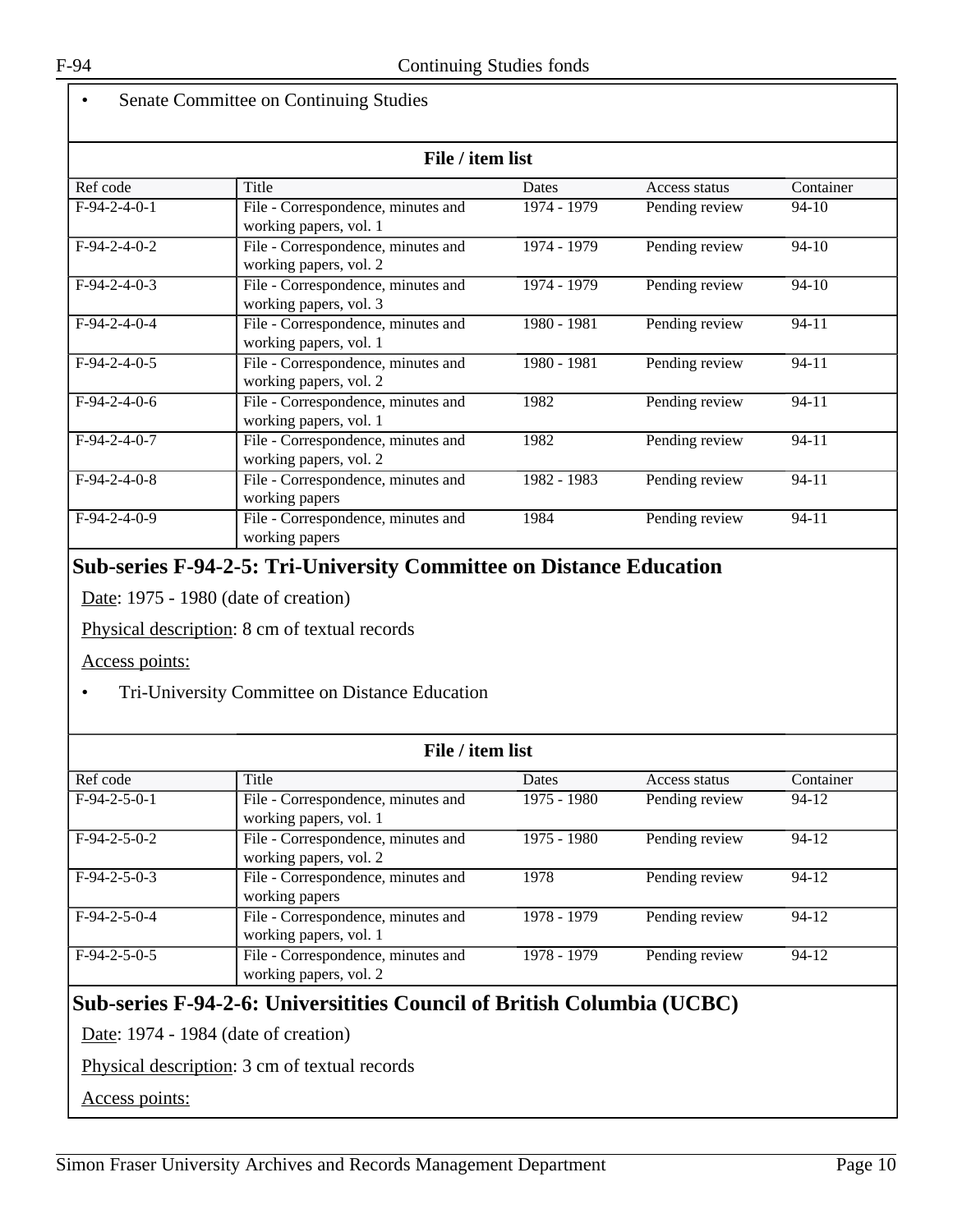| File / item list |                                                              |              |                |           |
|------------------|--------------------------------------------------------------|--------------|----------------|-----------|
| Ref code         | Title                                                        | <b>Dates</b> | Access status  | Container |
| $F-94-2-6-0-1$   | File - Correspondence, minutes and<br>working papers, vol. 1 | 1974 - 1984  | Pending review | 94-12     |
| $F-94-2-6-0-2$   | File - Correspondence, minutes and<br>working papers, vol. 2 | 1974 - 1984  | Pending review | $94-12$   |

# **Sub-series F-94-2-7: University Review Committee**

Date: 1977 - 1978 (date of creation)

Physical description: 2 cm of textual records

Access points:

• University Review Committee

| File / item list |                                                      |             |               |           |
|------------------|------------------------------------------------------|-------------|---------------|-----------|
| Ref code         | Title                                                | Dates       | Access status | Container |
| $F-94-2-7-0-1$   | File - Correspondence, minutes and<br>working papers | 1977 - 1978 | Open          | 94-12     |

# <span id="page-10-0"></span>**Series F-94-3: Credit Programs**

Date: 1974 - 1998 (date of creation)

Scope and content:

Series consists of records relating to the administration and development of university credit courses and programs offered by Continuing Studies. Records consist of correspondence and working papers, reports, student handbooks, course guides and oversized posters, budget and financial working papers, meeting minutes, statistics, course proposals, outlines and evaluations, contracts, and publications.

Physical description: 2.37 m of textual records

| File / item list                                                                                                                                                                                                                                                                                                                                                                                         |       |               |           |  |  |
|----------------------------------------------------------------------------------------------------------------------------------------------------------------------------------------------------------------------------------------------------------------------------------------------------------------------------------------------------------------------------------------------------------|-------|---------------|-----------|--|--|
| Ref code<br>Title                                                                                                                                                                                                                                                                                                                                                                                        | Dates | Access status | Container |  |  |
| <b>Sub-series F-94-3-1: Distance Education Program</b>                                                                                                                                                                                                                                                                                                                                                   |       |               |           |  |  |
| Date: 1974 - 1992 (date of creation)                                                                                                                                                                                                                                                                                                                                                                     |       |               |           |  |  |
| Scope and content:                                                                                                                                                                                                                                                                                                                                                                                       |       |               |           |  |  |
| The Distance Education Program at SFU began in 1975 and has since grown to be one of the<br>largest distance education programs in Canada. Working in partnership with academic departments,<br>the Centre for Distance Education administers the program. Through directed independent study<br>(correspondence) or online study students can complete courses leading to majors, minors, certificates, |       |               |           |  |  |
| diplomas, and in the case of the Bachelor of General Studies, a full degree. As of 2005, more than one<br>hundred university credit courses are offered per year.                                                                                                                                                                                                                                        |       |               |           |  |  |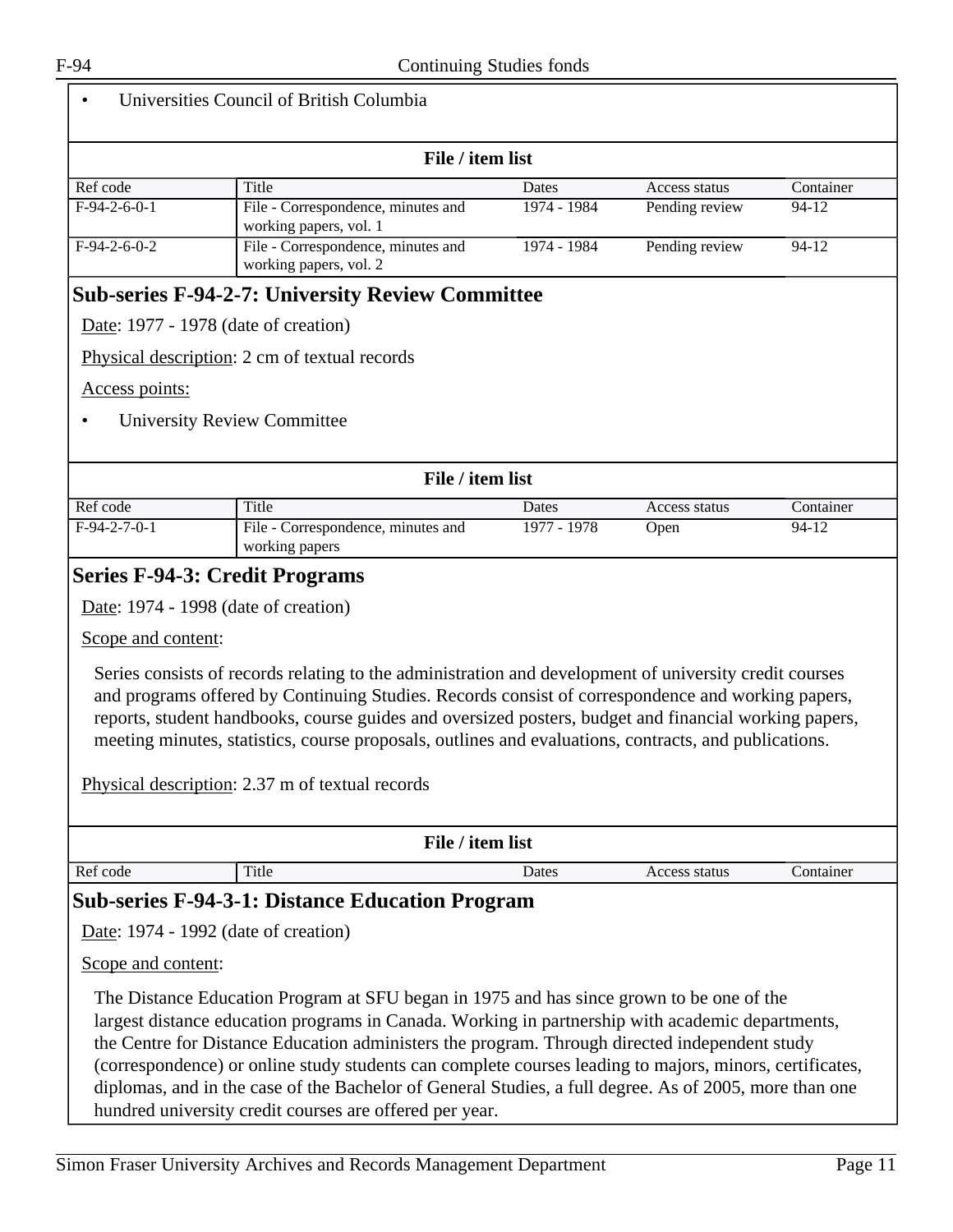| F-94                                                   | Continuing Studies fonds                                                                                                                                                                                                                                                                                                                                                                                                                                                                                                                                                                                                                                       |               |                |           |  |
|--------------------------------------------------------|----------------------------------------------------------------------------------------------------------------------------------------------------------------------------------------------------------------------------------------------------------------------------------------------------------------------------------------------------------------------------------------------------------------------------------------------------------------------------------------------------------------------------------------------------------------------------------------------------------------------------------------------------------------|---------------|----------------|-----------|--|
| and curriculum posters.                                | Sub-series consists of records relating to the administration and delivery of the Distance Education<br>Program. Activities, events and topics documented include the operation of the Centre for Distance<br>Education, liaison with departments regarding the Directed Independent Study program and<br>correspondence courses, Knowledge Network telecourses, and administration of the South Pacific<br>Nutrition Project. Records include correspondence, minutes, policies and procedures, student<br>handbooks, budget and financial working papers, reports, and Knowledge Network telecourse guides<br>Physical description: 56 cm of textual records |               |                |           |  |
|                                                        | File / item list                                                                                                                                                                                                                                                                                                                                                                                                                                                                                                                                                                                                                                               |               |                |           |  |
| Ref code                                               | Title                                                                                                                                                                                                                                                                                                                                                                                                                                                                                                                                                                                                                                                          | Dates         | Access status  | Container |  |
| Date: 1975 - 1992 (date of creation)<br>Access points: | Physical description: 26 cm of textual records<br>Centre for Online and Distance Education                                                                                                                                                                                                                                                                                                                                                                                                                                                                                                                                                                     |               |                |           |  |
|                                                        | File / item list                                                                                                                                                                                                                                                                                                                                                                                                                                                                                                                                                                                                                                               |               |                |           |  |
| Ref code                                               | Title                                                                                                                                                                                                                                                                                                                                                                                                                                                                                                                                                                                                                                                          | Dates         | Access status  | Container |  |
| $F-94-3-1-1-1$                                         | File - Distance Education - non-credit<br>programs                                                                                                                                                                                                                                                                                                                                                                                                                                                                                                                                                                                                             | $1975 - 1991$ | Pending review | 94-13     |  |
| $F-94-3-1-1-2$                                         | File - Library correspondence                                                                                                                                                                                                                                                                                                                                                                                                                                                                                                                                                                                                                                  | 1975 - 1992   | Pending review | 94-13     |  |
| $F-94-3-1-1-3$                                         | File - Distance Education - KCTS                                                                                                                                                                                                                                                                                                                                                                                                                                                                                                                                                                                                                               | 1980 - 1989   | Pending review | $94 - 13$ |  |
| $F-94-3-1-1-4$                                         | File - Mail strike procedures                                                                                                                                                                                                                                                                                                                                                                                                                                                                                                                                                                                                                                  | 1981 - 1985   | Pending review | $94 - 13$ |  |
| $F-94-3-1-1-5$                                         | File - Bookstore correspondence                                                                                                                                                                                                                                                                                                                                                                                                                                                                                                                                                                                                                                | $1981 - 1991$ | Pending review | $94 - 13$ |  |
| $F-94-3-1-1-6$                                         | File - Staffing matters                                                                                                                                                                                                                                                                                                                                                                                                                                                                                                                                                                                                                                        | 1981 - 1991   | Pending review | 94-13     |  |
| $F-94-3-1-1-7$                                         | File - Teleconferencing                                                                                                                                                                                                                                                                                                                                                                                                                                                                                                                                                                                                                                        | $1982 - 1992$ | Pending review | $94-13$   |  |
| $F-94-3-1-1-8$                                         | File - Telecourses                                                                                                                                                                                                                                                                                                                                                                                                                                                                                                                                                                                                                                             | 1983 - 1990   | Pending review | $94 - 13$ |  |
| $F-94-3-1-1-9$                                         | File - SFU Publications                                                                                                                                                                                                                                                                                                                                                                                                                                                                                                                                                                                                                                        | 1984 - 1986   | Pending review | $94 - 13$ |  |
| $F-94-3-1-1-10$                                        | File - British Columbia Educational<br>Credit Bank                                                                                                                                                                                                                                                                                                                                                                                                                                                                                                                                                                                                             | 1984 - 1990   | Pending review | $94-13$   |  |
| $F-94-3-1-1-11$                                        | File - Resource and Development<br>Program planning                                                                                                                                                                                                                                                                                                                                                                                                                                                                                                                                                                                                            | 1985 - 1987   | Pending review | $94-13$   |  |
| $F-94-3-1-1-12$                                        | File - Voluntary and Non-profit Sector<br>Management Program correspondence                                                                                                                                                                                                                                                                                                                                                                                                                                                                                                                                                                                    | 1985 - 1989   | Pending review | $94 - 14$ |  |
| $F-94-3-1-1-13$                                        | File - Certificate in Liberal Arts -<br>correspondence and working papers                                                                                                                                                                                                                                                                                                                                                                                                                                                                                                                                                                                      | $1985 - 1990$ | Pending review | $94 - 14$ |  |
| $F-94-3-1-1-14$                                        | File - Distance Education Opportunity<br>Committee                                                                                                                                                                                                                                                                                                                                                                                                                                                                                                                                                                                                             | 1986 - 1987   | Pending review | 94-14     |  |
| $F-94-3-1-1-15$                                        | File - Promotions Committee                                                                                                                                                                                                                                                                                                                                                                                                                                                                                                                                                                                                                                    | 1986 - 1990   | Pending review | $94 - 14$ |  |
| $F-94-3-1-1-16$                                        | File - Commonwealth of Learning, vol. 1                                                                                                                                                                                                                                                                                                                                                                                                                                                                                                                                                                                                                        | 1986 - 1991   | Pending review | $94 - 14$ |  |
| $F-94-3-1-1-17$                                        | File - Commonwealth of Learning, vol. 2                                                                                                                                                                                                                                                                                                                                                                                                                                                                                                                                                                                                                        | 1986 - 1991   | Pending review | $94 - 14$ |  |
| $F-94-3-1-1-18$                                        | File - Continuing Education Deans and<br>Directors Committee                                                                                                                                                                                                                                                                                                                                                                                                                                                                                                                                                                                                   | 1987 - 1991   | Pending review | $94 - 14$ |  |
| $F-94-3-1-1-19$                                        | File - Knowledge Network<br>correspondence                                                                                                                                                                                                                                                                                                                                                                                                                                                                                                                                                                                                                     | 1989 - 1991   | Pending review | $94 - 14$ |  |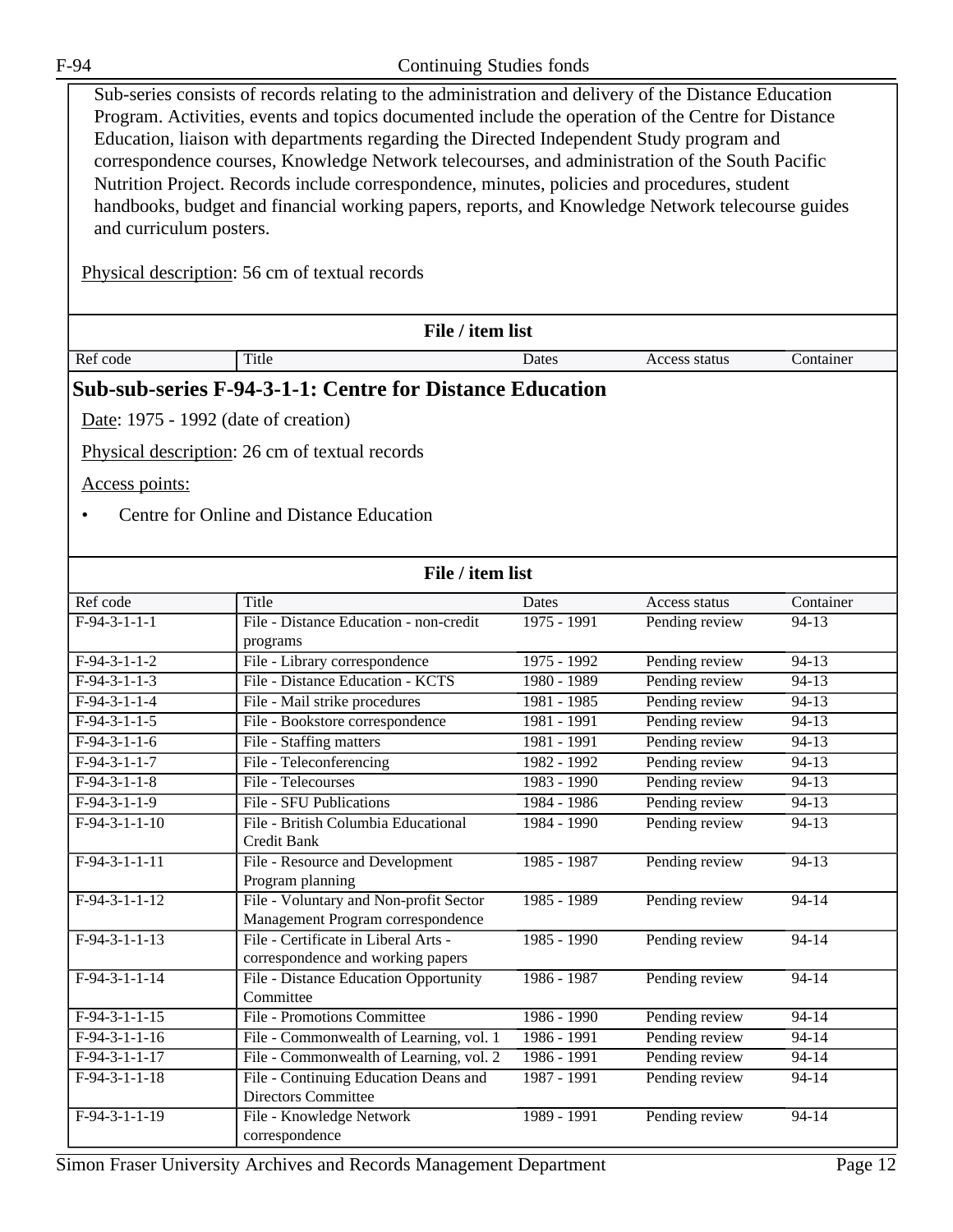| $F-94-3-1-1-20$ | File - Centre for Distance Education -   | $[199-?]$   | Pending review | $94 - 14$ |
|-----------------|------------------------------------------|-------------|----------------|-----------|
|                 | tutor and student handbooks              |             |                |           |
| $F-94-3-1-1-21$ | File - Distance Education correspondence | 1990 - 1992 | Pending review | $94 - 14$ |
| $F-94-3-1-1-22$ | File - SFU Educational                   | 1991 - 1992 | Pending review | $94 - 15$ |
|                 | Telecommunications Project Committee     |             |                |           |
| $F-94-3-1-1-23$ | File - Centre for Distance Education -   | 1992        | Pending review | $94 - 15$ |
|                 | Three Year Planning Report               |             |                |           |

#### **Sub-sub-series F-94-3-1-2: Directed Independent Study Courses (DISC / DIS)**

Date: 1974 - 1985 (date of creation)

Physical description: 6 cm of textual records

| File / item list           |                                                                             |             |                |           |
|----------------------------|-----------------------------------------------------------------------------|-------------|----------------|-----------|
| Ref code                   | Title                                                                       | Dates       | Access status  | Container |
| $F-94-3-1-2-1$             | File - DISC correspondence - English                                        | 1974 - 1980 | Pending review | 94-15     |
| $F-94-3-1-2-2$             | File - DISC correspondence - Faculty of<br>Arts                             | 1975 - 1980 | Pending review | $94 - 15$ |
| $F-94-3-1-2-3$             | File - DISC correspondence - History                                        | 1975 - 1981 | Pending review | $94 - 15$ |
| $F-94-3-1-2-4$             | File - DISC correspondence - Geography                                      | 1975 - 1981 | Pending review | $94 - 15$ |
| $F-94-3-1-2-5$             | File - DISC correspondence - Political<br>Science                           | 1976 - 1979 | Pending review | $94 - 15$ |
| $F-94-3-1-2-6$             | File - DISC correspondence - Chemistry                                      | 1977 - 1980 | Pending review | $94 - 15$ |
| $F-94-3-1-2-7$             | File - DISC correspondence - Sociology /<br>Anthropology                    | 1977 - 1981 | Pending review | 94-15     |
| $F-94-3-1-2-8$             | File - DISC correspondence - Faculty of<br><b>Interdisciplinary Studies</b> | 1978 - 1980 | Pending review | $94 - 15$ |
| $\overline{F-9}$ 4-3-1-2-9 | File - DISC correspondence -<br>Kinesiology                                 | 1978 - 1984 | Pending review | $94 - 15$ |
| $F-94-3-1-2-10$            | File - DISC correspondence - Education                                      | 1978 - 1984 | Pending review | $94 - 15$ |
| $F-94-3-1-2-11$            | File - DISC correspondence -<br><b>Mathematics</b>                          | 1980 - 1985 | Pending review | 94-15     |

#### **Sub-sub-series F-94-3-1-3: Knowledge Network**

Date: 1982 - 1992 (date of creation)

Physical description: 4 cm of textual records

Access points:

• Knowledge Network

| File / item list |                                                                    |              |                |           |  |
|------------------|--------------------------------------------------------------------|--------------|----------------|-----------|--|
| Ref code         | Title                                                              | <b>Dates</b> | Access status  | Container |  |
| $F-94-3-1-3-1$   | File - SFU/Knowledge Network<br>videotapes catalogue               | 1982 - 1983  | Pending review | $94 - 15$ |  |
| $F-94-3-1-3-2$   | File - Program guides and telecourses                              | 1982 - 1983  | Pending review | $94 - 15$ |  |
| $F-94-3-1-3-3$   | File - SFU/Knowledge Network<br>videotapes bibliography            | 1983         | Pending review | $94 - 15$ |  |
| $F-94-3-1-3-4$   | File - Program guides and telecourses                              | 1984 - 1986  | Pending review | $94 - 15$ |  |
| $F-94-3-1-3-5$   | File - Knowledge Network Projects<br><b>Consultative Committee</b> | 1986         | Pending review | $94 - 15$ |  |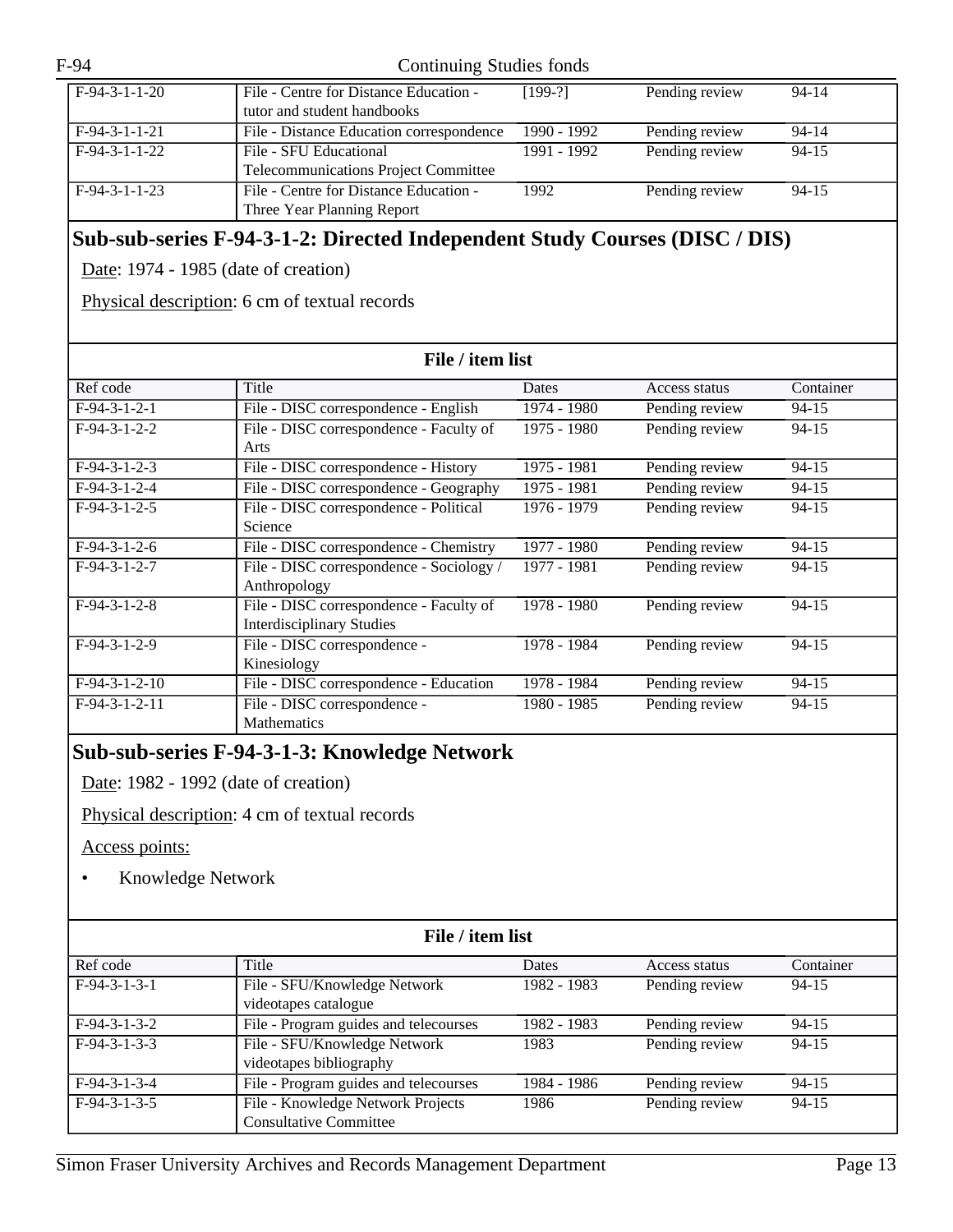| $F-94-3-1-3-6$ | File - Oversized telecourse posters   | 1987 - 1992 | Open           |           |
|----------------|---------------------------------------|-------------|----------------|-----------|
| $F-94-3-1-3-7$ | File - Knowledge Network II Project   | 1989 - 1990 | Pending review | $94 - 15$ |
| $F-94-3-1-3-8$ | File - Program guides and telecourses | 1989 - 1991 | Pending review | $94 - 15$ |

#### **Sub-sub-series F-94-3-1-4: South Pacific Nutrition Project**

Date: 1985 - 1992 (date of creation)

Physical description: 20 cm of textual records

| File / item list |                                                     |             |                |           |
|------------------|-----------------------------------------------------|-------------|----------------|-----------|
| Ref code         | Title                                               | Dates       | Access status  | Container |
| $F-94-3-1-4-1$   | File - Correspondence and working<br>papers         | 1985 - 1987 | Pending review | $94 - 15$ |
| $F-94-3-1-4-2$   | File - Budget and working papers                    | 1987 - 1989 | Pending review | $94 - 15$ |
| $F-94-3-1-4-3$   | File - Funding correspondence                       | 1987 - 1992 | Pending review | $94-16$   |
| $F-94-3-1-4-4$   | File - Correspondence and working<br>papers, vol. 1 | 1988 - 1990 | Pending review | $94 - 16$ |
| $F-94-3-1-4-5$   | File - Correspondence and working<br>papers, vol. 2 | 1988 - 1990 | Pending review | $94 - 16$ |
| $F-94-3-1-4-6$   | File - Correspondence and working<br>papers, vol. 3 | 1988 - 1990 | Pending review | $94 - 16$ |
| $F-94-3-1-4-7$   | File - Meeting minutes and site reports             | 1989        | Pending review | $94-16$   |
| $F-94-3-1-4-8$   | File - Project narrative report                     | 1990        | Pending review | $94-16$   |
| $F-94-3-1-4-9$   | File - Project summaries and background<br>reports  | 1990        | Pending review | $94 - 17$ |
| $F-94-3-1-4-10$  | File - Correspondence and working<br>papers         | 1990 - 1992 | Pending review | 94-17     |
| $F-94-3-1-4-11$  | File - Project narrative report (final)             | 1991        | Pending review | $94 - 17$ |

#### **Sub-series F-94-3-2: Downtown Campus Program**

Date: 1978 - 1990 (date of creation)

#### Scope and content:

SFU's Downtown Campus Program had a modest beginning on February 22, 1980 with a small storefront location and a couple of rented classrooms at 822 Howe Street. Developed as an extension of the Burnaby campus evening programs, the downtown program was established to help SFU strengthen its community identity and recruit new students. A selection of extension credit courses and non-credit community education programs were offered to adult students who sought to complete or upgrade their existing university education. By 1981 growing enrollment numbers forced the program to move to a larger site at 849 Howe Street. Known as the Downtown Education Centre (DEC), the space was shared with BCIT who managed and coordinated the Centre through their Division of Continuing Education and Industry Services.

Faculty from the Burnaby campus traveled downtown to teach at the Centre and brought in community professionals to assist them. In 1983 the Downtown Campus Planning Committee was struck by Senate to survey the downtown community and assist in the planning of proposed sites for a downtown campus. Downtown enrollment continued to grow and each year new programs were tested as administrators worked towards developing a curriculum that would be unique to a downtown campus. During this time a number of programs were created including the School for Liberal and Professional Studies, the City Program, the Fine Arts Program, the Writing Program and the Professional Management Studies Program.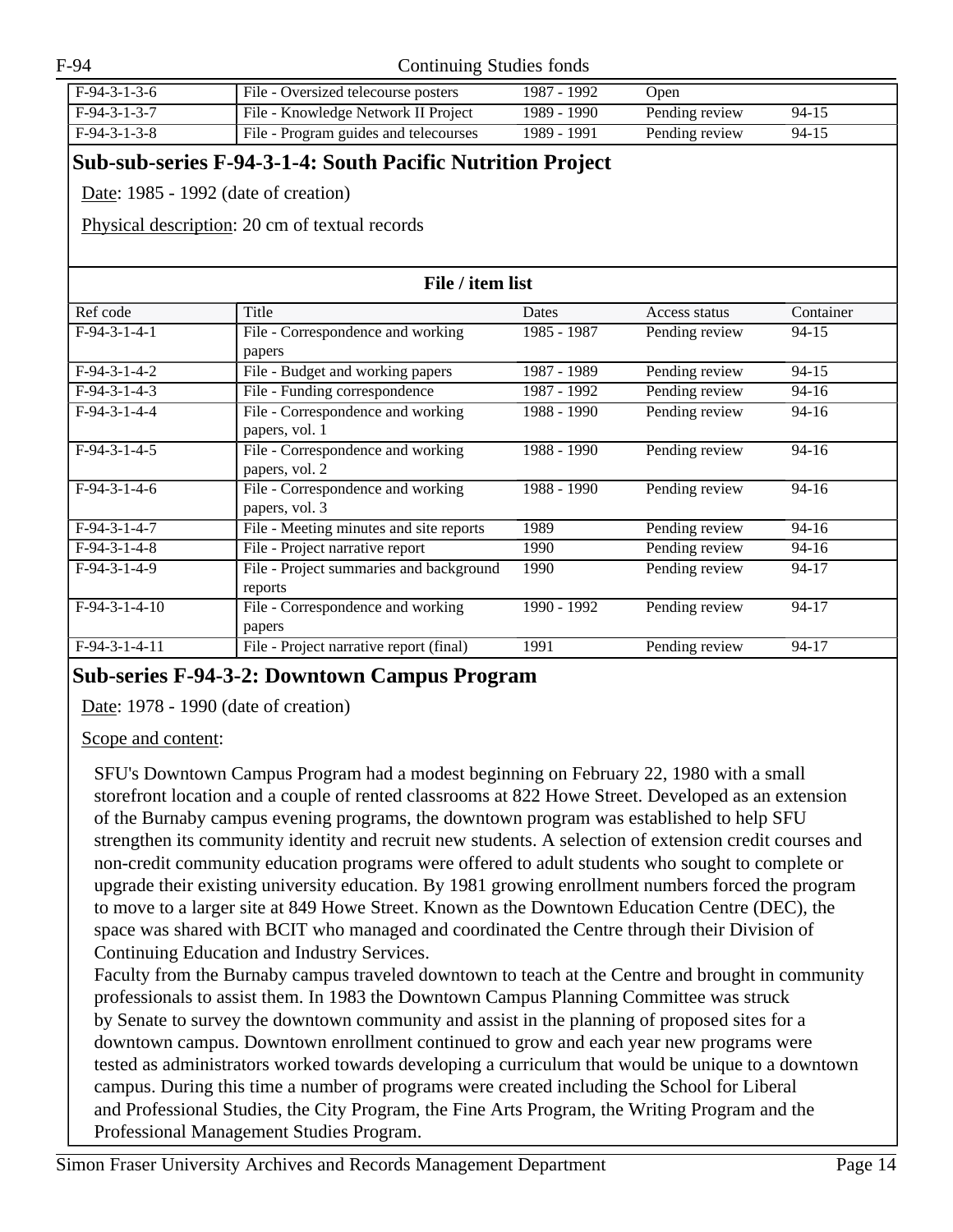In 1989 the new downtown campus was opened in the remodeled historic Spencer Building on West Hastings Street. Since then, SFU at Harbour Centre has continued to expand its curriculum to the needs of the downtown community, offering courses in sciences, liberal arts, and applied, professional and interdisciplinary fields of study leading to certificates, diplomas, and undergraduate and graduate degrees. In addition, SFU at Harbour Centre hosts professional development seminars, short courses, conferences and lectures.

Sub-series consists of records relating to the planning, development, and administration of the Downtown Campus Program and its successor, SFU at Harbour Centre. Activities, events and topics documented include downtown program proposals, budget development, student information packages, an invitation to the opening of the Downtown Program in 1980, student questionnaires, course schedules, Downtown Planning Committee meetings, and an engraved paperweight from SFU Harbour Center. Records include correspondence and working papers, minutes, statistics, reports, news releases, and financial working papers.

Physical description: 25 cm of textual records 1 artifact

#### Related material:

For related records in this fonds see Series 1 (Dean's correspondence) for the Downtown Education Centre (F-94-1-0-0-15) and (F-94-1-0-0-23) for SFU Harbour Centre.

| File / item list           |                                                                                    |             |               |           |
|----------------------------|------------------------------------------------------------------------------------|-------------|---------------|-----------|
| Ref code                   | Title                                                                              | Dates       | Access status | Container |
| $F-94-3-2-0-1$             | File - Downtown program, vol. 1                                                    | 1978 - 1980 | Open          | 94-17     |
| $F-94-3-2-0-2$             | File - Downtown program, vol. 2                                                    | 1978 - 1980 | Open          | $94 - 17$ |
| $F-94-3-2-0-3$             | File - Correspondence and working<br>papers                                        | 1978 - 1990 | Open          | $94 - 17$ |
| $F-94-3-2-0-4$             | File - Space                                                                       | 1979 - 1987 | Open          | $94 - 18$ |
| $F-94-3-2-0-5$             | File - Correspondence and working<br>papers                                        | 1980 - 1984 | Open          | $94 - 18$ |
| $F-94-3-2-0-6$             | File - Statistics, vol. 1                                                          | 1980 - 1985 | Open          | $94 - 18$ |
| $F-94-3-2-0-7$             | File - Statistics, vol. 2                                                          | 1980 - 1985 | Open          | $94 - 18$ |
| $F-94-3-2-0-8$             | File - Downtown program, vol. 1                                                    | 1981 - 1985 | Open          | $94 - 18$ |
| $\overline{F-9}$ 4-3-2-0-9 | File - Downtown program, vol. 2                                                    | 1981 - 1985 | Open          | $94 - 18$ |
| $F-94-3-2-0-10$            | File - Downtown Council                                                            | 1981 - 1985 | Open          | $94 - 18$ |
| $F-94-3-2-0-11$            | File - Planning Committee<br>correspondence, minutes and working<br>papers, vol. 1 | 1981 - 1986 | Open          | 94-19     |
| $F-94-3-2-0-12$            | File - Planning Committee<br>correspondence, minutes and working<br>papers, vol. 2 | 1981 - 1986 | Open          | 94-19     |
| $F-94-3-2-0-13$            | File - Capital campaign strategy                                                   | 1983 - 1987 | Open          | 94-19     |
| $F-94-3-2-0-14$            | File - Sites                                                                       | 1984        | Open          | 94-19     |

#### **Sub-series F-94-3-3: Extension Credit Program**

Date: 1974 - 1990 (date of creation)

Scope and content: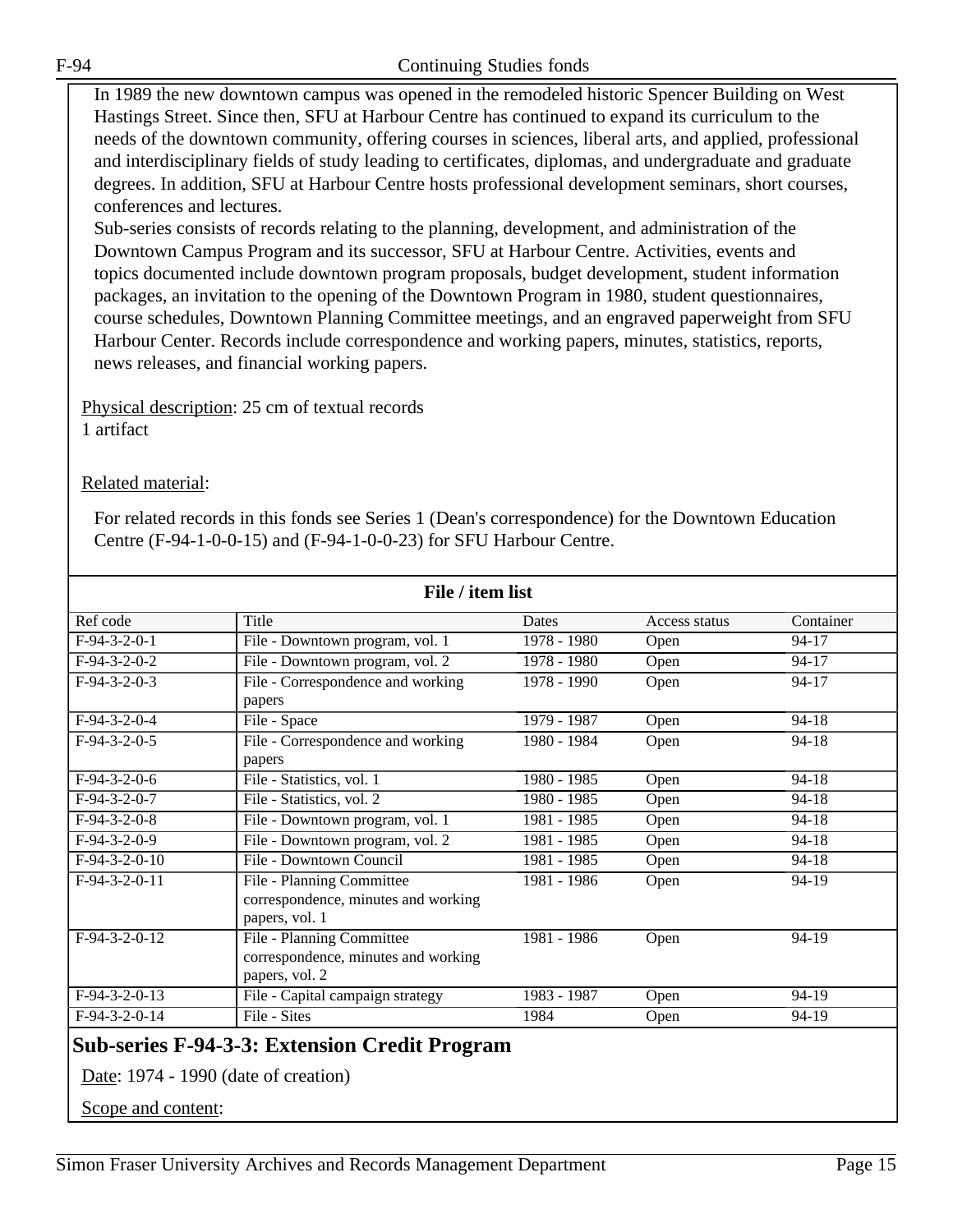The Extension Credit Program began in 1973 as a result of a Senate motion delegating all responsibility for off-campus programs to Continuing Studies. The program provided educational opportunities for persons who could not attend day classes, but through evening, Intersession, or Summer Session courses could complete a degree, upgrade existing education or enhance personal academic interests. Professional programs were also offered to teachers through evening and summer classes. The opening of the downtown campus at Harbour Centre in 1989 enhanced the visibility of the Extension Credit Program as it offered courses aimed towards the advanced recurring educational needs of the business, professional and cultural communities in Vancouver's urban core. The Extension Credit Program remains active as of 2005 and allows students to obtain graduate degrees, post baccalaureate diplomas, and selected undergraduate certificates on a part time basis by day or evening study.

Sub-series consists of records relating to the administration and development of the Extension Credit Program. Activities, events and topics documented include guidelines for developing an off-campus program, planning for courses offered at Britannia Community Centre, annual program reports, student questionnaires, policies and procedures development, and reports by the Senate Committee on Continuing Studies. Records include agendas and minutes, correspondence, working papers, statistics, reports, and course proposals.

Physical description: 5 cm of textual records

| File / item list |                                    |             |                |           |
|------------------|------------------------------------|-------------|----------------|-----------|
| Ref code         | Title                              | Dates       | Access status  | Container |
| $F-94-3-3-0-1$   | File - General correspondence      | 1974 - 1988 | Pending review | 94-19     |
| $F-94-3-3-0-2$   | File - Special audit               | 1975 - 1979 | Pending review | 94-19     |
| $F-94-3-3-0-3$   | File - Correspondence, reports and | 1975 - 1990 | Pending review | 94-19     |
|                  | working papers                     |             |                |           |

# **Sub-series F-94-3-4: Gerontology Program**

Date: 1980 - 1982 (date of creation)

#### Scope and content:

The Gerontology Program was developed in 1982 with the establishment of the SSHRC funded Gerontolgy Research Centre (GRC). That same year the post-baccalaureate diploma in Gerontology was introduced and in 1983 the Department of Gerontology was formed to serve as the focal point for research, education and information on individual and population aging. Courses offered through the program address aging and the built environment, health promotion, and population health and aging. Students are trained in the critical analysis of the health care system and in the planning, design, research, and evaluation of working, living, and recreational environments for older persons. As of 2005, the program also offers a minor, masters and Ph.D. degree in Gerontology. Sub-series consists of records relating to the development, funding and administration of the Gerontology program. Activities, events and topics documented include history of the program, proposal for a post-baccalaureate Diploma in Gerontology, liaison with the Universities Council of British Columbia, workshop planning and conference proposals, SSHRC funding, and the opening of the Gerontology Centre in 1982. Records include correspondence, minutes, reports, contracts, course proposals, draft budgets and working papers.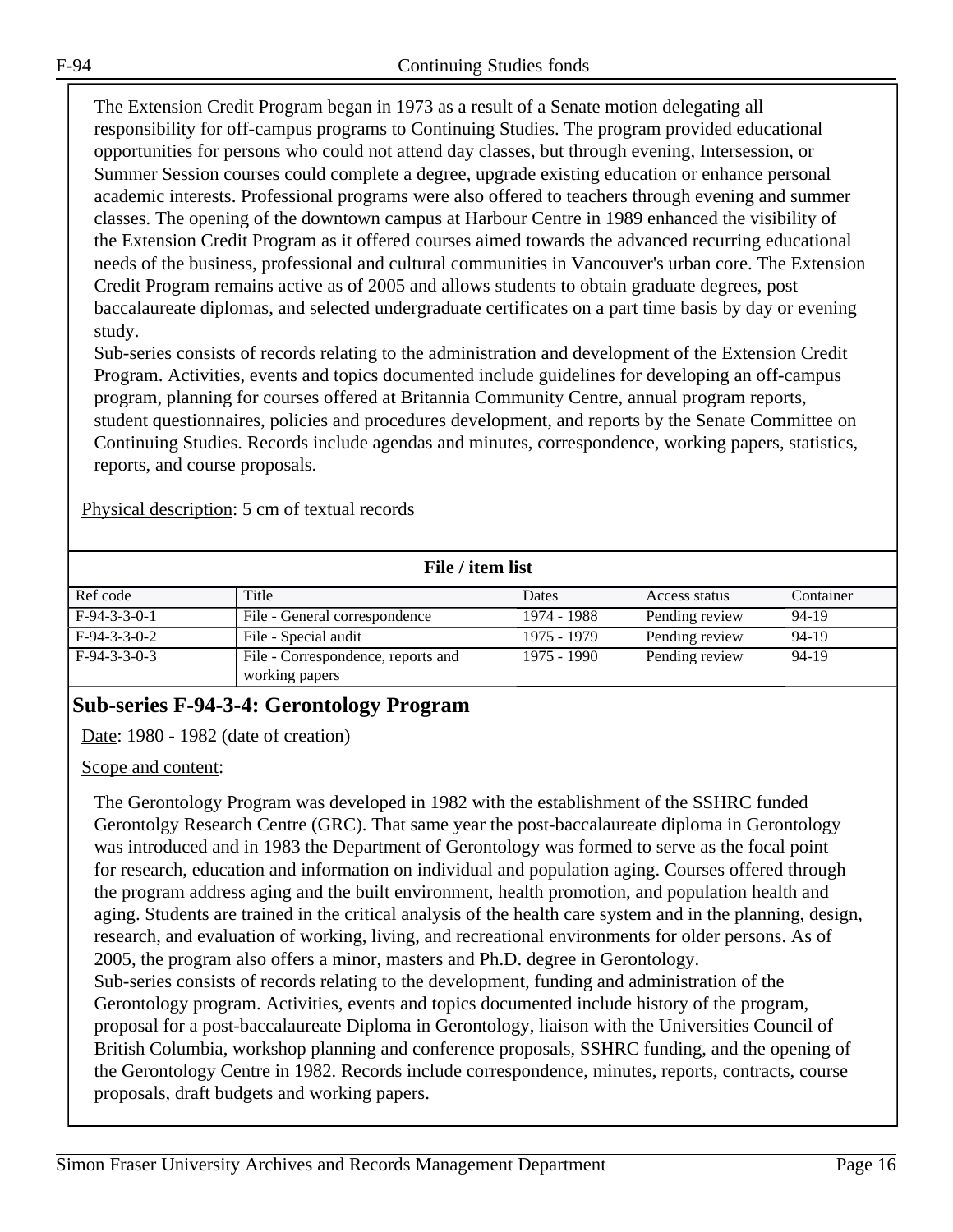| Physical description: 5 cm of textual records |                                                              |             |               |           |
|-----------------------------------------------|--------------------------------------------------------------|-------------|---------------|-----------|
|                                               | File / item list                                             |             |               |           |
| Ref code                                      | Title                                                        | Dates       | Access status | Container |
| $F-94-3-4-0-1$                                | File - Correspondence, reports and<br>working papers, vol. 1 | 1980 - 1982 | <b>Open</b>   | 94-19     |
| $F-94-3-4-0-2$                                | File - Correspondence, reports and<br>working papers, vol. 2 | 1980 - 1982 | Open          | $94 - 20$ |
| $F-94-3-4-0-3$                                | File - Correspondence, reports and<br>working papers, vol. 3 | 1980 - 1982 | <b>Open</b>   | $94 - 20$ |

# **Sub-series F-94-3-5: Interior and Non-Metropolitan Programs**

Date: 1975 - 1989 (date of creation)

Scope and content:

The Interior and Non-Metropolitan program began in 1975 as a response to government concern that residents in interior regions of BC were excluded from university education. After a year of offering credit courses at non-metropolitan colleges, SFU began to formally develop a distance education program and initiated a three-year experimental program in Kelowna offering degree completion programs in Psychology and Biological Sciences. SFU's goal was to design a distance education program that would provide an opportunity for all persons in BC to complete a degree without the usual attendance at UBC, UVic or SFU. By this time UBC and UVic were also offering interior programs and together with SFU ensured that the courses offered by each institution did not overlap each other. SFU interior courses were developed by university faculty and delivered with the assistance of the Office of Continuing Studies. Under the jurisdiction of the Ministry of Education, the Interior University Programs Board approved courses and provided program funding from the provincial government.

In 1978 the the Interior Universities Programs Board was disbanded and replaced by the Open Learning Institute. The Open Learning Institute took responsibility for offering a bachelor of Arts and Science Program in cooperation with colleges, while universities remained responsible for offering professional programs. Throughout the late 1970s and early 1980s SFU initiated a number of programs that were delivered out of university centres in Kamloops, Kelowna, Prince George and Fort St. John. The Faculty of Education offered a variety of credit and non-credit programs and other departments developed courses in response to school district requests. Courses were taught through a combination of face-to-face instruction, directed independent study courses and via Knowledge Network telecourse programming.

In 1984, the provincial government established the University Consortium to increase access to postsecondary distance education courses. The Open Learning Agency (formerly the Open Learning Institute) was selected to be the central administrative headquarters for the University Consortium. SFU, UBC and UVic were integrated into the new program as consortium partners, delivering courses and programs in cooperation with various educational institutions, professional associations, workplaces, and community organizations. As of 2005 SFU's relationship with the Open Learning Agency remains in place. Through the British Columbia Open University (BCOU), a division of the Open Learning Agency, students can register and take distance education courses delivered by SFU without having to be admitted to the university.

Sub-series consists of records relating to the development and administration of the Interior and Non-Metropolitan Programs offered by SFU. Activities, events and topics documented include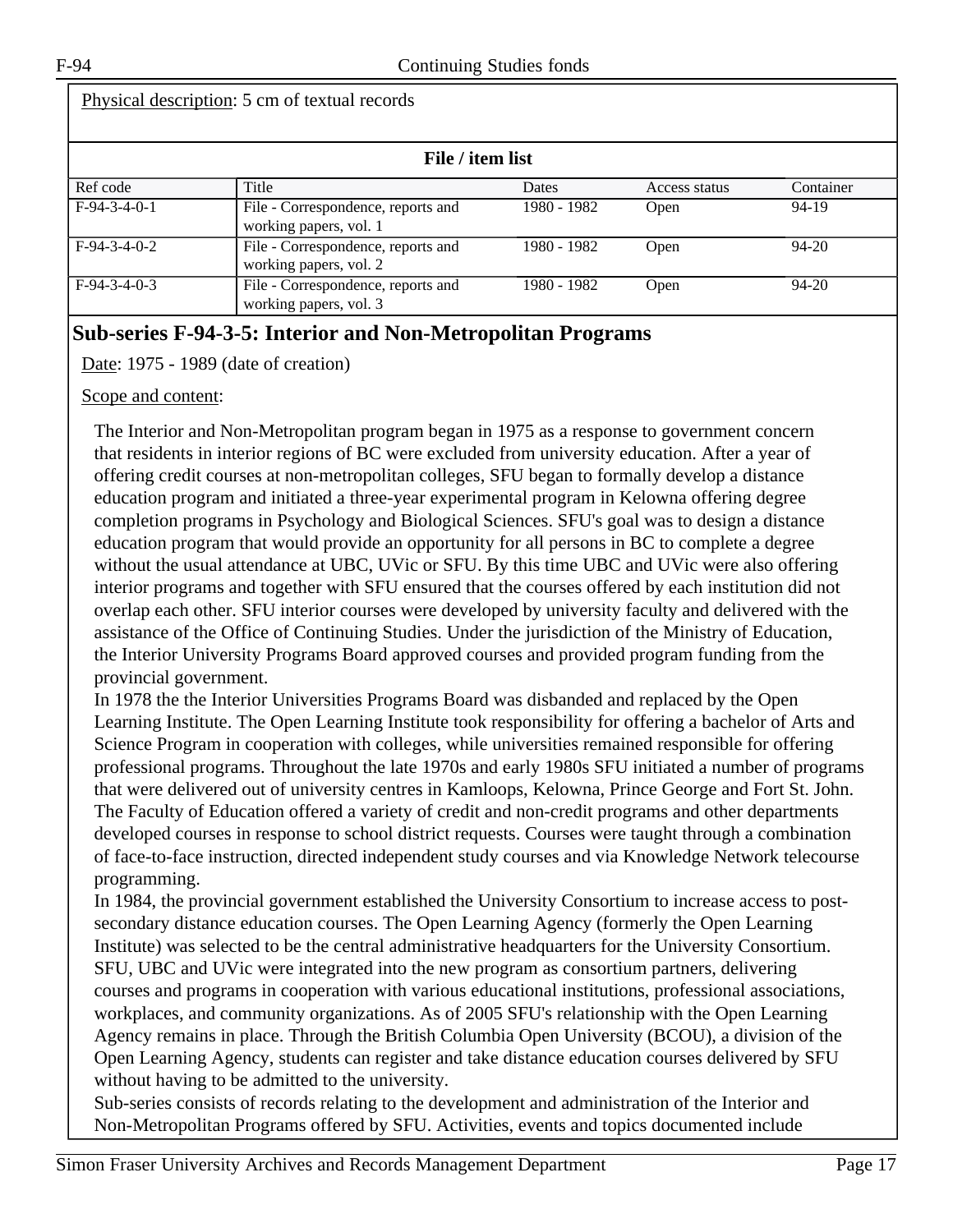program development, the Interior University Program Board, SFU's Planning Committee on Interior Programming, administration of the Kelowna and Fraser Valley programs and budget planning. Records include agendas and minutes, program and course proposals, budget and financial working papers, correspondence, reports and working papers.

Physical description: 40 cm of textual records

#### Related material:

For records relating to the Interior Program Planning Committee dated 1977-1979 see Office of the Vice President, Finance and Administration (F-28-7-16). For further correspondence and reports on the Interior program dated 1976-1978 see Office of the Vice President, Academic (F-29-8-0-0-17 to F-29-8-0-0-19).

| File / item list |                                                                             |               |                |           |
|------------------|-----------------------------------------------------------------------------|---------------|----------------|-----------|
| Ref code         | Title                                                                       | Dates         | Access status  | Container |
| $F-94-3-5-0-1$   | File - Kelowna Program                                                      | $1975 - 1982$ | Pending review | $94 - 20$ |
| $F-94-3-5-0-2$   | File - Report of the Planning Committee<br>on Interior Programming          | 1977          | Pending review | $94 - 20$ |
| $F-94-3-5-0-3$   | File - Draft proposals for interior<br>programs                             | 1977          | Pending review | $94 - 20$ |
| $F-94-3-5-0-4$   | File - Interior Program - correspondence,<br>minutes and working papers     | 1977 - 1980   | Pending review | $94 - 20$ |
| $F-94-3-5-0-5$   | File - Fraser Valley Program                                                | 1977 - 1981   | Pending review | $94 - 20$ |
| $F-94-3-5-0-6$   | File - Interior Program - SFU/UBC/<br>UVic, vol. 1                          | $1978 - 1980$ | Pending review | $94 - 20$ |
| $F-94-3-5-0-7$   | File - Interior Program - SFU/UBC/<br>UVic, vol. 2                          | $1978 - 1980$ | Pending review | $94 - 21$ |
| $F-94-3-5-0-8$   | File - Interior Program - SFU/UBC/<br>UVic, vol. 3                          | 1978 - 1980   | Pending review | $94 - 21$ |
| $F-94-3-5-0-9$   | File - Interior Program - SFU/UBC/<br>UVic, vol. 4                          | 1978 - 1980   | Pending review | $94 - 21$ |
| $F-94-3-5-0-10$  | File - Interior Program - budget, vol. 1                                    | 1978 - 1983   | Pending review | $94 - 21$ |
| $F-94-3-5-0-11$  | File - Interior Program - budget, vol. 2                                    | 1978 - 1983   | Pending review | $94 - 21$ |
| $F-94-3-5-0-12$  | File - Interior program proposals and<br>budget requests                    | 1979          | Pending review | $94 - 21$ |
| $F-94-3-5-0-13$  | File - Interior 1980-1981 program<br>proposals                              | 1979          | Pending review | $94 - 21$ |
| $F-94-3-5-0-14$  | File - Report on University Programs in<br>the Non-Metropolitan Areas of BC | $[198-?]$     | Pending review | $94 - 21$ |
| $F-94-3-5-0-15$  | File - Non-metropolitan 1981-1982<br>program proposals                      | 1980          | Pending review | $94 - 21$ |
| $F-94-3-5-0-16$  | File - Interior Program - correspondence<br>and working papers              | 1980 - 1989   | Pending review | $94 - 21$ |
| $F-94-3-5-0-17$  | File - Non-metropolitan 1982-1983<br>program proposals                      | 1981          | Pending review | $94 - 22$ |
| $F-94-3-5-0-18$  | File - Interior Program - 1982/1983<br>budget submission                    | 1981          | Pending review | $94 - 22$ |
| $F-94-3-5-0-19$  | File - Interior Program - SFU/UBC/<br>UVic, vol. 1                          | 1981 - 1982   | Pending review | 94-22     |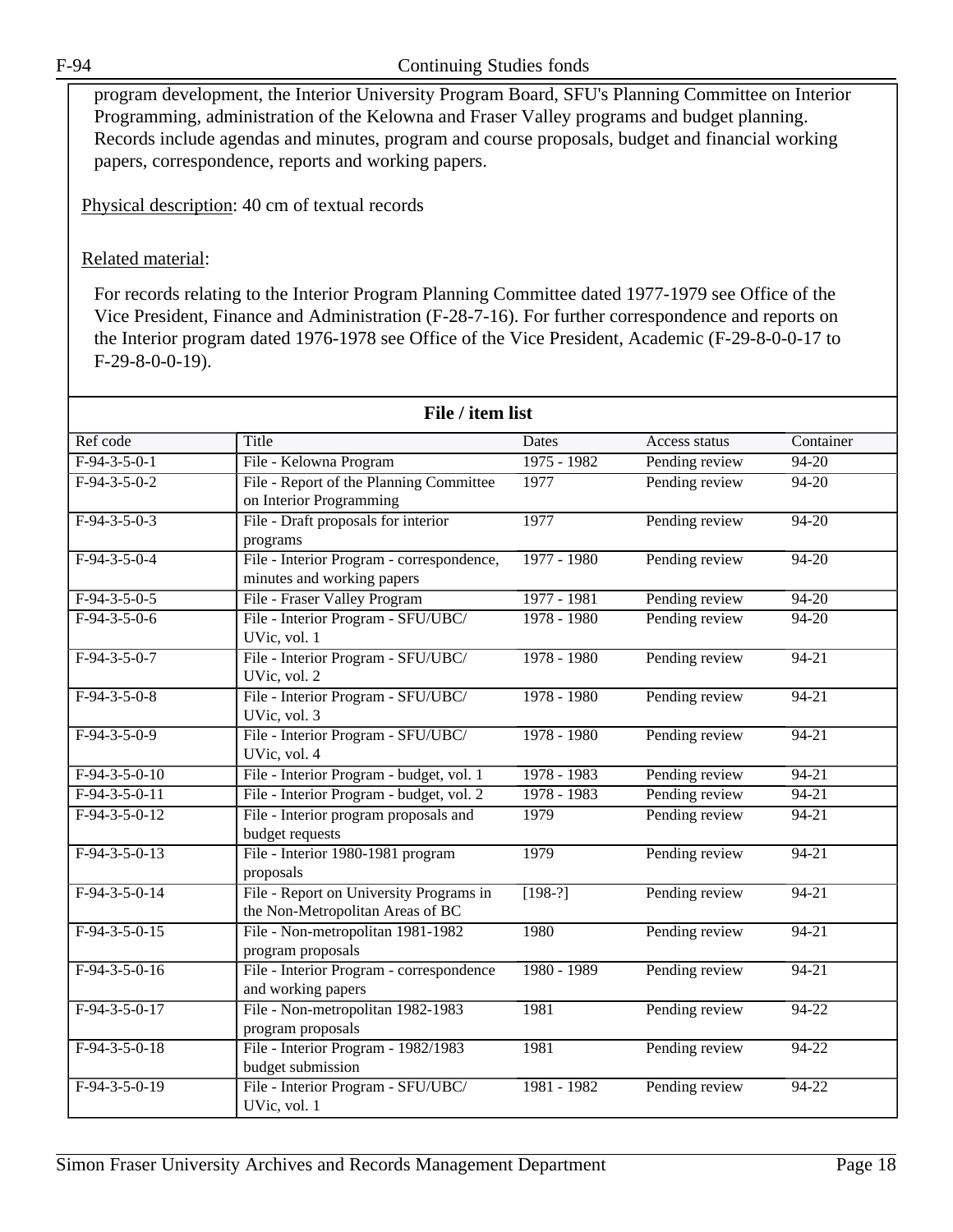| $F-94-3-5-0-20$ | File - Interior Program - SFU/UBC/<br>UVic, vol. 2             | 1981 - 1982 | Pending review | 94-22 |
|-----------------|----------------------------------------------------------------|-------------|----------------|-------|
| $F-94-3-5-0-21$ | File - Interior Program - W. Uegama<br>working papers          | 1981 - 1982 | Pending review | 94-22 |
| $F-94-3-5-0-22$ | File - Interior Program correspondence                         | 1981 - 1983 | Pending review | 94-22 |
| $F-94-3-5-0-23$ | File - Interior Program - 1983/1984<br>budget submission       | 1982        | Pending review | 94-22 |
| $F-94-3-5-0-24$ | File - Non-metropolitan 1983-1984<br>program proposals         | 1982        | Pending review | 94-23 |
| $F-94-3-5-0-25$ | File - Interior Program - correspondence<br>and working papers | 1982 - 1984 | Pending review | 94-23 |
| $F-94-3-5-0-26$ | File - Interior Program - 1984/1985<br>budget submission       | 1983        | Pending review | 94-23 |
| $F-94-3-5-0-27$ | File - Non-metropolitan 1984-1985<br>programs                  | 1983        | Pending review | 94-23 |
| $F-94-3-5-0-28$ | File - Non-metropolitan 1985-1986<br>programs                  | 1984        | Pending review | 94-23 |

#### **Sub-series F-94-3-6: Prison Education Program**

Date: 1980 - 1993 (date of creation)

#### Scope and content:

SFU launched the Prison Education Program (PEP) on April 1, 1984 after negotiating a three-year contract with the Federal Government to deliver a university program for male inmates at four penitentiaries - Kent, Mountain Head, Matsqui, and William Head/Metchosin. Assuming responsibility from the University of Victoria who had run the program for twelve years, PEP staff worked quickly to ensure a smooth administrative transition of the program and re-registration of the inmates as SFU students. The new program was assigned a dual home at SFU where all academic affairs of the program were administered through the Office of the Dean of Arts and a Steering Committee, and all administrative affairs of the program - including appointment of its Director, Stephen Duguid and its Program Coordinator, Henry Hoekema - were run under the guise of the Office of Continuing Studies. Teaching staff for Kent, Mountain Head and Matsqui institutions were recruited from SFU while faculty at William Head were drawn extensively from UVic. In the course of its duration, the Prison Education Program established a library program at each institution, administered GED (grade 12 equivalency) courses, and offered courses in the Liberal Arts leading to certificate, diploma and degree completion. The program also sponsored courses and workshops in Writing and the Fine and Performing Arts and had a transition program for paroled inmates who chose to complete their education at SFU's Burnaby campus. After a few short years, the program grew to be very successful, garnering support from other SFU departments, developing a network of contacts in the field of prison education, initiating a series of seminars and Occasional Papers, and regularly publishing the Prison Journal. Despite the program being cancelled in the early 1990's due to government cutbacks, SFU continues today to be recognized as a leader in the field of prison education. Sub-series consists of records relating to the administration and development of the Prison Education Program. Activities, events and topics documented include liaison with the federal government and SFU departments, library proposals, course scheduling, Library Technician meetings, recognition and awards ceremonies, the SFU Prison Education Newsletter, and copies of the serial Prison Journal. Records include agendas and minutes, annual reports, correspondence, working papers, contracts, course proposals and outlines, reports, statistics, budgets and financial reports, reference materials, and publications.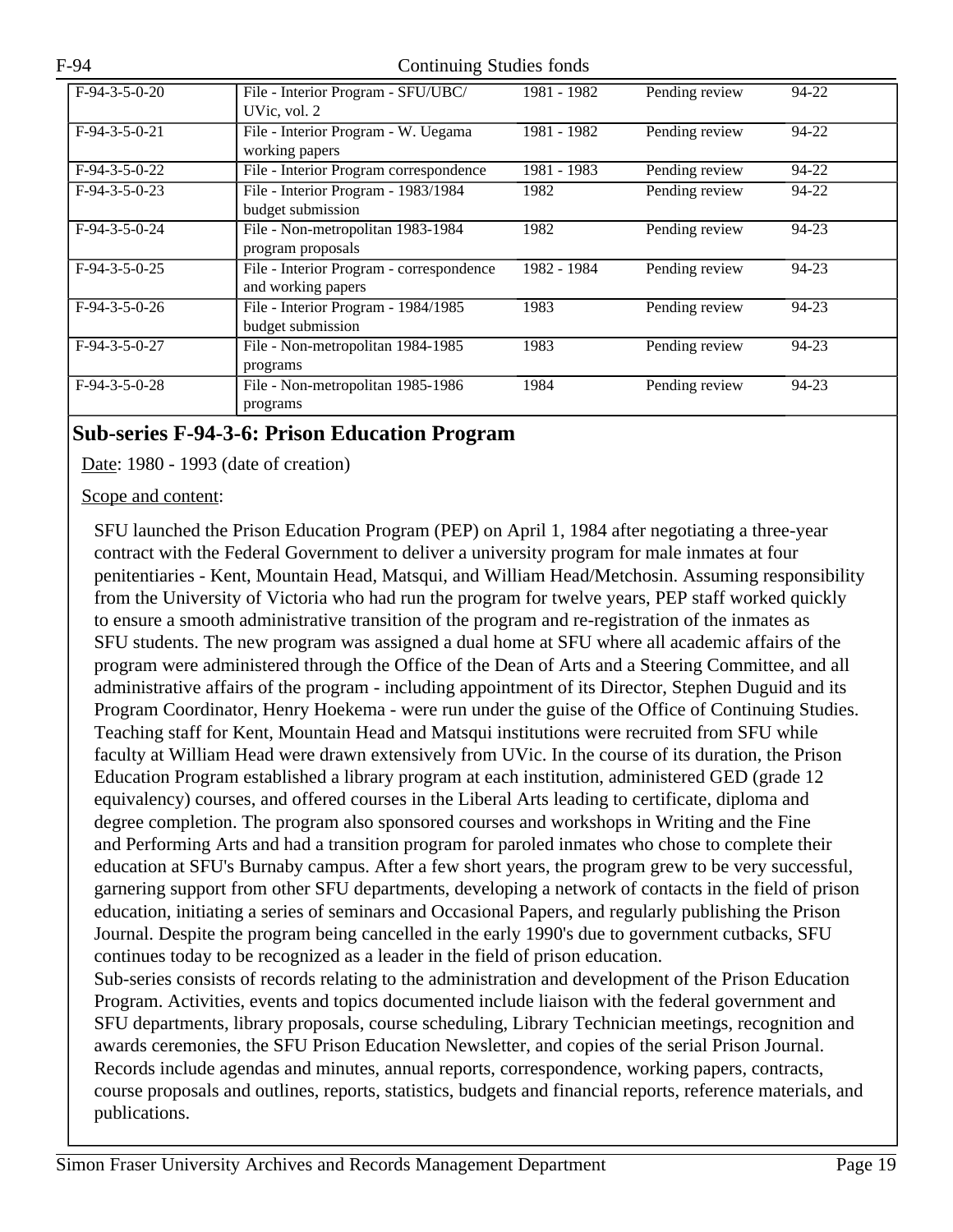Physical description: 94 cm of textual records

#### Accruals:

No further accruals to the sub-series are expected as the Prison Education Program is no longer active. However, a number of missing records were identified by the Archivist during processing and may be acquired at a future date.

| File / item list |       |       |               |           |
|------------------|-------|-------|---------------|-----------|
| Ref code         | Title | Dates | Access status | Container |
|                  |       |       |               |           |

# **Sub-sub-series F-94-3-6-1: Administration**

Date: 1980 - 1993 (date of creation)

Physical description: 29 cm of textual records

| File / item list |                                                                                                     |               |                     |           |
|------------------|-----------------------------------------------------------------------------------------------------|---------------|---------------------|-----------|
| Ref code         | Title                                                                                               | <b>Dates</b>  | Access status       | Container |
| $F-94-3-6-1-1$   | File - Prison Education Program<br>pamphlet                                                         | $[198-?]$     | Open                | $94 - 23$ |
| $F-94-3-6-1-2$   | File - Prison Journal, no. 1-3                                                                      | 1981 - 1983   | Open                | $94 - 23$ |
| $F-94-3-6-1-3$   | File - Occasional Papers on Prison<br>Education                                                     | 1984          | Open                | $94 - 23$ |
| $F-94-3-6-1-4$   | File - SFU Prison Education Program<br>contract - correspondence                                    | 1984 - 1985   | Open                | $94 - 23$ |
| $F-94-3-6-1-5$   | File - Prison Journal, no. 4-5                                                                      | $1984 - 1985$ | Open                | $94 - 23$ |
| $F-94-3-6-1-6$   | File - General correspondence                                                                       | 1984 - 1986   | Restricted in part  | $94 - 23$ |
| $F-94-3-6-1-7$   | File - Prison Education Program annual<br>reports                                                   | 1984 - 1986   | Open                | 94-24     |
| $F-94-3-6-1-8$   | File - Matsqui Institution - Correctional<br>Service of Canada                                      | 1984 - 1988   | Open                | 94-24     |
| $F-94-3-6-1-9$   | File - Policies and correspondence                                                                  | 1984 - 1988   | Restricted in part  | 94-24     |
| $F-94-3-6-1-10$  | File - PEP correspondence with SFU<br>departments                                                   | 1984 - 1988   | Open                | $94 - 24$ |
| $F-94-3-6-1-11$  | File - Ferndale Institution - Correctional<br>Service of Canada                                     | 1984 - 1989   | Restricted in whole | $94 - 24$ |
| $F-94-3-6-1-12$  | File - Prison Education Program working<br>papers, vol. 1                                           | 1984 - 1993   | Restricted in part  | $94 - 24$ |
| $F-94-3-6-1-13$  | File - Prison Education Program working<br>papers, vol. 2                                           | 1984 - 1993   | Open                | 94-24     |
| $F-94-3-6-1-14$  | File - University Education in Prison: A<br>Documentary Record of the Experience<br>in BC 1974-1985 | 1985          | Open                | $94 - 24$ |
| $F-94-3-6-1-15$  | File - Sessional instructors                                                                        | 1986 - 1990   | Open                | $94 - 24$ |
| $F-94-3-6-1-16$  | File - Certificate Program in Literacy<br>Instruction                                               | 1987 - 1988   | Open                | $94 - 24$ |
| $F-94-3-6-1-17$  | File - Prison Journal, no. 6-8                                                                      | 1987 - 1989   | Open                | $94 - 25$ |
| $F-94-3-6-1-18$  | File - SFU Senate correspondence                                                                    | 1987 - 1990   | Open                | $94 - 25$ |
| $F-94-3-6-1-19$  | File - Mountain - recognition and awards<br>ceremony                                                | 1988 - 1989   | Restricted in part  | $94 - 25$ |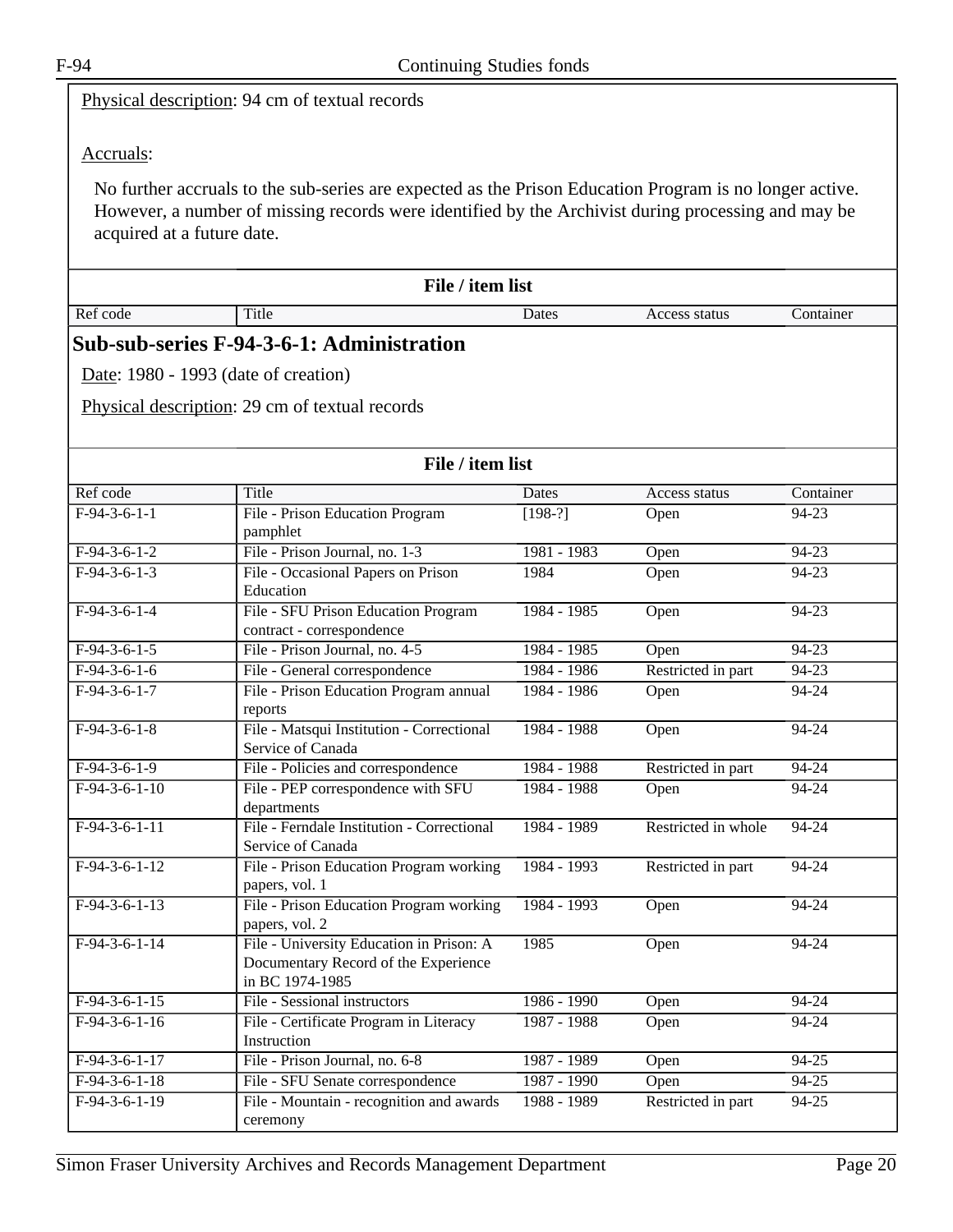| $F-94-3-6-1-20$ | File - New student services              | 1988 - 1989 | Open                | 94-25     |
|-----------------|------------------------------------------|-------------|---------------------|-----------|
| $F-94-3-6-1-21$ | File - Certificate in Liberal Arts       | 1988 - 1990 | Restricted in part  | 94-25     |
| $F-94-3-6-1-22$ | File - Ferndale - correspondence         | 1989        | Open                | 94-25     |
| $F-94-3-6-1-23$ | File - Matsqui - correspondence          | 1989 - 1990 | Restricted in whole | 94-25     |
| $F-94-3-6-1-24$ | File - Prison advising                   | 1989 - 1990 | <b>Open</b>         | 94-25     |
| $F-94-3-6-1-25$ | File - Matsqui - recognition and awards  | 1989 - 1990 | Open                | $94 - 25$ |
|                 | ceremony                                 |             |                     |           |
| $F-94-3-6-1-26$ | File - Sessional Handbook                | 1989 - 1990 | Open                | 94-25     |
| $F-94-3-6-1-27$ | File - SFU Prison Education Program      | 1989 - 1990 | Open                | $94 - 25$ |
|                 | Newsletter                               |             |                     |           |
| $F-94-3-6-1-28$ | File - Kent - recognition and awards     | 1990        | Open                | 94-25     |
|                 | ceremony                                 |             |                     |           |
| $F-94-3-6-1-29$ | File - Prison Education Program Steering | 1992        | Open                | 94-25     |
|                 | Committee                                |             |                     |           |
| $F-94-3-6-1-30$ | File - Ceremonies                        | 1992        | Open                | 94-25     |
| $F-94-3-6-1-31$ | File - Prison Education Program          | 1992 - 1993 | Restricted in whole | 94-25     |
|                 | problems and budgets                     |             |                     |           |
| $F-94-3-6-1-32$ | File - Prison Education Program budget   | 1992 - 1993 | Pending review      | 94-25     |

# **Sub-sub-series F-94-3-6-2: Contracts**

Date: 1985 - 1992 (date of creation)

Physical description: 20 cm of textual records

| File / item list |                                                                  |               |                |           |
|------------------|------------------------------------------------------------------|---------------|----------------|-----------|
| Ref code         | Title                                                            | Dates         | Access status  | Container |
| $F-94-3-6-2-1$   | File - Regional Library proposals                                | 1985          | Pending review | $94 - 25$ |
| $F-94-3-6-2-2$   | File - SFU Prison Education Program<br>contract                  | 1985 - 1986   | Pending review | 94-25     |
| $F-94-3-6-2-3$   | File - SFU Prison Education Program<br>contract                  | 1986 - 1987   | Pending review | $94 - 25$ |
| $F-94-3-6-2-4$   | File - SFU Prison Education Program<br>contract - correspondence | 1986 - 1987   | Pending review | $94 - 25$ |
| $F-94-3-6-2-5$   | File - Library contract                                          | 1986 - 1987   | Pending review | 94-26     |
| $F-94-3-6-2-6$   | File - Library contract - correspondence                         | 1986 - 1987   | Pending review | 94-26     |
| $F-94-3-6-2-7$   | File - SFU Prison Education Program<br>contract                  | $1987 - 1988$ | Pending review | 94-26     |
| $F-94-3-6-2-8$   | File - SFU Prison Education Program<br>contract - correspondence | 1987 - 1988   | Pending review | $94 - 26$ |
| $F-94-3-6-2-9$   | File - SFU Prison Education Program<br>contract - correspondence | 1987 - 1990   | Pending review | $94 - 26$ |
| $F-94-3-6-2-10$  | File - Library contract - correspondence                         | 1987 - 1988   | Pending review | 94-26     |
| $F-94-3-6-2-11$  | File - Library contract                                          | 1987 - 1988   | Pending review | 94-26     |
| $F-94-3-6-2-12$  | File - SFU Prison Education Program<br>contract - correspondence | $1988 - 1989$ | Pending review | 94-26     |
| $F-94-3-6-2-13$  | File - SFU Prison Education Program<br>contract                  | 1988 - 1989   | Pending review | $94 - 26$ |
| $F-94-3-6-2-14$  | File - Library contract                                          | 1988 - 1989   | Pending review | 94-26     |
| $F-94-3-6-2-15$  | File - Library contract - correspondence                         | 1988 - 1989   | Pending review | 94-27     |
| $F-94-3-6-2-16$  | File - Library contract - correspondence                         | 1989 - 1990   | Pending review | 94-27     |
| $F-94-3-6-2-17$  | File - SFU Prison Education Program<br>contract - correspondence | 1989 - 1990   | Pending review | 94-27     |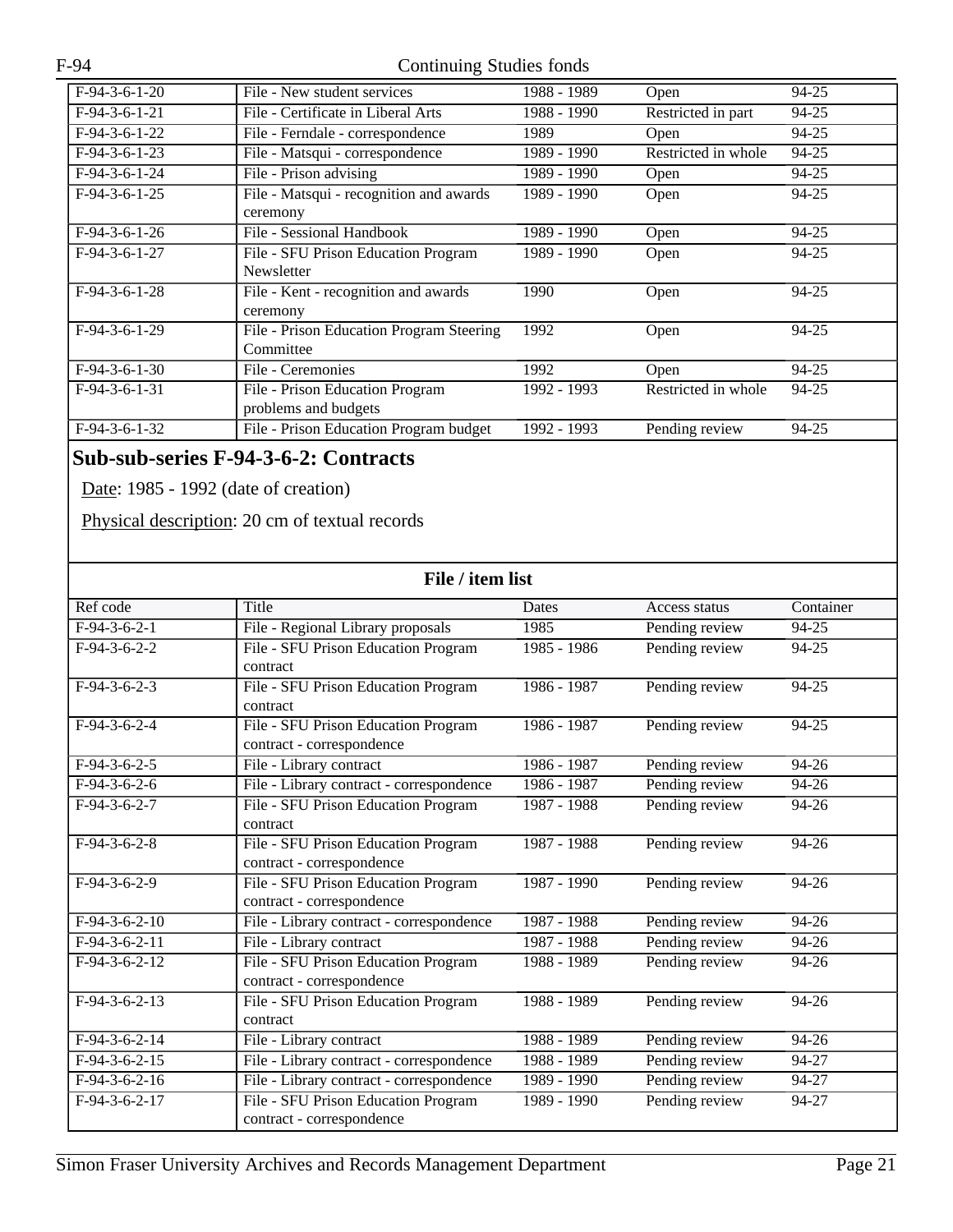| F-94<br>Continuing Studies fonds |                                                                    |               |                |                    |
|----------------------------------|--------------------------------------------------------------------|---------------|----------------|--------------------|
| $F-94-3-6-2-18$                  | File - SFU Prison Education Program<br>contract                    | 1989 - 1990   | Pending review | 94-27              |
| $F-94-3-6-2-19$                  | File - Library contract                                            | 1989 - 1991   | Pending review | $94 - 27$          |
| $F-94-3-6-2-20$                  | File - SFU Prison Education Program<br>contract                    | $1990 - 1991$ | Pending review | 94-27              |
| $F-94-3-6-2-21$                  | File - Library contract - not accepted                             | 1991          | Pending review | 94-27              |
| $F-94-3-6-2-22$                  | File - Library contracts                                           | $1991 - 1992$ | Pending review | 94-27              |
|                                  | Physical description: 16 cm of textual records<br>File / item list |               |                |                    |
| Ref code                         | Title                                                              | Dates         | Access status  | Container          |
| $F-94-3-6-3-1$                   | File - Course scheduling                                           | 1984 - 1985   | Pending review | 94-27              |
| $F-94-3-6-3-2$                   | File - Ferndale - course outlines                                  | 1989          | Pending review | 94-27              |
| $F-94-3-6-3-3$                   | File - Kent - "K" unit courses                                     | 1989          | Pending review | $94 - 27$          |
| $F-94-3-6-3-4$                   | File - Metchosin - course outlines                                 | 1989          | Pending review | 94-27              |
| $F-94-3-6-3-5$                   | File - Course proposals - 1989                                     | 1989          | Pending review | $\overline{94-27}$ |
| $F-94-3-6-3-6$                   | File - Course proposals - 1990                                     | 1989 - 1990   | Pending review | 94-27              |
| $F-94-3-6-3-7$                   | File - Metchosin - course outlines                                 | 1990          | Pending review | 94-27              |
| $F-94-3-6-3-8$                   | File - Mountain - course outlines                                  | 1990          | Pending review | 94-27              |
| $F-94-3-6-3-9$                   | File - Matsqui - course outlines                                   | 1990          | Pending review | 94-27              |
| $\overline{F-94-3-6-3} - 10$     | File - Kent - course outlines                                      | 1990          | Pending review | 94-27              |
| $F-94-3-6-3-11$                  | File - Matsqui - GED correspondence                                | $1990 - 1991$ | Pending review | 94-27              |
| $F-94-3-6-3-12$                  | File - Course proposals - 1991, vol. 1                             | $1990 - 1991$ | Pending review | $94 - 28$          |

| 1 - 74 - 7 - 0 - 7 - 1 4 | $\Gamma$ IIC - COUISC proposais - 1771, VOI. 1 | 1770 - 1771 | I clidling ICVICW | 74-40 |
|--------------------------|------------------------------------------------|-------------|-------------------|-------|
| $F-94-3-6-3-13$          | File - Course proposals - 1991, vol. 2         | 1990 - 1991 | Pending review    | 94-28 |
| $F-94-3-6-3-14$          | File - PEP - Directed Independent Study        | 1991 - 1992 | Pending review    | 94-28 |
|                          | Courses                                        |             |                   |       |
| $F-94-3-6-3-15$          | File - Course proposals - 1992                 | 1991 - 1992 | Pending review    | 94-28 |
| $F-94-3-6-3-16$          | File - Course proposals - 1993                 | 1992        | Pending review    | 94-28 |
| $F-94-3-6-3-17$          | File - GED Mountain - enrolment,               | 1992        | Pending review    | 94-28 |
|                          | results, stats                                 |             |                   |       |
| $F-94-3-6-3-18$          | File - William Head - course outlines          | 1992        | Pending review    | 94-28 |
| $F-94-3-6-3-19$          | File - Metchosin - course outlines             | 1992        | Pending review    | 94-28 |
| $F-94-3-6-3-20$          | File - Mountain - course outlines              | 1992        | Pending review    | 94-28 |
| $F-94-3-6-3-21$          | File - Matsqui - course outlines               | 1992        | Pending review    | 94-28 |
| $F-94-3-6-3-22$          | File - Metchosin - course outlines             | 1993        | Pending review    | 94-28 |
| $F-94-3-6-3-23$          | File - Mountain - course outlines              | 1993        | Pending review    | 94-28 |
| $F-94-3-6-3-24$          | File - Matsqui - course outlines               | 1993        | Pending review    | 94-28 |
|                          |                                                |             |                   |       |

# **Sub-sub-series F-94-3-6-4: Institutional Library program**

Date: 1986 - 1992 (date of creation)

Physical description: 28 cm of textual records

| File / item list |                                          |             |                |           |  |
|------------------|------------------------------------------|-------------|----------------|-----------|--|
| Ref code         | Title                                    | Dates       | Access status  | Container |  |
| $F-94-3-6-4-1$   | File - Kent - library correspondence     | 1986 - 1987 | Pending review | 94-28     |  |
| $F-94-3-6-4-2$   | File - Mountain - library correspondence | 1986 - 1988 | Pending review | 94-28     |  |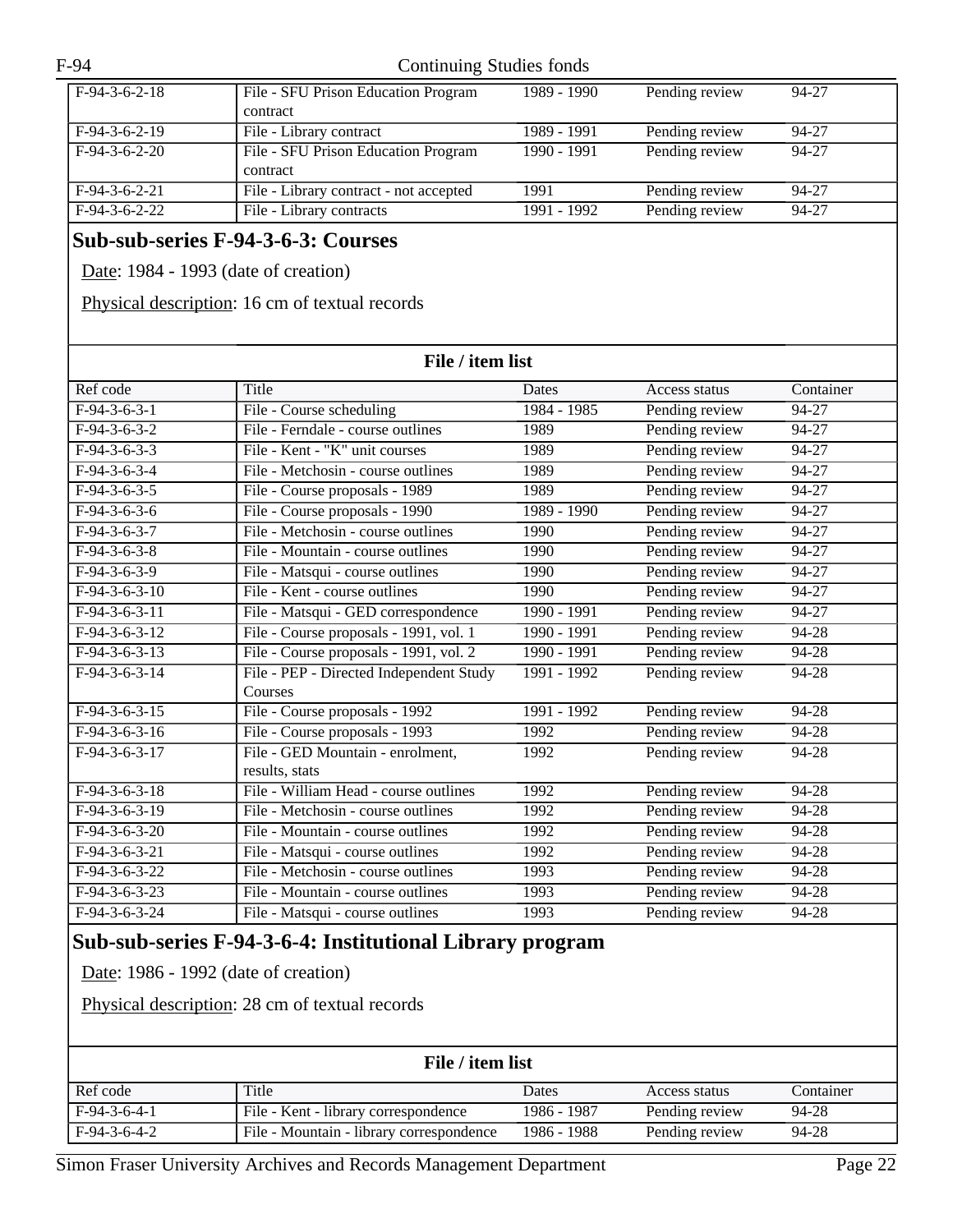| $F-94-3-6-4-3$  | File - Kent - library correspondence      | 1987          | Pending review | 94-28   |
|-----------------|-------------------------------------------|---------------|----------------|---------|
| $F-94-3-6-4-4$  | File - Library Technicians meetings       | 1987 - 1988   | Pending review | 94-28   |
| $F-94-3-6-4-5$  | File - Mission - library correspondence   | 1987 - 1988   | Pending review | 94-28   |
| $F-94-3-6-4-6$  | File - William Head - library             | 1987 - 1989   | Pending review | 94-29   |
|                 | correspondence, vol. 1                    |               |                |         |
| $F-94-3-6-4-7$  | File - William Head - library             | 1987 - 1989   | Pending review | 94-29   |
|                 | correspondence, vol. 2                    |               |                |         |
| $F-94-3-6-4-8$  | File - Library - administrative           | 1987 - 1992   | Pending review | 94-29   |
|                 | correspondence                            |               |                |         |
| $F-94-3-6-4-9$  | File - Library Technicians meetings       | 1988 - 1989   | Pending review | 94-29   |
| $F-94-3-6-4-10$ | File - Mountain - library correspondence  | $1988 - 1990$ | Pending review | 94-29   |
| $F-94-3-6-4-11$ | File - Kent - library correspondence      | 1989          | Pending review | 94-29   |
| $F-94-3-6-4-12$ | File - Library correspondence             | 1989          | Pending review | 94-29   |
| $F-94-3-6-4-13$ | File - Library Technicians meetings       | 1989 - 1990   | Pending review | 94-29   |
| $F-94-3-6-4-14$ | File - Mission - library correspondence   | 1989 - 1990   | Pending review | 94-29   |
| $F-94-3-6-4-15$ | File - William Head - library             | 1989 - 1991   | Pending review | 94-29   |
|                 | correspondence                            |               |                |         |
| $F-94-3-6-4-16$ | File - Kent - library correspondence      | 1990 - 1991   | Pending review | $94-29$ |
| $F-94-3-6-4-17$ | File - Library Technicians meetings       | 1990 - 1991   | Pending review | 94-29   |
| $F-94-3-6-4-18$ | File - Mission - library correspondence   | 1990 - 1992   | Pending review | 94-30   |
| $F-94-3-6-4-19$ | File - Mountain - library correspondence  | 1990 - 1992   | Pending review | $94-30$ |
| $F-94-3-6-4-20$ | File - Library Technicians meetings       | 1991 - 1992   | Pending review | 94-30   |
| $F-94-3-6-4-21$ | File - Kent - library correspondence      | 1991 - 1992   | Pending review | 94-30   |
| $F-94-3-6-4-22$ | File - Metchosin - library correspondence | 1991 - 1992   | Pending review | 94-30   |
| $F-94-3-6-4-23$ | File - Regional Psychiatric Centre -      | 1991 - 1992   | Pending review | 94-30   |
|                 | library correspondence                    |               |                |         |

### **Sub-series F-94-3-7: SFU/Secwepemc Cultural Education Society (SCES) Program**

Creator: Secwepemc Cultural Education Society

Date: 1988 - 1998 (date of creation)

Scope and content:

Sub-series consists of records relating to the administration of the SFU/Secwepemc Cultural Education Society Program. Activities, events and topics documented include program development, the SFU/ SCES Joint Committee, and planning for the 10-year program anniversary in 1998. Records include correspondence, minutes, working papers, contracts, course outlines, budget and financial working papers, questionnaires, and publications.

Physical description: 12 cm of textual records

Access points:

• Secwepemc Cultural Education Society

| File / item list |                                      |             |                     |           |  |
|------------------|--------------------------------------|-------------|---------------------|-----------|--|
| Ref code         | Title                                | Dates       | Access status       | Container |  |
| $F-94-3-7-0-1$   | File - SFU/SCES contract             | 1988        | <b>Open</b>         | 94-31     |  |
| $F-94-3-7-0-2$   | File - Budget                        | 1988 - 1989 | Restricted in whole | 94-31     |  |
| $F-94-3-7-0-3$   | File - Program planning and meetings | 1988 - 1989 | Restricted in whole | 94-31     |  |
| $F-94-3-7-0-4$   | File - Correspondence                | 1988 - 1989 | Restricted in whole | 94-31     |  |
| $F-94-3-7-0-5$   | File - Course outlines               | 1988        | Pending review      | 94-31     |  |

Simon Fraser University Archives and Records Management Department Page 23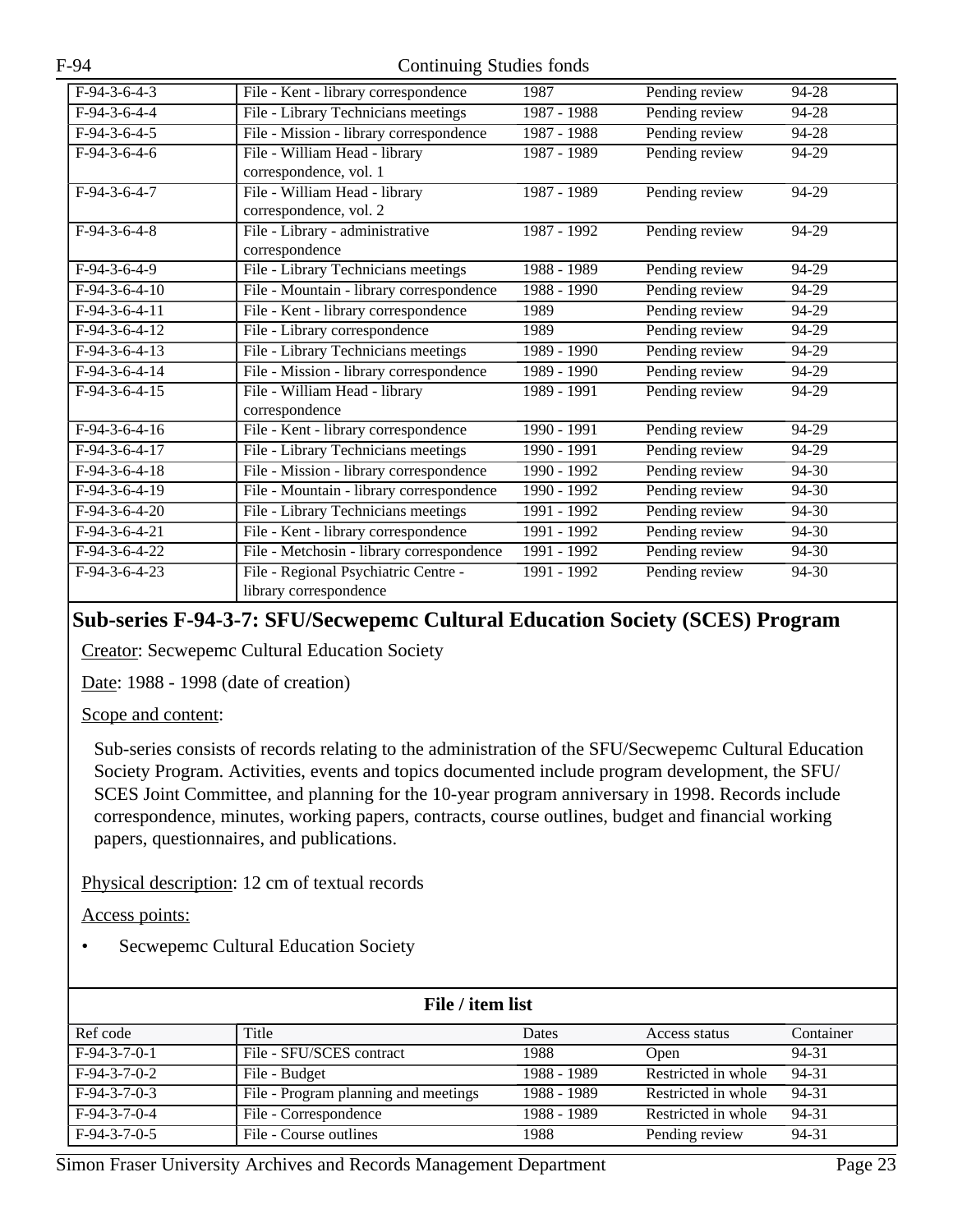| $F-94-3-7-0-6$              | File - Course and instruction planning | 1988        | Pending review     | 94-31 |
|-----------------------------|----------------------------------------|-------------|--------------------|-------|
| $F-94-3-7-0-7$              | File - Course outlines                 | 1989        | Pending review     | 94-31 |
| $F-94-3-7-0-8$              | File - Course instruction and planning | 1989        | Pending review     | 94-31 |
| $F-94-3-7-0-9$              | File - SFU/SCES contract               | 1989 - 1990 | Pending review     | 94-31 |
| $F-94-3-7-0-10$             | File - Budget                          | 1989 - 1990 | Pending review     | 94-31 |
| $F-94-3-7-0-11$             | File - Program planning and SFU/SCES   | 1989 - 1990 | Pending review     | 94-31 |
|                             | Joint Committee                        |             |                    |       |
| $F-94-3-7-0-12$             | File - Correspondence                  | 1989 - 1990 | Pending review     | 94-31 |
| $F-94-3-7-0-13$             | File - Program planning and SFU/SCES   | 1990        | Restricted in part | 94-31 |
|                             | Joint Committee                        |             |                    |       |
| F-94-3-7-0-14               | File - Course and instruction planning | 1990        | Pending review     | 94-31 |
| $F-94-3-7-0-15$             | File - Course outlines                 | 1990        | Pending review     | 94-31 |
| $\overline{F-9}$ 4-3-7-0-16 | File - Student questionnaire           | 1990        | Open               | 94-31 |
| $F-94-3-7-0-17$             | File - Correspondence                  | 1990 - 1991 | Restricted in part | 94-31 |
| $F-94-3-7-0-18$             | File - SFU/SCES contract, vol. 1       | 1990 - 1992 | Pending review     | 94-31 |
| F-94-3-7-0-19               | File - SFU/SCES contract, vol. 2       | 1990 - 1992 | Pending review     | 94-31 |
| $F-94-3-7-0-20$             | File - Course outlines                 | 1991        | Pending review     | 94-31 |
| $F-94-3-7-0-21$             | File - SFU/SCES contract amendments    | 1991        | Pending review     | 94-31 |
| $F-94-3-7-0-22$             | File - Course and instruction planning | 1991        | Pending review     | 94-31 |
| F-94-3-7-0-23               | File - Budget amendments               | 1991 - 1992 | Pending review     | 94-31 |
| $F-94-3-7-0-24$             | File - 10 Year Anniversary Celebration | 1998        | Open               | 94-31 |

#### **Sub-series F-94-3-8: Health and Fitness Studies Certificate Program**

Date: 1978 - 1991 (date of creation)

#### Scope and content:

The Certificate Program in Health and Fitness Studies was established in 1978 drawing largely upon the resources of the Department of Kinesiology. Developed for sport coaches, those supervising training and/or fitness programs, and the general public, the program provides an opportunity to complete a coordinated program of university study on a full or part time basis in the areas of health, fitness, and nutrition. In the program's early years, students could earn a certificate by completing a series of credit courses from Kinesiology, Chemistry, Psychology, and Fine and Performing Arts along with a series of scheduled non-credit activities organized to allow students to meet with faculty and professionals in the field. Credit from these courses could also be used towards a Bachelor's degree. The program has evolved with an emphasis on Kinesiology courses and as of 2005, continues to be offered as an undergraduate certificate by the School of Kinesiology in the Faculty of Applied Sciences.

Sub-series consists of records relating to the administration of the Health and Fitness Studies Certificate program. Activities, events and topics documented include program and course development, correspondence with students, enrollment statistics, and program guidelines. Records include correspondence, working papers, program brochures, and statistics.

| File / item list |                                   |             |                |           |  |
|------------------|-----------------------------------|-------------|----------------|-----------|--|
| Ref code         | Title                             | Dates       | Access status  | Container |  |
| $F-94-3-8-0-1$   | File - Correspondence and working | 1978 - 1991 | Pending review | 94-31     |  |
|                  | papers                            |             |                |           |  |

Physical description: 1 cm of textual records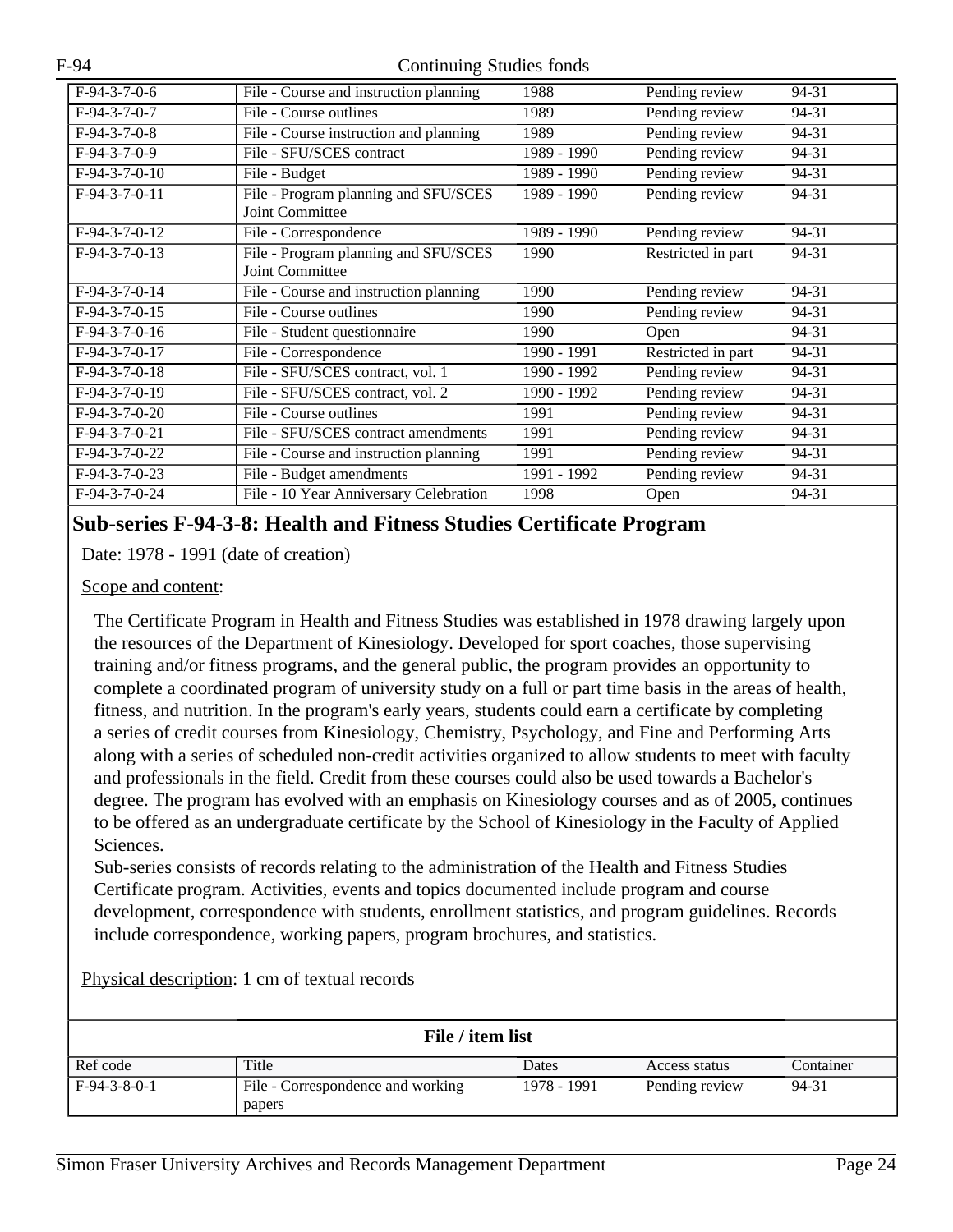<span id="page-24-0"></span>

|                                                                                                                                                                                                                                                                                                                                                                                                                                                                                             | Series F-94-4: Non-credit programs             |                                                                                                                                                                                                                                                                                                                                                                                                                                                                                                                                                                                                                                                                                                                                                                                                                                                                                                                               |               |           |  |
|---------------------------------------------------------------------------------------------------------------------------------------------------------------------------------------------------------------------------------------------------------------------------------------------------------------------------------------------------------------------------------------------------------------------------------------------------------------------------------------------|------------------------------------------------|-------------------------------------------------------------------------------------------------------------------------------------------------------------------------------------------------------------------------------------------------------------------------------------------------------------------------------------------------------------------------------------------------------------------------------------------------------------------------------------------------------------------------------------------------------------------------------------------------------------------------------------------------------------------------------------------------------------------------------------------------------------------------------------------------------------------------------------------------------------------------------------------------------------------------------|---------------|-----------|--|
| Date: 1986 - 1999 (date of creation)                                                                                                                                                                                                                                                                                                                                                                                                                                                        |                                                |                                                                                                                                                                                                                                                                                                                                                                                                                                                                                                                                                                                                                                                                                                                                                                                                                                                                                                                               |               |           |  |
| Scope and content:                                                                                                                                                                                                                                                                                                                                                                                                                                                                          |                                                |                                                                                                                                                                                                                                                                                                                                                                                                                                                                                                                                                                                                                                                                                                                                                                                                                                                                                                                               |               |           |  |
| Series consists of records relating to the administration and development of non-credit courses and<br>programs offered by the Office of Continuing Studies and sponsored by SFU's academic faculties,<br>departments and schools. Records include correspondence; working papers; reports; budgets and<br>financial working papers; course proposals, outlines and evaluations; agendas and minutes; program<br>contracts; student binders; pamphlets; and photographs and contact sheets. |                                                |                                                                                                                                                                                                                                                                                                                                                                                                                                                                                                                                                                                                                                                                                                                                                                                                                                                                                                                               |               |           |  |
|                                                                                                                                                                                                                                                                                                                                                                                                                                                                                             | Physical description: 94 cm of textual records |                                                                                                                                                                                                                                                                                                                                                                                                                                                                                                                                                                                                                                                                                                                                                                                                                                                                                                                               |               |           |  |
| 11 photographs                                                                                                                                                                                                                                                                                                                                                                                                                                                                              |                                                |                                                                                                                                                                                                                                                                                                                                                                                                                                                                                                                                                                                                                                                                                                                                                                                                                                                                                                                               |               |           |  |
| 2 contact sheets                                                                                                                                                                                                                                                                                                                                                                                                                                                                            |                                                |                                                                                                                                                                                                                                                                                                                                                                                                                                                                                                                                                                                                                                                                                                                                                                                                                                                                                                                               |               |           |  |
| Note:                                                                                                                                                                                                                                                                                                                                                                                                                                                                                       |                                                |                                                                                                                                                                                                                                                                                                                                                                                                                                                                                                                                                                                                                                                                                                                                                                                                                                                                                                                               |               |           |  |
|                                                                                                                                                                                                                                                                                                                                                                                                                                                                                             |                                                | Physical description: 11 photographs located in F-94-4-3-1-9                                                                                                                                                                                                                                                                                                                                                                                                                                                                                                                                                                                                                                                                                                                                                                                                                                                                  |               |           |  |
|                                                                                                                                                                                                                                                                                                                                                                                                                                                                                             |                                                | File / item list                                                                                                                                                                                                                                                                                                                                                                                                                                                                                                                                                                                                                                                                                                                                                                                                                                                                                                              |               |           |  |
| Ref code                                                                                                                                                                                                                                                                                                                                                                                                                                                                                    | Title                                          | Dates                                                                                                                                                                                                                                                                                                                                                                                                                                                                                                                                                                                                                                                                                                                                                                                                                                                                                                                         | Access status | Container |  |
|                                                                                                                                                                                                                                                                                                                                                                                                                                                                                             |                                                | <b>Sub-series F-94-4-1: Applied Sciences Continuing Education Program</b>                                                                                                                                                                                                                                                                                                                                                                                                                                                                                                                                                                                                                                                                                                                                                                                                                                                     |               |           |  |
|                                                                                                                                                                                                                                                                                                                                                                                                                                                                                             | Date: 1989 - 1999 (date of creation)           |                                                                                                                                                                                                                                                                                                                                                                                                                                                                                                                                                                                                                                                                                                                                                                                                                                                                                                                               |               |           |  |
| Scope and content:                                                                                                                                                                                                                                                                                                                                                                                                                                                                          |                                                |                                                                                                                                                                                                                                                                                                                                                                                                                                                                                                                                                                                                                                                                                                                                                                                                                                                                                                                               |               |           |  |
|                                                                                                                                                                                                                                                                                                                                                                                                                                                                                             |                                                | The Applied Science Continuing Education program has offered a series of non-credit certificate<br>programs in the areas of Communication, Computing Science, Engineering, Kinesiology and Resource<br>and Environmental Management since 1989. Courses, seminars, workshops, and conferences<br>are developed as a result of faculty support and industry demand with changing technological<br>needs often dictating course content. In the 1990s an autonomous Faculty of Applied Sciences<br>$\mathcal{L} = \mathbf{P} \mathbf{1} + \mathcal{L} = \mathbf{P} \mathbf{1} + \mathcal{L} = \mathbf{P} \mathbf{1} + \mathbf{P} \mathbf{1} + \mathbf{P} \mathbf{1} + \mathbf{P} \mathbf{1} + \mathbf{P} \mathbf{1} + \mathbf{P} \mathbf{1} + \mathbf{P} \mathbf{1} + \mathbf{P} \mathbf{1} + \mathbf{P} \mathbf{1} + \mathbf{P} \mathbf{1} + \mathbf{P} \mathbf{1} + \mathbf{P} \mathbf{1} + \mathbf{P} \mathbf{1} + \mathbf{$ |               |           |  |

Continuing Education Unit was created that reported directly to the Dean of the Faculty of Applied Sciences. However, the unit proved to be financially unsustainable so in 2002 it was downsized and its administrative control was returned to the Dean of Continuing Studies.

Sub-series consists of records relating to the development and administration of the Applied Sciences Continuing Education program. Activities, events and topics documented include general programs offered in the Applied Science Continuing Education Program (including specifically designed inhouse programs), computer programming and Internet courses; international programs on management techniques and cultural orientation; project management; and risk assessment and decision analysis for management of natural resources. Also documented are external programs sponsored by Applied Science Continuing Education such as The Institute for Government Informatics Professionals and The Technology Industries Association (TIA) Business Program. Records include correspondence, working papers, minutes, course outlines, program evaluations, contracts, and pamphlets.

Physical description: 34 cm of textual records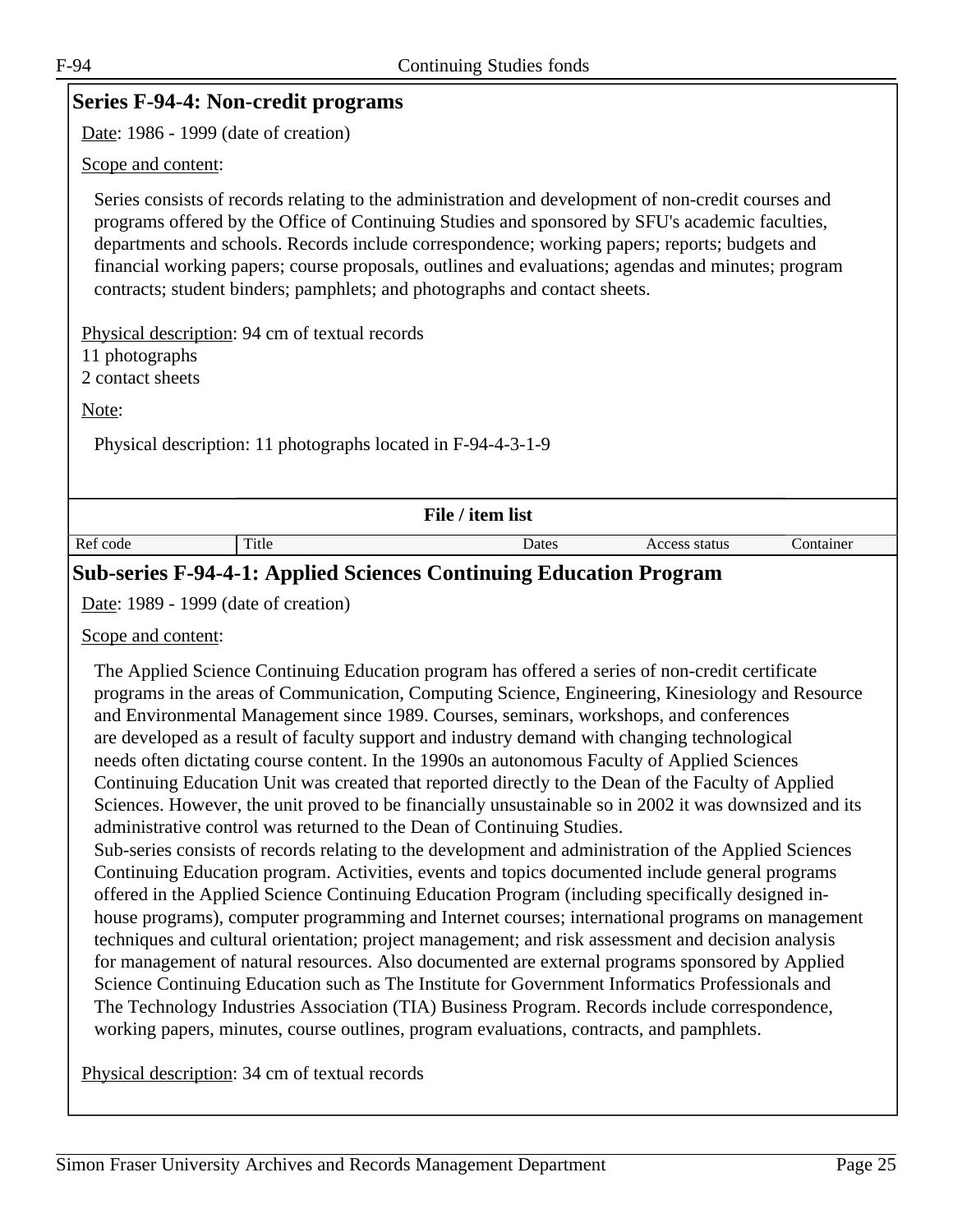|                 | File / item list                                                                                                                                  |               |                |           |
|-----------------|---------------------------------------------------------------------------------------------------------------------------------------------------|---------------|----------------|-----------|
| Ref code        | Title                                                                                                                                             | Dates         | Access status  | Container |
|                 | Sub-sub-series F-94-4-1-1: General programs                                                                                                       |               |                |           |
|                 | Date: 1989 - 1998 (date of creation)                                                                                                              |               |                |           |
|                 | Physical description: 5 cm of textual records                                                                                                     |               |                |           |
|                 |                                                                                                                                                   |               |                |           |
|                 | File / item list                                                                                                                                  |               |                |           |
| Ref code        | Title                                                                                                                                             | Dates         | Access status  | Container |
| $F-94-4-1-1-1$  | File - Digital Cellular and Personal<br><b>Telecommunications: Network Concepts</b><br>and Technologies                                           | 1989 - 1990   | Pending review | 94-32     |
| $F-94-4-1-1-2$  | File - Business and Management: The<br>World Economy After 1992                                                                                   | 1990          | Pending review | $94 - 32$ |
| $F-94-4-1-1-3$  | File - Legal Information Systems                                                                                                                  | 1993          | Pending review | 94-32     |
| $F-94-4-1-1-4$  | File - TURBO-CNE                                                                                                                                  | 1993          | Pending review | $94-32$   |
| $F-94-4-1-1-5$  | File - Environmental Impact Assessment<br>- Toosey Indian Band                                                                                    | 1993          | Pending review | 94-32     |
| $F-94-4-1-1-6$  | File - High Technology Industry Course<br>Assessment                                                                                              | 1994          | Pending review | 94-32     |
| $F-94-4-1-1-7$  | File - Continuous Innovation in<br><b>Advanced Technology</b>                                                                                     | 1994 - 1995   | Pending review | $94-32$   |
| $F-94-4-1-1-8$  | File - Jeff Tash Seminar on Client<br>Services                                                                                                    | 1994 - 1995   | Pending review | $94 - 32$ |
| $F-94-4-1-1-9$  | File - Designing an Effective Survey                                                                                                              | 1995          | Pending review | 94-32     |
| $F-94-4-1-1-10$ | File - Out of the Box Thinking Workshop                                                                                                           | 1995 - 1996   | Pending review | $94-32$   |
| $F-94-4-1-1-11$ | File - Personal Communication Systems<br>(PCS)                                                                                                    | $1995 - 1996$ | Pending review | 94-32     |
| $F-94-4-1-1-12$ | File - Micro Hydroelectric Systems                                                                                                                | 1995 - 1996   | Pending review | 94-32     |
| $F-94-4-1-1-13$ | File - Virtual-U: Management Skills for<br><b>ITAs</b>                                                                                            | 1996          | Pending review | $94-32$   |
| $F-94-4-1-1-14$ | File - ITAO conference                                                                                                                            | 1996          | Pending review | 94-32     |
| $F-94-4-1-1-15$ | File - Introduction to Digital Signal<br>Processing Technology                                                                                    | 1998          | Pending review | $94 - 32$ |
| $F-94-4-1-1-16$ | <b>File - Written Communications Course</b><br>(in-house Epson)                                                                                   | 1998          | Pending review | $94-32$   |
| $F-94-4-1-1-17$ | File - Building Strategic Alliances                                                                                                               | 1998          | Pending review | 94-32     |
|                 | Sub-sub-series F-94-4-1-2: Computer programming courses<br>Date: 1990 - 1999 (date of creation)<br>Physical description: 12 cm of textual records |               |                |           |
|                 | File / item list                                                                                                                                  |               |                |           |
| Ref code        | Title                                                                                                                                             | Dates         | Access status  | Container |
| $F-94-4-1-2-1$  | File - QuickChip workshop                                                                                                                         | 1990          | Pending review | 94-32     |
| $F-94-4-1-2-2$  | File - Advanced C Language<br>Programming: Data Structures and<br>Program Organization                                                            | 1990          | Pending review | 94-32     |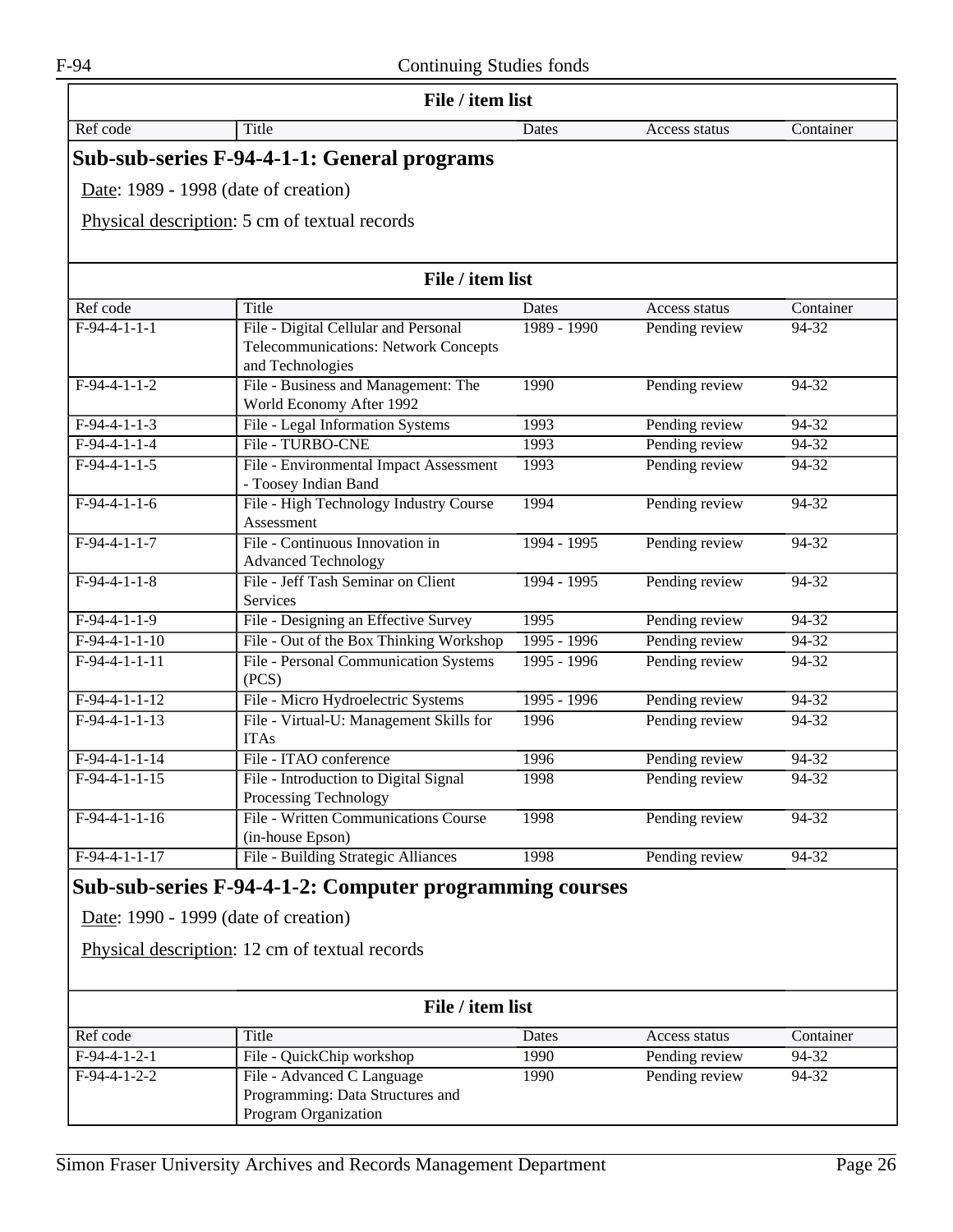| F-94            | Continuing Studies fonds                                               |             |                |           |
|-----------------|------------------------------------------------------------------------|-------------|----------------|-----------|
| $F-94-4-1-2-3$  | File - Understanding Local Area<br><b>Networks</b>                     | 1990 - 1991 | Pending review | 94-32     |
| $F-94-4-1-2-4$  | File - Introduction to Object Oriented<br>Programming with C++         | 1995 - 1996 | Pending review | $94-32$   |
| $F-94-4-1-2-5$  | File - Introduction to Object Oriented<br>Programming with C++         | 1996        | Pending review | $94 - 32$ |
| $F-94-4-1-2-6$  | File - Advanced C++ Programming                                        | 1996        | Pending review | 94-32     |
| $F-94-4-1-2-7$  | File - Introduction to $C++$ Programming                               | 1996        | Pending review | $94-32$   |
| $F-94-4-1-2-8$  | File - Programming in the Microsoft<br>Windows NT 4.0 Environment      | 1997        | Pending review | 94-32     |
| $F-94-4-1-2-9$  | File - Managing the Software<br><b>Development Process</b>             | 1997        | Pending review | 94-32     |
| $F-94-4-1-2-10$ | File - Introduction to $C_{++}$ Programming                            | 1997        | Pending review | $94-32$   |
| $F-94-4-1-2-11$ | File - Advanced C++ Programming                                        | 1997        | Pending review | $94 - 32$ |
| $F-94-4-1-2-12$ | File - Distributed Object Systems Using<br><b>CORBA</b>                | 1997        | Pending review | 94-32     |
| $F-94-4-1-2-13$ | File - Introduction to Perl Programming                                | 1997        | Pending review | $94-32$   |
| $F-94-4-1-2-14$ | File - Basic Java Programming                                          | 1997        | Pending review | 94-32     |
| $F-94-4-1-2-15$ | File - Object Oriented Analysis and<br>Design                          | 1997        | Pending review | 94-32     |
| $F-94-4-1-2-16$ | File - Introduction to Object Oriented<br>Programming with C++         | 1997        | Pending review | $94-32$   |
| $F-94-4-1-2-17$ | File - Graphical User Interface Design                                 | 1997        | Pending review | $94 - 32$ |
| $F-94-4-1-2-18$ | File - Managing the Software<br><b>Development Process</b>             | 1997        | Pending review | 94-32     |
| $F-94-4-1-2-19$ | File - Introduction to Object Oriented<br>Concepts                     | 1997        | Pending review | $94-32$   |
| $F-94-4-1-2-20$ | File - Object Oriented Analysis and<br>Design                          | 1997 - 1998 | Pending review | 94-32     |
| $F-94-4-1-2-21$ | File - Advanced C++ Programming                                        | 1997 - 1998 | Pending review | 94-32     |
| $F-94-4-1-2-22$ | File - Developing Object Oriented<br><b>Windows Applications</b>       | 1997 - 1998 | Pending review | $94-32$   |
| $F-94-4-1-2-23$ | File - Introduction to Unix                                            | 1998        | Pending review | $94 - 32$ |
| $F-94-4-1-2-24$ | File - Introduction to Perl Programming<br>(in-house Northern Telecom) | 1998        | Pending review | 94-32     |
| $F-94-4-1-2-25$ | File - Introduction to $C++$ Programming                               | 1998        | Pending review | $94-32$   |
| $F-94-4-1-2-26$ | File - Object Oriented Analysis and<br>Design                          | 1998        | Pending review | $94-32$   |
| F-94-4-1-2-27   | File - Introduction to Object Oriented<br>Programming with C++         | 1998        | Pending review | 94-32     |
| $F-94-4-1-2-28$ | File - Advanced $C_{++}$ Programming with<br><b>Design Patterns</b>    | 1998        | Pending review | $94-32$   |
| $F-94-4-1-2-29$ | File - Object Oriented Analysis and<br>Design                          | 1999        | Pending review | $94 - 33$ |
| $F-94-4-1-2-30$ | File - Java Primer                                                     | 1999        | Pending review | 94-33     |
| $F-94-4-1-2-31$ | File - Introduction to Programming Using<br>$\mathsf{C}$               | 1999        | Pending review | $94 - 33$ |
| F-94-4-1-2-32   | File - Communications Technology<br>Overview                           | 1999        | Pending review | 94-33     |
| $F-94-4-1-2-33$ | File - Introduction to $C++$ Programming                               | 1999        | Pending review | 94-33     |
| $F-94-4-1-2-34$ | File - Object Oriented Primer                                          | 1999        | Pending review | 94-33     |
| $F-94-4-1-2-35$ | File - Linux System Administration                                     | 1999        | Pending review | $94 - 33$ |
| $F-94-4-1-2-36$ | File - Linux in the Office                                             | 1999        | Pending review | 94-33     |
| $F-94-4-1-2-37$ | File - Linux and Open Source Overview                                  | 1999        | Pending review | $94-33$   |

Simon Fraser University Archives and Records Management Department Page 27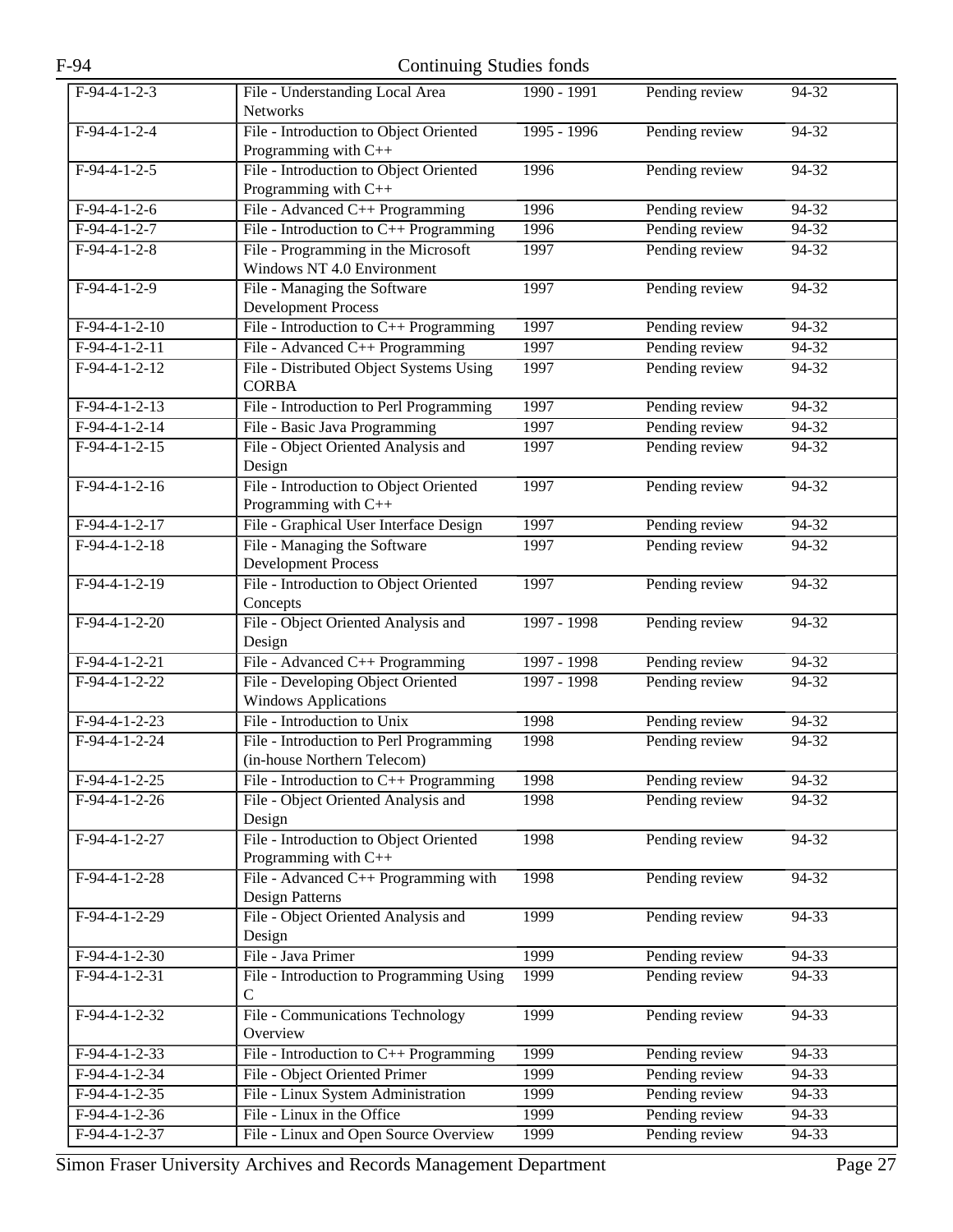# **Sub-sub-series F-94-4-1-3: The Institute for Government Informatics Professionals**

Date: 1993 - 1995 (date of creation)

Physical description: 2 cm of textual records

| File / item list |                                   |             |                |           |
|------------------|-----------------------------------|-------------|----------------|-----------|
| Ref code         | Title                             | Dates       | Access status  | Container |
| $F-94-4-1-3-1$   | File - Introduction to Data       | 1993 - 1994 | Pending review | 94-33     |
|                  | Communications                    |             |                |           |
| $F-94-4-1-3-2$   | File - Course materials           | 1993 - 1994 | Pending review | 94-33     |
| $F-94-4-1-3-3$   | File - Regional Council           | 1994        | Pending review | 94-33     |
| $F-94-4-1-3-4$   | File - Introduction to Data       | 1994 - 1995 | Pending review | 94-33     |
|                  | Communications                    |             |                |           |
| $F-94-4-1-3-5$   | File - Correspondence and working | 1994 - 1995 | Pending review | 94-33     |
|                  | papers                            |             |                |           |
|                  |                                   |             |                |           |

#### **Sub-sub-series F-94-4-1-4: International programs**

Date: 1993 - 1999 (date of creation)

Physical description: 3 cm of textual records

| File / item list |                                                                                                                                      |               |                |           |
|------------------|--------------------------------------------------------------------------------------------------------------------------------------|---------------|----------------|-----------|
| Ref code         | Title                                                                                                                                | <b>Dates</b>  | Access status  | Container |
| $F-94-4-1-4-1$   | File - Seoul National University<br>programs                                                                                         | $1993 - 1995$ | Pending review | $94-33$   |
| $F-94-4-1-4-2$   | File - Doing Business in North America<br>(Hanjin Shipping Ltd., Korea)                                                              | 1994          | Pending review | $94 - 33$ |
| $F-94-4-1-4-3$   | File - Environmental Management:<br>Theory and Methods (Korea Water<br>Resources/KOWACO)                                             | 1995          | Pending review | 94-33     |
| $F-94-4-1-4-4$   | File - Management Techniques in North<br>America (Hanjin Shipping Ltd., Korea)                                                       | 1995          | Pending review | 94-33     |
| $F-94-4-1-4-5$   | File - Cross Cultural Orientation in the<br>North American Environment (Hansol<br>Paper Ltd., Korea)                                 | 1996          | Pending review | $94 - 33$ |
| $F-94-4-1-4-6$   | File - Management Techniques in North<br>America (Hanjin Shipping Ltd., Korea)                                                       | 1996 - 1997   | Pending review | 94-33     |
| $F-94-4-1-4-7$   | File - EDI Taxation and Technology<br>Transfer (Dept. of Revenue, Thailand)                                                          | 1997          | Pending review | $94 - 33$ |
| $F-94-4-1-4-8$   | File - Management Techniques in North<br>America (Hanjin Shipping Ltd., Korea)                                                       | 1999          | Pending review | $94 - 33$ |
|                  | Sub-sub-series F-94-4-1-5: Internet program<br>Date: 1994 - 1995 (date of creation)<br>Physical description: 3 cm of textual records |               |                |           |
|                  | File / item list                                                                                                                     |               |                |           |
| Ref code         | Title                                                                                                                                | Dates         | Access status  | Container |
| $F-94-4-1-5-1$   | File - Introduction to the Internet                                                                                                  | 1994          | Pending review | 94-33     |

Simon Fraser University Archives and Records Management Department Page 28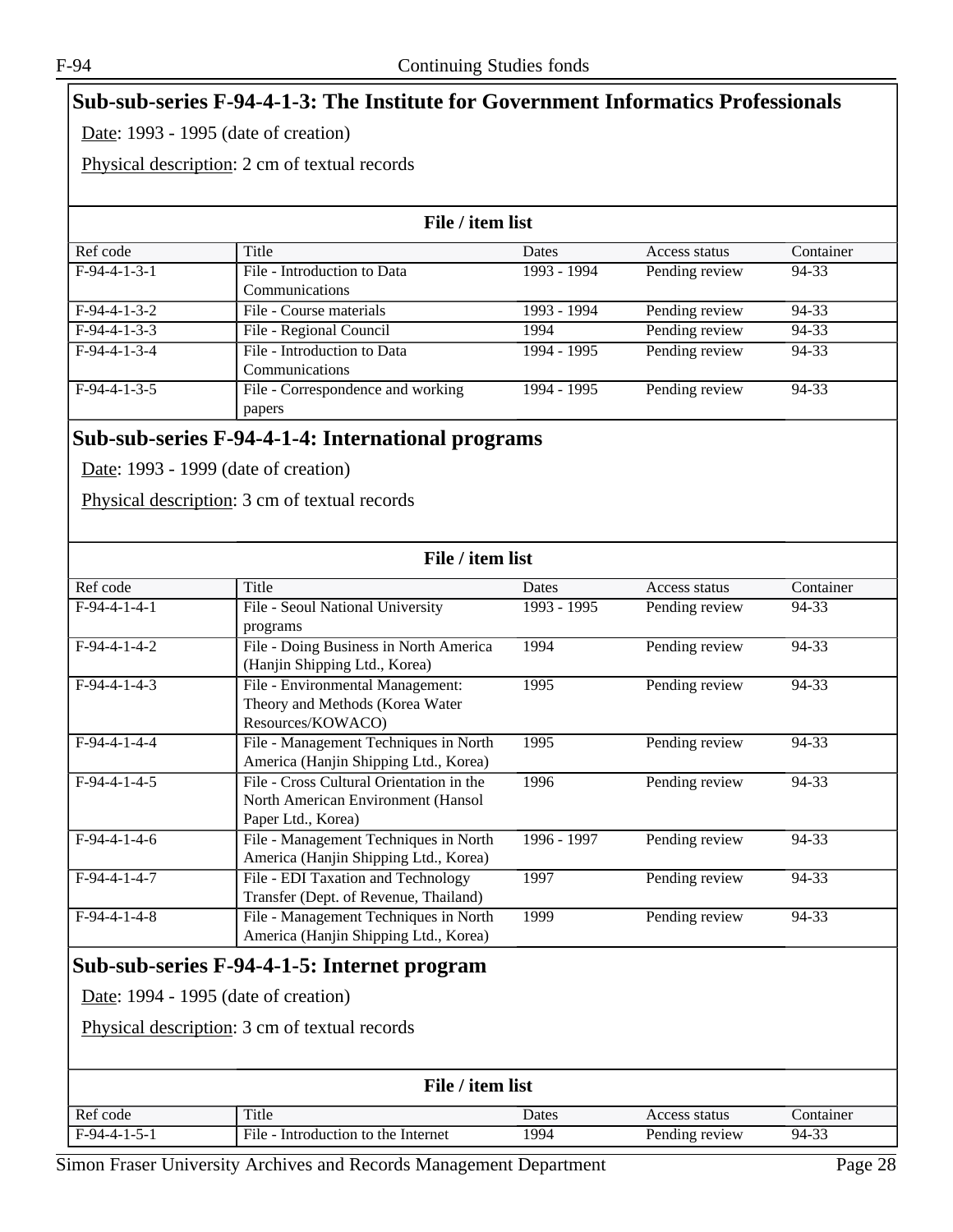| $F-94-4-1-5-2$ | File - Internet Program - Communicating | 1994        | Pending review | 94-33 |
|----------------|-----------------------------------------|-------------|----------------|-------|
|                | Over the Internet                       |             |                |       |
| $F-94-4-1-5-3$ | File - Internet Program - Connecting to | 1994        | Pending review | 94-33 |
|                | the Internet                            |             |                |       |
| $F-94-4-1-5-4$ | File - Internet Program                 | 1994 - 1995 | Pending review | 94-33 |
| $F-94-4-1-5-5$ | File - Using the Internet               | 1994 - 1995 | Pending review | 94-33 |
| $F-94-4-1-5-6$ | File - Internet Program for Writers and | 1995        | Pending review | 94-33 |
|                | <b>Publishers</b>                       |             |                |       |
| $F-94-4-1-5-7$ | File - Using the Internet Program       | 1995        | Pending review | 94-33 |
| $F-94-4-1-5-8$ | File - Internet Program - development   | 1995        | Pending review | 94-33 |

#### **Sub-sub-series F-94-4-1-6: Project Management program**

Date: 1991 - 1999 (date of creation)

Physical description: 5 cm of textual records

| File / item list |                                     |             |                |           |
|------------------|-------------------------------------|-------------|----------------|-----------|
| Ref code         | Title                               | Dates       | Access status  | Container |
| $F-94-4-1-6-1$   | File - Project Management           | 1991        | Pending review | 94-34     |
| $F-94-4-1-6-2$   | File - Project Management           | 1992 - 1993 | Pending review | 94-34     |
| $F-94-4-1-6-3$   | File - Project Management           | 1994        | Pending review | 94-34     |
| $F-94-4-1-6-4$   | File - Project Management (in-house | 1994 - 1995 | Pending review | 94-34     |
|                  | Forintek Canada Corp.)              |             |                |           |
| $F-94-4-1-6-5$   | File - Project Management           | 1995        | Pending review | 94-34     |
| $F-94-4-1-6-6$   | File - Project Managers Workshop    | 1995        | Pending review | 94-34     |
|                  | (Samsung)                           |             |                |           |
| $F-94-4-1-6-7$   | File - Project Management           | 1996        | Pending review | 94-34     |
| $F-94-4-1-6-8$   | File - Project Management           | 1997        | Pending review | 94-34     |
| $F-94-4-1-6-9$   | File - Project Management           | 1998        | Pending review | 94-34     |
| $F-94-4-1-6-10$  | File - Project Management           | 1999        | Pending review | 94-34     |

#### **Sub-sub-series F-94-4-1-7: Risk Assessment and Decision Analysis for Management of Natural Resources**

Date: 1995 - 1999 (date of creation)

Physical description: 2 cm of textual records

| File / item list |                                                                          |             |                |           |  |
|------------------|--------------------------------------------------------------------------|-------------|----------------|-----------|--|
| Ref code         | Title                                                                    | Dates       | Access status  | Container |  |
| $F-94-4-1-7-1$   | File - Correspondence and working<br>papers                              | 1995        | Pending review | 94-34     |  |
| $F-94-4-1-7-2$   | File - In-house program for Timber<br>Supply Branch, Ministry of Forests | 1996        | Pending review | 94-34     |  |
| $F-94-4-1-7-3$   | File - In-house program for Strategic<br>Fisheries, BC Hydro             | 1998 - 1999 | Pending review | 94-34     |  |

#### **Sub-sub-series F-94-4-1-8: Technology Industries Association (TIA)**

Date: 1994 - 1995 (date of creation)

Physical description: 2 cm of textual records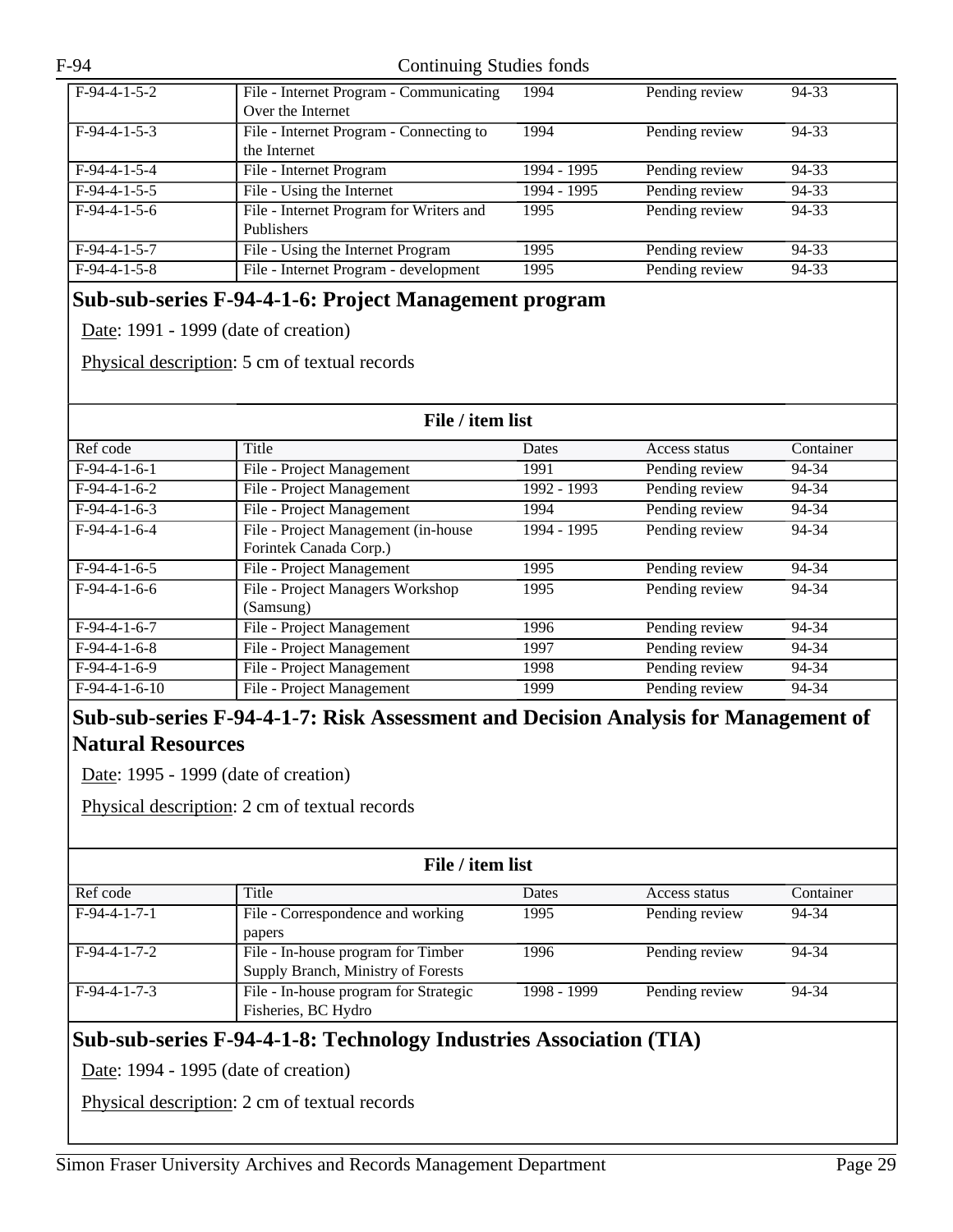| File / item list |                                   |              |                |           |  |
|------------------|-----------------------------------|--------------|----------------|-----------|--|
| Ref code         | Title                             | <b>Dates</b> | Access status  | Container |  |
| $F-94-4-1-8-1$   | File - TIA/SFU Business Program - | 1994 - 1995  | Pending review | 94-34     |  |
|                  | development                       |              |                |           |  |
| $F-94-4-1-8-2$   | File - TIA/SFU Business Program - | 1994 - 1995  | Pending review | 94-34     |  |
|                  | course outlines                   |              |                |           |  |
| $F-94-4-1-8-3$   | File - TIA/SFU Business Program - | 1995         | Pending review | 94-34     |  |
|                  | evaluations                       |              |                |           |  |

#### **Sub-series F-94-4-2: B.C. Tel CTI Convergence course**

Date: 1987 - 1997 (date of creation)

#### Scope and content:

In August 1988 the British Columbia Telephone Company entered into agreement with SFU for the delivery of a Certificate Program in Telecommunications Engineering. The specialized program, developed to upgrade the technical knowledge of BC Tel professional engineers in telecommunications technologies, was jointly run by SFU and the University of California at Los Angeles (UCLA) and managed by the Applied Sciences Program in Continuing Studies. Working in collaboration with the BC Tel Engineering Training Committee, Continuing Studies developed a series of eight, one-week extensive courses that covered topics such as communication systems, digital concepts, voice networks, communication standards and ISDN. Courses were made up of a combination of lectures, technical presentations, laboratories, and group activities. Each course had a coordinator rather than a single instructor and industry experts were brought in to give presentations. At the end of each session, courses were evaluated by participants and individuals outside of the BC Tel/SFU-UCLA group to ensure that participants acquired an in-depth understanding of changing technology and communication systems.

Sub-series consists of records relating to the development and administration of the BC Tel Convergence course program. Activities, events and topics documented include BC Tel's initial request for proposal, course development, progress reports, instructors contracts and promotional materials sent out to BC Tel staff. Records include correspondence, working papers, reports, course outlines and evaluations, contracts, budgets and financial working papers, and pamphlets.

| File / item list |                                                        |              |                |           |
|------------------|--------------------------------------------------------|--------------|----------------|-----------|
| Ref code         | Title                                                  | <b>Dates</b> | Access status  | Container |
| $F-94-4-2-0-1$   | File - BC Tel - curriculum                             | 1987         | Pending review | 94-34     |
| $F-94-4-2-0-2$   | File - BC Tel - planning documents                     | 1989 - 1991  | Pending review | 94-34     |
| $F-94-4-2-0-3$   | File - BC Tel - instructor's contracts                 | 1989 - 1991  | Pending review | 94-34     |
| $F-94-4-2-0-4$   | File - BC Tel - proposal/contract                      | 1993 - 1995  | Pending review | 94-34     |
| $F-94-4-2-0-5$   | File - BC Tel - promotion                              | 1994         | Pending review | 94-34     |
| $F-94-4-2-0-6$   | File - BC Tel Technical Staff - block A<br>evaluations | 1994 - 1995  | Pending review | 94-34     |
| $F-94-4-2-0-7$   | File - BC Tel Technical Staff - block B<br>evaluations | 1994 - 1995  | Pending review | 94-34     |
| $F-94-4-2-0-8$   | File - BC Tel Technical Staff - block C<br>evaluations | 1994 - 1995  | Pending review | 94-35     |

Physical description: 14 cm of textual records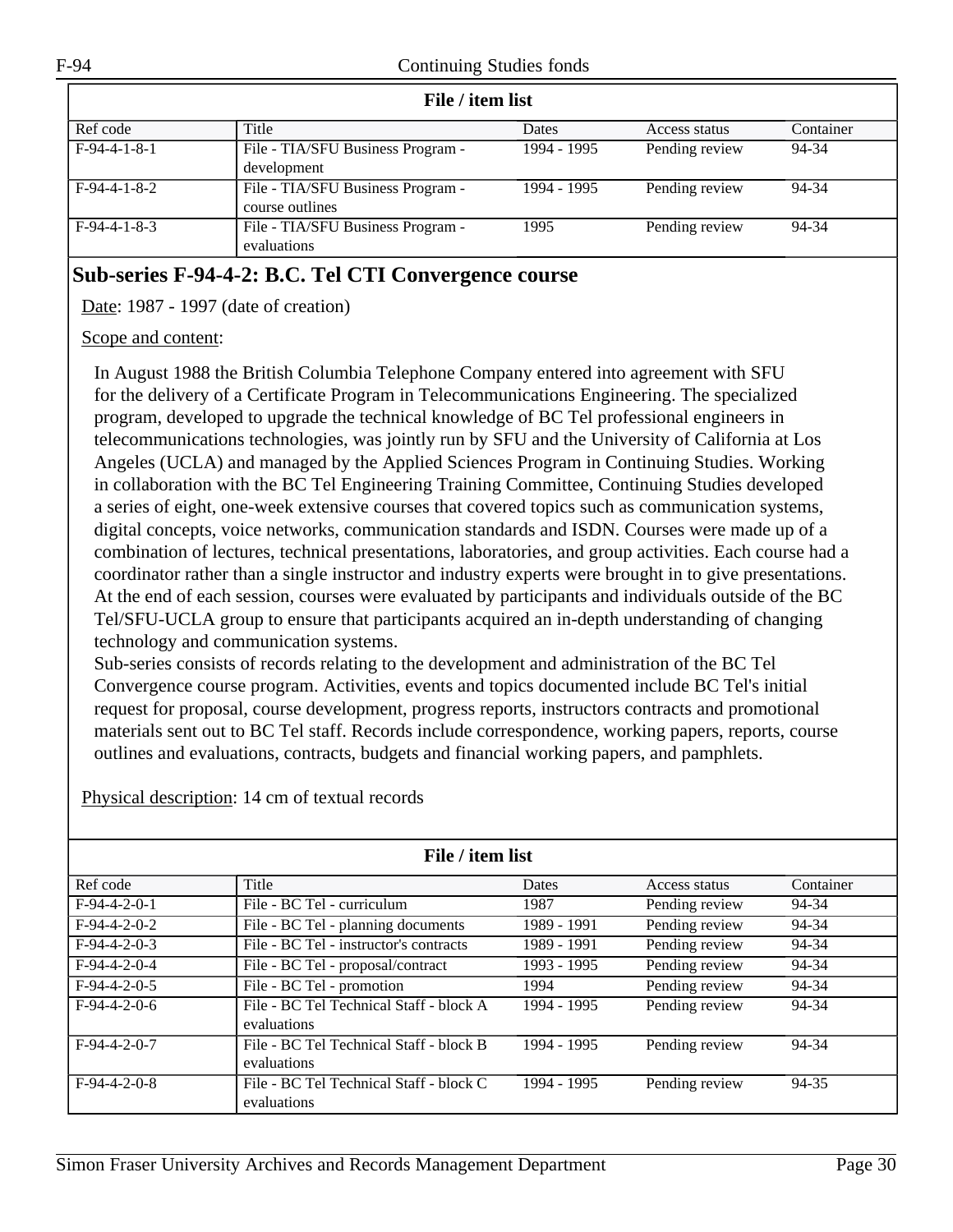| $F-94-4-2-0-9$  | File - BC Tel Convergence -              | 1995        | Pending review | $94 - 35$ |
|-----------------|------------------------------------------|-------------|----------------|-----------|
|                 | correspondence                           |             |                |           |
| $F-94-4-2-0-10$ | File - BC Tel Convergence- proposal/     | 1995 - 1996 | Pending review | $94 - 35$ |
|                 | contract                                 |             |                |           |
| $F-94-4-2-0-11$ |                                          |             |                |           |
|                 | File - BC Tel Convergence -              | 1995 - 1996 | Pending review | $94 - 35$ |
|                 | development                              |             |                |           |
| $F-94-4-2-0-12$ | File - BC Tel Convergence - evaluations: | 1996        | Pending review | $94 - 35$ |
|                 | <b>Regulatory Matters</b>                |             |                |           |
| $F-94-4-2-0-13$ | File - BC Tel Convergence - C. Murray    | 1996        | Pending review | $94-35$   |
|                 | correspondence                           |             |                |           |
| $F-94-4-2-0-14$ | File - Computer Telephony Integration -  | 1996        | Pending review | $94-35$   |
|                 | course evaluation                        |             |                |           |
| $F-94-4-2-0-15$ |                                          | 1996        |                | 94-35     |
|                 | File - BC Tel Convergence - instructors  |             | Pending review |           |
| $F-94-4-2-0-16$ | File - BC Tel Convergence - signed       | 1996        | Pending review | $94 - 35$ |
|                 | contracts/BFRF                           |             |                |           |
| $F-94-4-2-0-17$ | File - BC Tel - 1 day Computer           | 1996        | Pending review | $94 - 35$ |
|                 | Telephony Integration courses            |             |                |           |
| $F-94-4-2-0-18$ | File - BC Tel Convergence - evaluation   | 1996        | Pending review | $94-35$   |
|                 | D <sub>1</sub>                           |             |                |           |
| $F-94-4-2-0-19$ | File - BC Tel Convergence - evaluation   | 1996        | Pending review | $94 - 35$ |
|                 | D2                                       |             |                |           |
| $F-94-4-2-0-20$ | File - BC Tel Convergence - evaluation   | 1996        | Pending review | $94-35$   |
|                 | D <sub>3</sub>                           |             |                |           |
|                 |                                          |             |                |           |
| $F-94-4-2-0-21$ | File - BC Tel Convergence - evaluation   | 1996        | Pending review | $94-35$   |
|                 | D <sub>4</sub>                           |             |                |           |
| $F-94-4-2-0-22$ | File - BC Tel Convergence - evaluation   | 1996        | Pending review | $94 - 35$ |
|                 | E1                                       |             |                |           |
| $F-94-4-2-0-23$ | File - BC Tel Convergence - evaluation   | 1996        | Pending review | $94-35$   |
|                 | E2                                       |             |                |           |
| $F-94-4-2-0-24$ | File - BC Tel Convergence - evaluation   | 1996        | Pending review | $94 - 35$ |
|                 | E <sub>3</sub>                           |             |                |           |
|                 |                                          |             |                |           |
| $F-94-4-2-0-25$ | File - BC Tel Convergence - evaluation   | 1997        | Pending review | $94 - 35$ |
|                 | D <sub>5</sub>                           |             |                |           |
| $F-94-4-2-0-26$ | File - BC Tel Convergence - evaluation   | 1997        | Pending review | $94 - 35$ |
|                 | D <sub>6</sub>                           |             |                |           |

#### **Sub-series F-94-4-3: Management Skills in Advanced Technology (MSAT) program**

Date: 1986 - 1998 (date of creation)

Scope and content:

The Management Skills in Advanced Technology Program (MSAT) was established in 1986 after a series of development seminars with employers, managers, and engineers in science and technology-based industries identified the need for a management skills training program. The President's Fund provided a loan to the Applied Sciences Continuing Studies program in order to get to the program started and soon after its inception, it was recognized as an innovative program in professional development education winning a Canadian Association for University Continuing Education Distinctive Program Award in 1989. The design of the program has changed little since the development of core courses in the late 1980's that include Managing Technology, Engineering Economics and Financial Planning, and Project Management. Students - comprised mainly of engineers, software developers, technologists and scientists seeking to develop their management skills - receive twenty-four days of instruction over a six month period in two three-day modules. Resource persons from the community are brought in as guest speakers. Through lectures, exercises, and group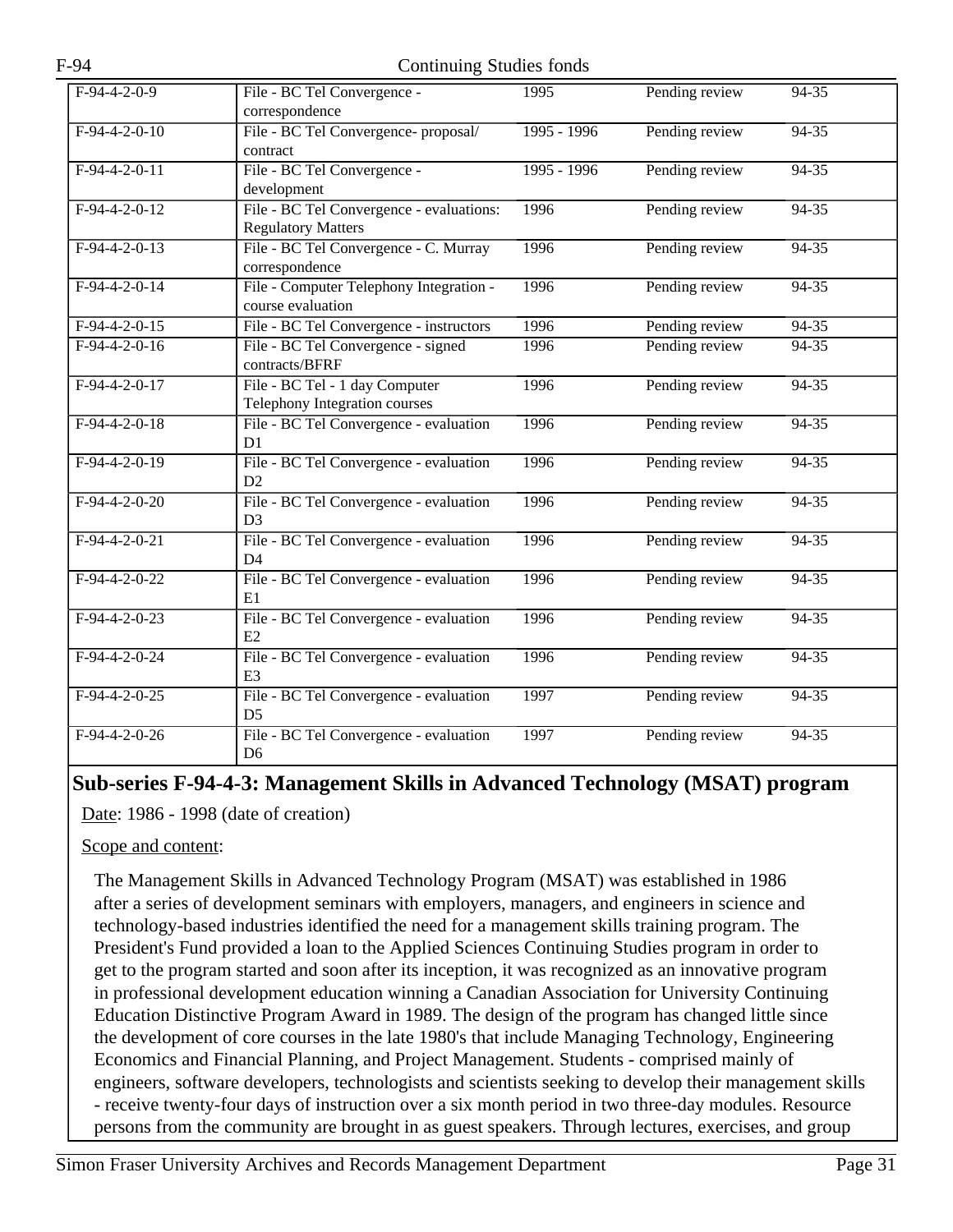assignments students cover topics including human and organizational behaviour, resource allocation, demand forecasting, economic and financial analysis, project management, sales and marketing, production, operations, business planning, writing and public speaking. The program culminates with a team business planning project using a local technology company as a case example. As of 2005, the program consists of eight integrated core courses and includes new topics relevant to modern industry demands such as eBusiness.

Sub-series consists of records relating to the development and administration of the Management Skills in Advanced Technology Program. Activities, events and topics documented include program planning and general administration, instructors workshops and meetings, course and instructor evaluations, and graduation ceremonies. Records also include those relating to core courses of the program such as Communications Skills; Economic and Financial Planning; Implementing Management Concepts in Advanced Technology; Managing Creative Technically-Oriented People; Project Management; and feasibility planning for MSAT II courses. Records include correspondence, working papers, minutes, course outlines, student binders, budget and financial working papers, pamphlets, photographs and contact sheets.

Physical description: 46 cm of textual records

11 photographs

2 contact sheets

#### **File / item list**

Ref code Title Ref Container Ref Container Access status Container

#### **Sub-sub-series F-94-4-3-1: Program administration**

Date: 1986 - 1996 (date of creation)

Physical description: 31 cm of textual records

11 photographs

2 contact sheets

| File / item list |                                      |             |                |           |
|------------------|--------------------------------------|-------------|----------------|-----------|
| Ref code         | Title                                | Dates       | Access status  | Container |
| $F-94-4-3-1-1$   | File - Program administration        | 1986 - 1987 | Pending review | 94-35     |
| $F-94-4-3-1-2$   | File - Advisory Committee            | 1987        | Pending review | 94-35     |
| $F-94-4-3-1-3$   | File - Management Skills - delivery  | 1987 - 1988 | Pending review | 94-35     |
| $F-94-4-3-1-4$   | File - Program administration        | 1987 - 1988 | Pending review | 94-35     |
| $F-94-4-3-1-5$   | File - Program budget                | 1987 - 1988 | Pending review | 94-36     |
| $F-94-4-3-1-6$   | File - Program development           | 1987 - 1988 | Pending review | 94-36     |
| $F-94-4-3-1-7$   | File - Advisory Committee            | 1988        | Pending review | 94-36     |
| $F-94-4-3-1-8$   | File - Management Skills in Advanced | 1988        | Pending review | 94-36     |
|                  | Technology - workshop planning       |             |                |           |
| $F-94-4-3-1-9$   | File - MSAT class photos             | 1988 - 1996 | Pending review | 94-44     |
| $F-94-4-3-1-10$  | File - Advisory Committee            | 1989 - 1996 | Pending review | 94-36     |
| $F-94-4-3-1-11$  | File - Instructors meetings          | 1990        | Pending review | 94-36     |
| $F-94-4-3-1-12$  | File - MSAT blank certificate        | 1990        | Pending review | 94-36     |
| $F-94-4-3-1-13$  | File - Program development           | 1990        | Pending review | 94-36     |
| $F-94-4-3-1-14$  | File - Instructor correspondence     | 1990 - 1991 | Pending review | 94-36     |
| $F-94-4-3-1-15$  | File - Program planning              | 1990 - 1991 | Pending review | 94-36     |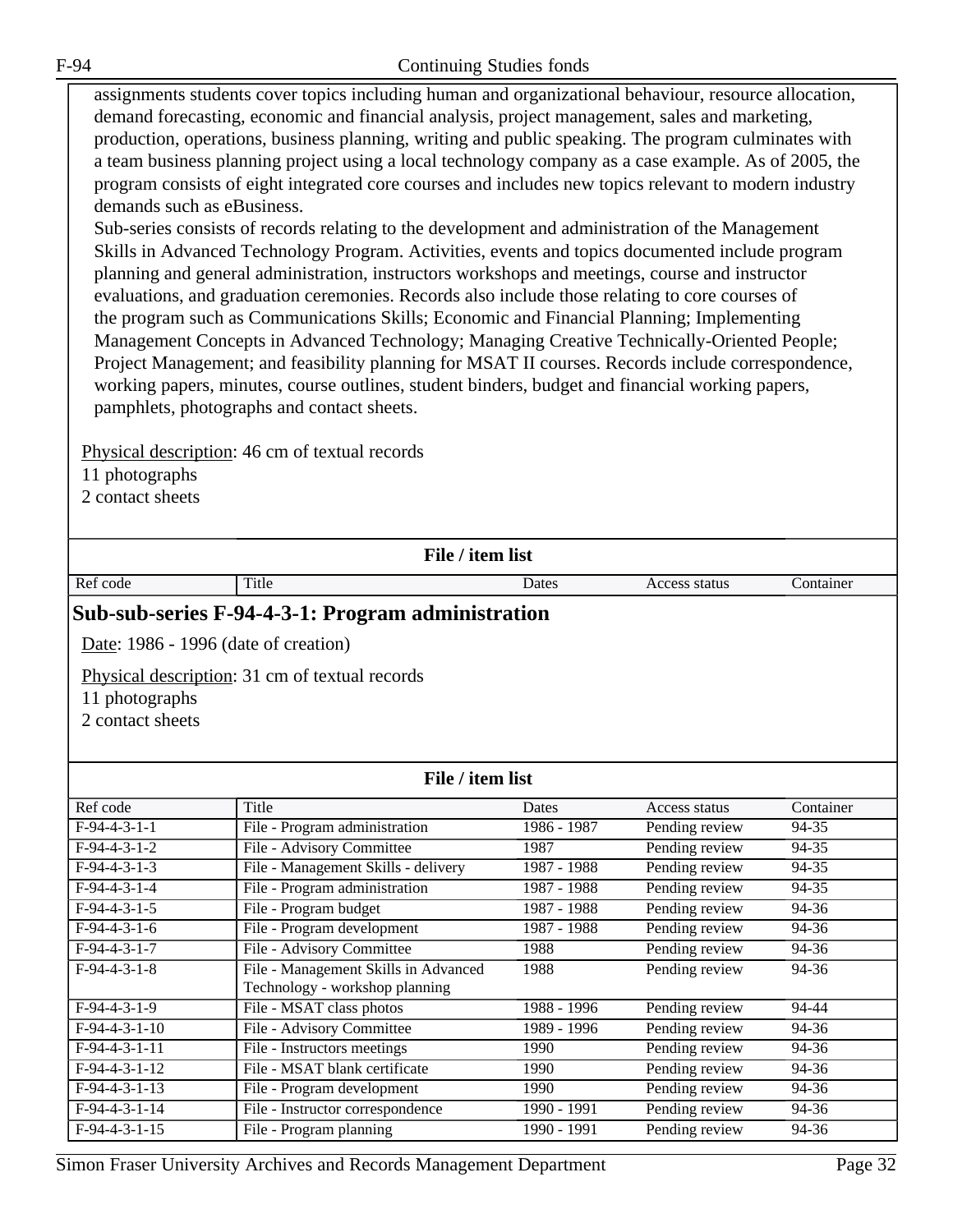| $F-94-4-3-1-16$ | File - Graduation                       | 1991          | Pending review | $94 - 36$ |
|-----------------|-----------------------------------------|---------------|----------------|-----------|
| $F-94-4-3-1-17$ | File - Management Skills - case study   | 1991          | Pending review | 94-36     |
| $F-94-4-3-1-18$ | File - Focus Session - Managing         | 1991 - 1992   | Pending review | $94 - 36$ |
|                 | Technology                              |               |                |           |
| $F-94-4-3-1-19$ | File - Graduation                       | $1991 - 1992$ | Pending review | $94 - 36$ |
| $F-94-4-3-1-20$ | File - Instructors                      | 1991 - 1992   | Pending review | $94 - 36$ |
| $F-94-4-3-1-21$ | File - MSAT program student binder      | $1991 - 1992$ | Pending review | $94 - 36$ |
| $F-94-4-3-1-22$ | File - Advanced Systems Institute (ASI) | 1991 - 1995   | Pending review | 94-36     |
| $F-94-4-3-1-23$ | File - Program planning                 | 1992          | Pending review | $94 - 36$ |
| $F-94-4-3-1-24$ | File - Strategic planning panel session | 1992          | Pending review | $94 - 36$ |
| $F-94-4-3-1-25$ | File - Instructors                      | 1992 - 1993   | Pending review | 94-36     |
| $F-94-4-3-1-26$ | File - MSAT student binder              | 1992 - 1993   | Pending review | $94 - 36$ |
| $F-94-4-3-1-27$ | File - Graduation                       | 1993          | Pending review | $94 - 36$ |
| $F-94-4-3-1-28$ | File - Promotion                        | 1993          | Pending review | $94 - 37$ |
| $F-94-4-3-1-29$ | File - Instructors correspondence and   | 1993 - 1994   | Pending review | 94-37     |
|                 | meetings                                |               |                |           |
| $F-94-4-3-1-30$ | File - MSAT program student binder      | 1993 - 1994   | Pending review | $94 - 37$ |
| $F-94-4-3-1-31$ | File - Instructors meetings             | 1993 - 1995   | Pending review | 94-37     |
| $F-94-4-3-1-32$ | File - Graduation                       | 1994          | Pending review | 94-37     |
| $F-94-4-3-1-33$ | File - Strategic planning panel session | 1994          | Pending review | $94 - 37$ |
| $F-94-4-3-1-34$ | File - Instructors payments             | 1994 - 1995   | Pending review | 94-37     |
| $F-94-4-3-1-35$ | File - MSAT program student binder      | $1994 - 1995$ | Pending review | 94-37     |
| $F-94-4-3-1-36$ | File - Correspondence                   | 1995          | Pending review | $94 - 37$ |
| $F-94-4-3-1-37$ | File - Graduation                       | 1995          | Pending review | 94-37     |
| $F-94-4-3-1-38$ | File - Training Needs workshop          | 1995          | Pending review | $94 - 37$ |
| $F-94-4-3-1-39$ | File - Instructors payments             | $1995 - 1996$ | Pending review | $94 - 37$ |
| $F-94-4-3-1-40$ | File - Graduation                       | 1996          | Pending review | 94-37     |
| $F-94-4-3-1-41$ | File - Instructors meetings             | 1996          | Pending review | $94-37$   |
| $F-94-4-3-1-42$ | File - Program administration           | 1996          | Pending review | $94 - 37$ |
|                 |                                         |               |                |           |

#### **Sub-sub-series F-94-4-3-2: Program evaluations**

Date: 1987 - 1995 (date of creation)

Physical description: 4 cm of textual records

| File / item list |                                        |               |                |           |
|------------------|----------------------------------------|---------------|----------------|-----------|
| Ref code         | Title                                  | Dates         | Access status  | Container |
| $F-94-4-3-2-1$   | File - Management Skills - evaluation  | 1987 - 1988   | Pending review | 94-37     |
| $F-94-4-3-2-2$   | File - Management Skills - evaluations | 1988 - 1989   | Pending review | 94-37     |
| $F-94-4-3-2-3$   | File - Program evaluations             | 1988 - 1989   | Pending review | 94-37     |
| $F-94-4-3-2-4$   | File - Management Skills - evaluations | 1989 - 1990   | Pending review | 94-37     |
| $F-94-4-3-2-5$   | File - Management Skills - evaluations | $1990 - 1991$ | Pending review | 94-37     |
| $F-94-4-3-2-6$   | File - Management Skills - evaluations | 1991          | Pending review | 94-38     |
| $F-94-4-3-2-7$   | File - Evaluations - summarized        | 1991 - 1992   | Pending review | 94-38     |
| $F-94-4-3-2-8$   | File - Management Skills - evaluations | 1992 - 1993   | Pending review | 94-38     |
| $F-94-4-3-2-9$   | File - Evaluations - summarized        | 1993          | Pending review | 94-38     |
| $F-94-4-3-2-10$  | File - Evaluations - summarized        | 1994 - 1995   | Pending review | 94-38     |

#### **Sub-sub-series F-94-4-3-3: Communications Skills courses**

Date: 1988 - 1996 (date of creation)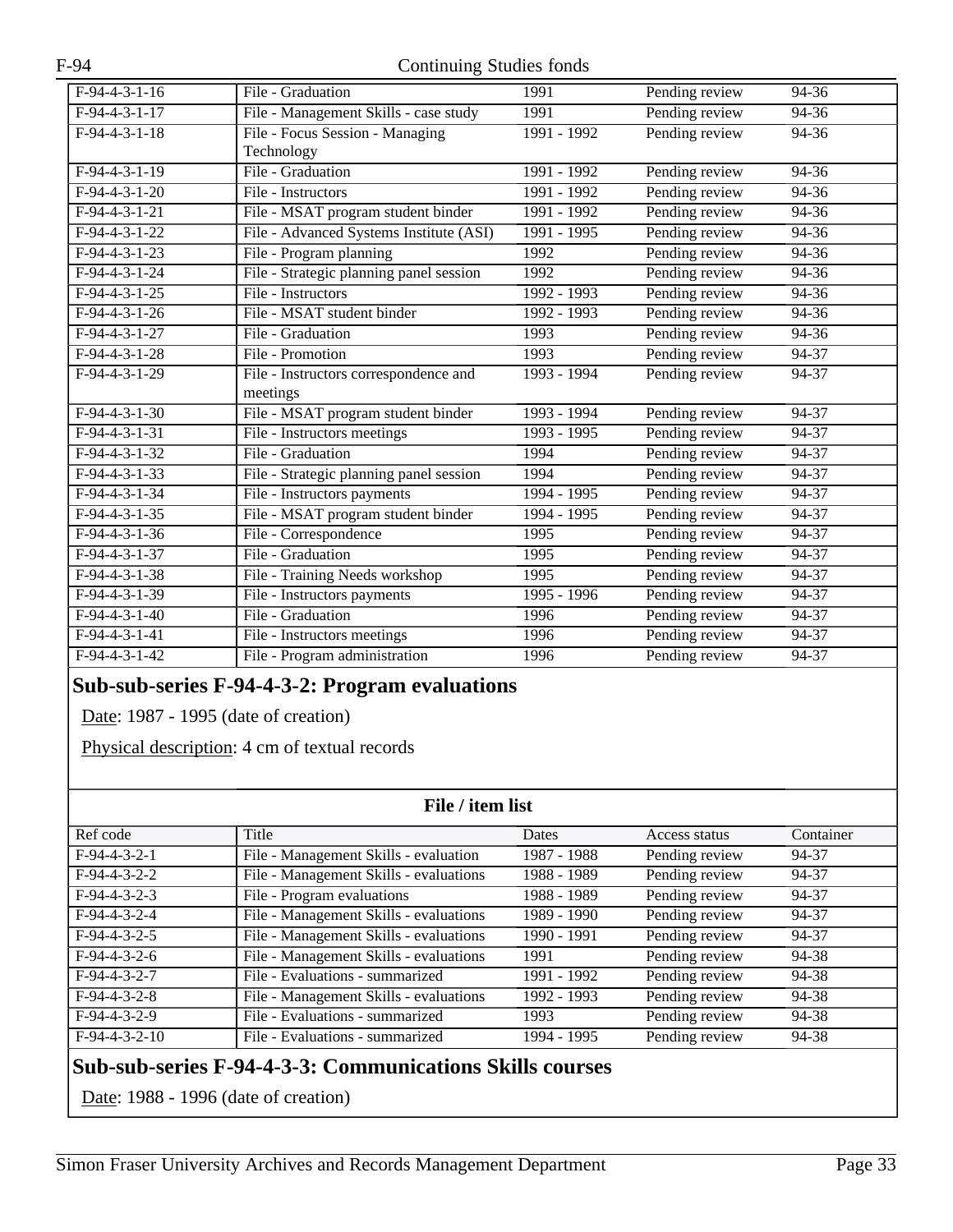#### Physical description: 2 cm of textual records

| File / item list |                                         |             |                |           |
|------------------|-----------------------------------------|-------------|----------------|-----------|
| Ref code         | Title                                   | Dates       | Access status  | Container |
| $F-94-4-3-3-1$   | File - Communication Skills - session 1 | 1988        | Pending review | 94-38     |
| $F-94-4-3-3-2$   | File - Communication Skills             | 1990 - 1991 | Pending review | 94-38     |
| $F-94-4-3-3-3$   | File - Communication Skills (Written)   | 1992        | Pending review | 94-38     |
| $F-94-4-3-3-4$   | File - Oral Communication Skills        | 1994        | Pending review | 94-38     |
| $F-94-4-3-3-5$   | File - Communication Skills (Written)   | 1995        | Pending review | 94-38     |
| $F-94-4-3-3-6$   | File - Communication Skills (Written)   | 1996        | Pending review | 94-38     |
| $F-94-4-3-3-7$   | File - Communication Skills (Oral)      | 1996        | Pending review | 94-38     |

#### **Sub-sub-series F-94-4-3-4: Economic and Financial Planning courses**

Date: 1987 - 1996 (date of creation)

Physical description: 3 cm of textual records

| File / item list |                                                               |             |                |           |
|------------------|---------------------------------------------------------------|-------------|----------------|-----------|
| Ref code         | Title                                                         | Dates       | Access status  | Container |
| $F-94-4-3-4-1$   | File - Economic and Financial Planning                        | 1987 - 1988 | Pending review | 94-38     |
| $F-94-4-3-4-2$   | File - Economic and Financial Planning                        | 1988 - 1989 | Pending review | 94-38     |
| $F-94-4-3-4-3$   | File - Economic and Financial Planning                        | 1989 - 1990 | Pending review | 94-38     |
| $F-94-4-3-4-4$   | File - Economic and Financial Planning                        | 1990 - 1991 | Pending review | 94-38     |
| $F-94-4-3-4-5$   | File - Business Plan Development and<br>Presentation          | 1992        | Pending review | 94-38     |
| $F-94-4-3-4-6$   | File - Business plan development<br>schedule                  | 1992 - 1993 | Pending review | 94-38     |
| $F-94-4-3-4-7$   | File - Business Plan Development and<br>Presentation          | 1993        | Pending review | 94-38     |
| $F-94-4-3-4-8$   | File - Business Plan Development and<br>Presentation          | 1994        | Pending review | 94-38     |
| F-94-4-3-4-9     | File - Engineering Economics and<br><b>Financial Planning</b> | 1994        | Pending review | 94-38     |
| $F-94-4-3-4-10$  | File - Business Plan Development and<br>Presentation          | 1995        | Pending review | 94-38     |
| $F-94-4-3-4-11$  | File - Engineering Economics                                  | 1995 - 1996 | Pending review | 94-38     |
| $F-94-4-3-4-12$  | File - Business Plan Development and<br>Presentation          | 1996        | Pending review | 94-38     |

#### **Sub-sub-series F-94-4-3-5: Implementing Management Concepts in Advanced Technology courses**

Date: 1987 - 1996 (date of creation)

Physical description: 4 cm of textual records

|                | File / item list                                                  |             |                |           |
|----------------|-------------------------------------------------------------------|-------------|----------------|-----------|
| Ref code       | Title                                                             | Dates       | Access status  | Container |
| $F-94-4-3-5-1$ | File - Implementing Management<br>Concepts in Advanced Technology | 1987 - 1988 | Pending review | 94-38     |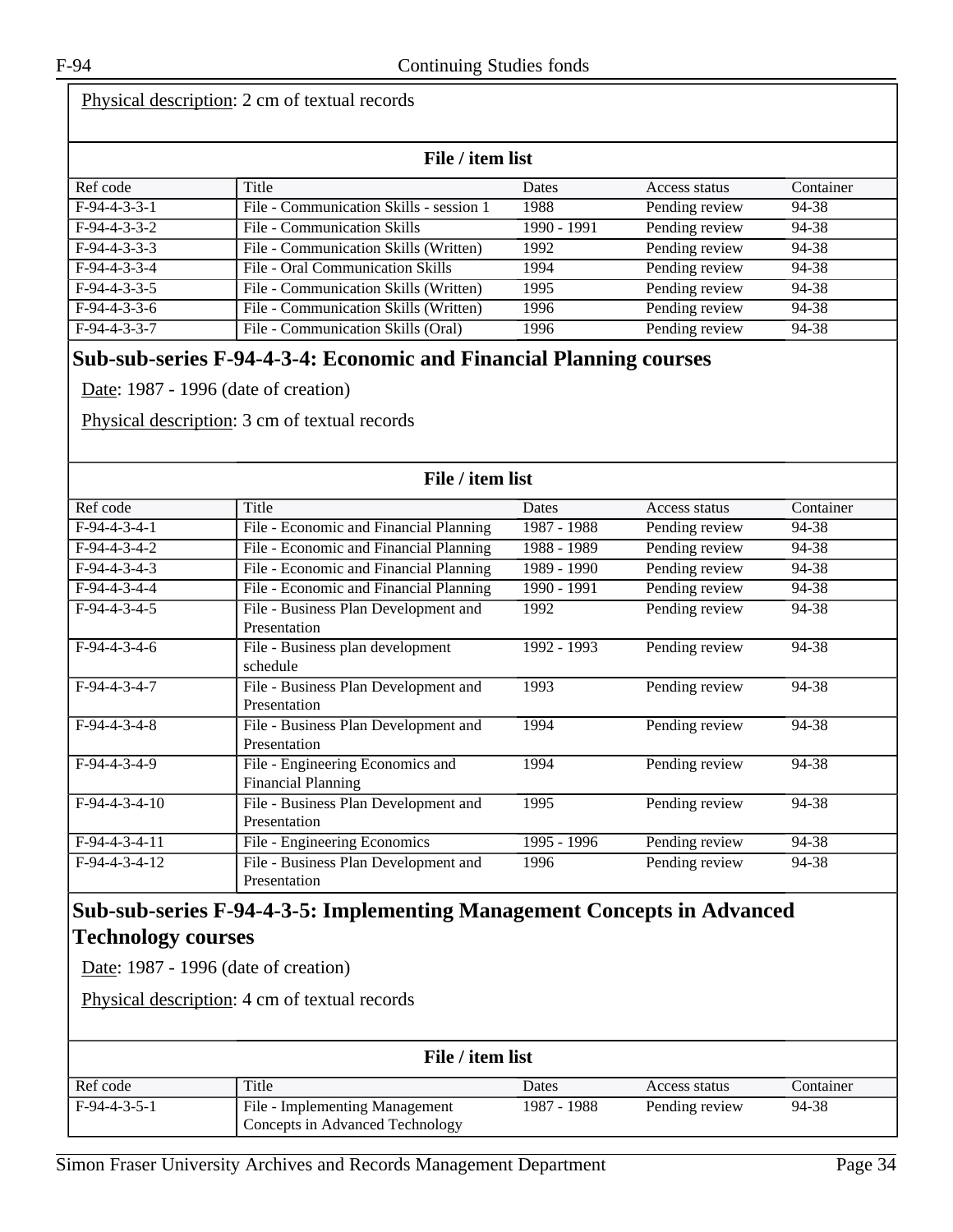| $F-94-4-3-5-2$  | File - Implementing Management                                                   | 1988 - 1989 | Pending review | 94-38 |
|-----------------|----------------------------------------------------------------------------------|-------------|----------------|-------|
|                 | Concepts in Advanced Technology                                                  |             |                |       |
| $F-94-4-3-5-3$  | File - Managing Technology                                                       | 1989        | Pending review | 94-38 |
| $F-94-4-3-5-4$  | File - Implementing Management                                                   | 1989 - 1990 | Pending review | 94-38 |
|                 | Concepts in Advanced Technology                                                  |             |                |       |
| $F-94-4-3-5-5$  | File - Implementing Management                                                   | 1990        | Pending review | 94-38 |
|                 | Concepts in Advanced Technology                                                  |             |                |       |
| $F-94-4-3-5-6$  | File - Managing Technology                                                       | 1993        | Pending review | 94-38 |
| $F-94-4-3-5-7$  | File - Design For and Managing                                                   | 1993        | Pending review | 94-38 |
|                 | Production                                                                       |             |                |       |
| $F-94-4-3-5-8$  | File - Designing For and Managing                                                | 1994        | Pending review | 94-38 |
|                 | Production                                                                       |             |                |       |
| $F-94-4-3-5-9$  | File - Strategic Planning and Marketing                                          | 1994        | Pending review | 94-38 |
| $F-94-4-3-5-10$ | File - Designing For and Managing                                                | 1994 - 1995 | Pending review | 94-38 |
|                 | <b>Operations</b>                                                                |             |                |       |
| $F-94-4-3-5-11$ | File - Strategic Planning and Marketing                                          | 1995        | Pending review | 94-38 |
| $F-94-4-3-5-12$ | File - Managing Technology                                                       | 1995        | Pending review | 94-38 |
| $F-94-4-3-5-13$ | File - Design For and Managing                                                   | 1996        | Pending review | 94-38 |
|                 | Production                                                                       |             |                |       |
| $F-94-4-3-5-14$ | File - Managing Technology                                                       | 1996        | Pending review | 94-38 |
| $F-94-4-3-5-15$ | File - Strategic Planning and Marketing                                          | 1996        | Pending review | 94-38 |
|                 |                                                                                  |             |                |       |
|                 | Sub-sub-series F-94-4-3-6: Managing Creative Technically-Oriented People courses |             |                |       |

Date: 1987 - 1988 (date of creation)

| File / item list |  |  |
|------------------|--|--|
|                  |  |  |

| Ref code       | Title                                                           | Dates       | Access status  | Container |
|----------------|-----------------------------------------------------------------|-------------|----------------|-----------|
| $F-94-4-3-6-1$ | File - Managing Creative Technically-<br><b>Oriented People</b> | 1987 - 1988 | Pending review | 94-38     |

#### **Sub-sub-series F-94-4-3-7: Project Management courses**

Date: 1988 - 1996 (date of creation)

Physical description: 1 cm of textual records

|                | File / item list          |             |                |           |
|----------------|---------------------------|-------------|----------------|-----------|
| Ref code       | Title                     | Dates       | Access status  | Container |
| $F-94-4-3-7-1$ | File - Project Management | 1988 - 1989 | Pending review | 94-38     |
| $F-94-4-3-7-2$ | File - Project Management | 1990        | Pending review | 94-38     |
| $F-94-4-3-7-3$ | File - Project Management | 1993 - 1994 | Pending review | 94-38     |
| $F-94-4-3-7-4$ | File - Project Management | 1995        | Pending review | 94-38     |
| $F-94-4-3-7-5$ | File - Project Management | 1996        | Pending review | 94-38     |
|                |                           |             |                |           |

# **Sub-sub-series F-94-4-3-8: MSAT II**

Date: 1993 - 1998 (date of creation)

Physical description: 1 cm of textual records

|          |       | File / item list |               |           |
|----------|-------|------------------|---------------|-----------|
| Ref code | Title | Dates            | Access status | Container |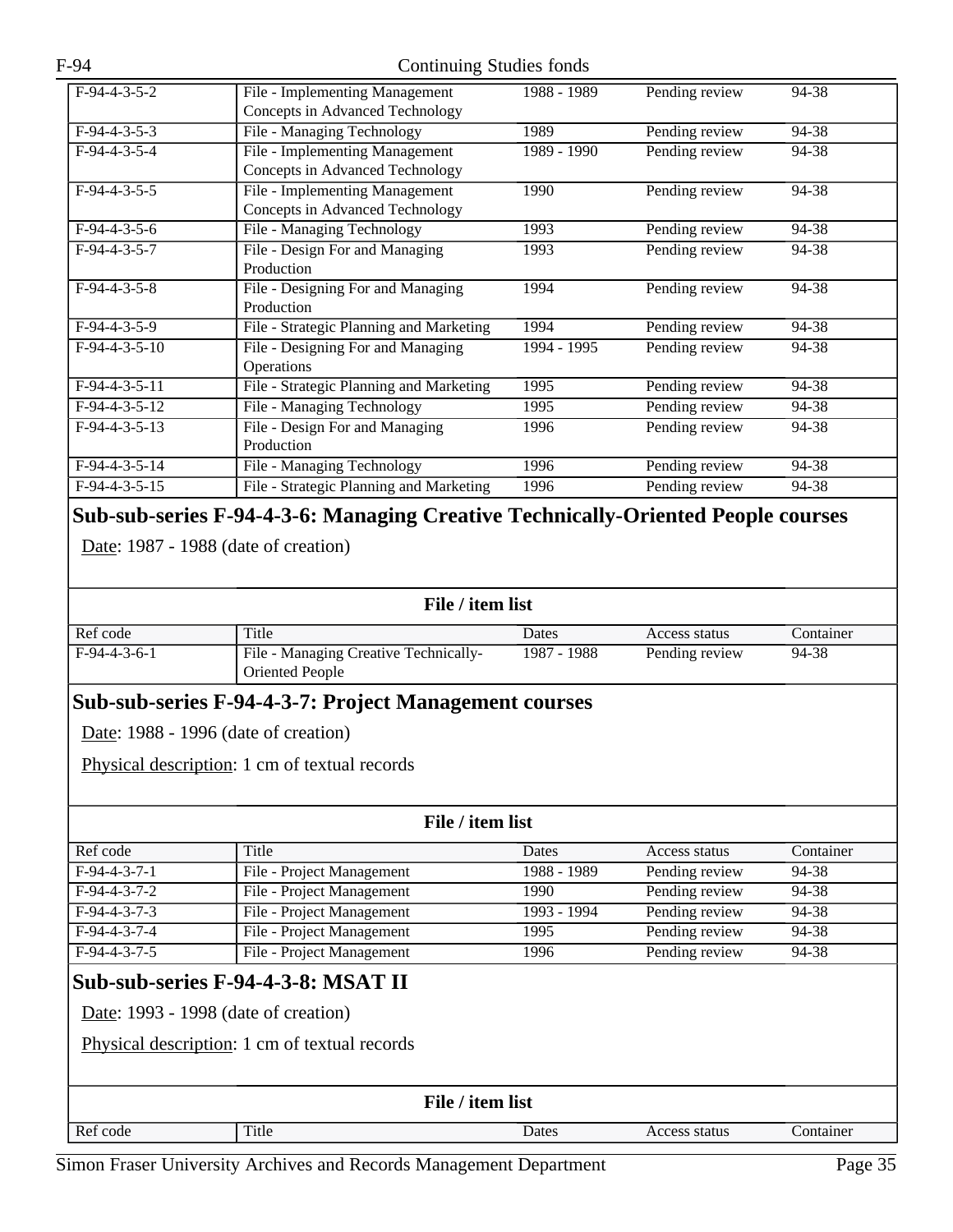| $F-94-4-3-8-1$ | File - MSAT II - feasibility planning | 1993 - 1994 | Pending review | 94-38 |
|----------------|---------------------------------------|-------------|----------------|-------|
| $F-94-4-3-8-2$ | File - MSAT II - Product Management   | 1998        | Pending review | 94-38 |
|                | for Technology Market Leaders         |             |                |       |
| $F-94-4-3-8-3$ | File - MSAT II - Management of        | 1998        | Pending review | 94-38 |
|                | <b>Intellectual Property</b>          |             |                |       |
| $F-94-4-3-8-4$ | File - MSAT II - Strategic Human      | 1998        | Pending review | 94-38 |
|                | <b>Resources Management</b>           |             |                |       |

# <span id="page-35-0"></span>**Series F-94-5: Publications**

Date: 1970 - 2004 (date of creation)

Scope and content:

Series consists of publications created by the Office of Continuing Studies and its predecessors. Printed materials include course calendars and posters; lecture notices; conference and workshop programs; and brochures for courses offered by Continuing Studies.

Physical description: 62 cm of textual records

Restrictions on access:

The files are open with no restrictions.

| File / item list |                                                                              |               |               |           |  |
|------------------|------------------------------------------------------------------------------|---------------|---------------|-----------|--|
| Ref code         | Title                                                                        | Dates         | Access status | Container |  |
|                  | <b>Sub-series F-94-5-1: Continuing Studies course calendars and posters</b>  |               |               |           |  |
|                  | Date: $1971 - 2001$ (date of creation)                                       |               |               |           |  |
|                  | Physical description: 33 cm of textual records                               |               |               |           |  |
|                  |                                                                              |               |               |           |  |
|                  | File / item list                                                             |               |               |           |  |
| Ref code         | Title                                                                        | Dates         | Access status | Container |  |
| $F-94-5-1-0-1$   | File - Course calendars                                                      | $1971 - 1973$ | Open          | 94-39     |  |
| $F-94-5-1-0-2$   | File - Course calendars - special audit/<br>non-credit                       | 1972 - 1982   | Open          | $94-39$   |  |
| $F-94-5-1-0-3$   | File - Course calendars                                                      | $1974 - 1975$ | Open          | 94-39     |  |
| $F-94-5-1-0-4$   | File - SFU/Kelowna program course<br>calendars                               | $1975 - 1980$ | Open          | 94-39     |  |
| $F-94-5-1-0-5$   | File - SFU/Fraser Valley College<br>program course calendars                 | $1975 - 1981$ | Open          | $94-39$   |  |
| $F-94-5-1-0-6$   | File - Course calendars                                                      | 1976 - 1977   | Open          | 94-39     |  |
| $F-94-5-1-0-7$   | File - Directed Independent Study<br>Courses/Distance Education program      | 1976 - 1979   | Open          | 94-39     |  |
| $F-94-5-1-0-8$   | File - Course calendars                                                      | 1978 - 1979   | Open          | $94-39$   |  |
| $F-94-5-1-0-9$   | File - Course calendars                                                      | $1980 - 1981$ | Open          | 94-40     |  |
| $F-94-5-1-0-10$  | File - Courses - oversized posters                                           | $1980 - 1981$ | Open          |           |  |
| $F-94-5-1-0-11$  | File - SFU/Kelowna and Fraser Valley<br>College programs - oversized posters | $1980 - 1981$ | Open          |           |  |
| $F-94-5-1-0-12$  | File - Directed Independent Study<br>Courses/Distance Education program      | 1980 - 1984   | Open          | 94-40     |  |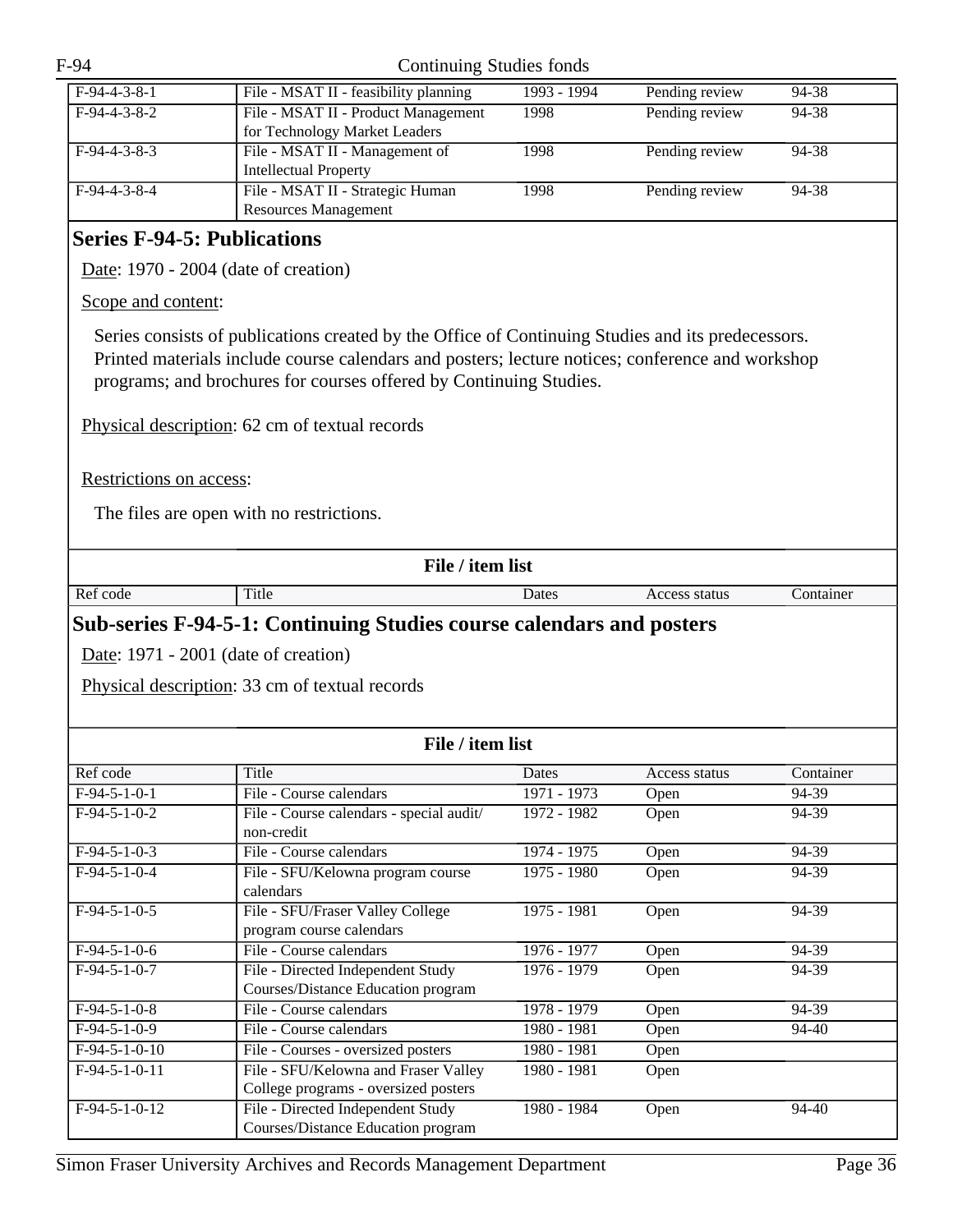| $F-94-5-1-0-13$ | File - Directed Independent Study       | 1981 - 1982   | Open |           |
|-----------------|-----------------------------------------|---------------|------|-----------|
|                 | Courses - oversized posters             |               |      |           |
| $F-94-5-1-0-14$ | File - Course calendars                 | 1982 - 1983   | Open | 94-40     |
| $F-94-5-1-0-15$ | File - Courses - oversized posters      | 1982 - 1987   | Open |           |
| $F-94-5-1-0-16$ | File - Extension Credit program         | 1983 - 1985   | Open | 94-40     |
|                 | calendars                               |               |      |           |
| $F-94-5-1-0-17$ | File - Course calendars                 | 1984 - 1987   | Open | 94-40     |
| $F-94-5-1-0-18$ | File - Directed Independent Study       | 1985 - 1999   | Open | 94-40     |
|                 | Courses/Distance Education program      |               |      |           |
| $F-94-5-1-0-19$ | File - Extension Credit program         | 1986 - 1987   | Open | $94 - 40$ |
|                 | calendars                               |               |      |           |
| $F-94-5-1-0-20$ | File - Knowledge Network (Educational   | $1986 - 1987$ | Open | 94-41     |
|                 | Telecommunications)                     |               |      |           |
| $F-94-5-1-0-21$ | File - Knowledge Network (Educational   | 1987          | Open |           |
|                 | Telecommunications) - oversized posters |               |      |           |
| $F-94-5-1-0-22$ | File - Extension Credit program         | 1988 - 1989   | Open | 94-41     |
|                 | calendars                               |               |      |           |
| $F-94-5-1-0-23$ | File - Courses - oversized posters      | 1988 - 1991   | Open |           |
| $F-94-5-1-0-24$ | File - Extension Credit program         | 1990 - 1991   | Open | 94-41     |
|                 | calendars                               |               |      |           |
| $F-94-5-1-0-25$ | File - Course calendars                 | 1990 - 2001   | Open | 94-41     |
| $F-94-5-1-0-26$ | File - Extension Credit program         | 1992 - 1993   | Open | 94-41     |
|                 | calendars                               |               |      |           |

#### **Sub-series F-94-5-2: Lectures, workshops and conferences**

Date: 1970 - 2001 (date of creation)

Physical description: 7 cm of textual records

| File / item list |                                                                              |              |               |           |  |
|------------------|------------------------------------------------------------------------------|--------------|---------------|-----------|--|
| Ref code         | Title                                                                        | <b>Dates</b> | Access status | Container |  |
| $F-94-5-2-0-1$   | File - Continuing Studies - sponsored<br>seminars, workshops and conferences | 1970 - 1977  | Open          | 94-41     |  |
| $F-94-5-2-0-2$   | File - Continuing Studies - sponsored<br>free lectures                       | 1977 - 2001  | Open          | $94 - 41$ |  |
| $F-94-5-2-0-3$   | File - Continuing Studies - sponsored<br>seminars, workshops and conferences | 1978 - 1979  | Open          | 94-41     |  |
| $F-94-5-2-0-4$   | File - Programs of Excellence lectures                                       | 1978 - 1981  | Open          | 94-42     |  |
| $F-94-5-2-0-5$   | File - Continuing Studies - sponsored<br>seminars, workshops and conferences | 1980 - 1989  | Open          | 94-42     |  |
| $F-94-5-2-0-6$   | File - Continuing Studies - sponsored<br>seminars, workshops and conferences | 1990 - 1996  | Open          | 94-42     |  |

#### **Sub-series F-94-5-3: Programs**

Date: 1975 - 2004 (date of creation)

Physical description: 22 cm of textual records

| File / item list |                        |             |               |           |  |
|------------------|------------------------|-------------|---------------|-----------|--|
| Ref code         | Title                  | Dates       | Access status | Container |  |
| $F-94-5-3-0-1$   | File - Seniors Program | 1975 - 2004 | Open          | 94-42     |  |